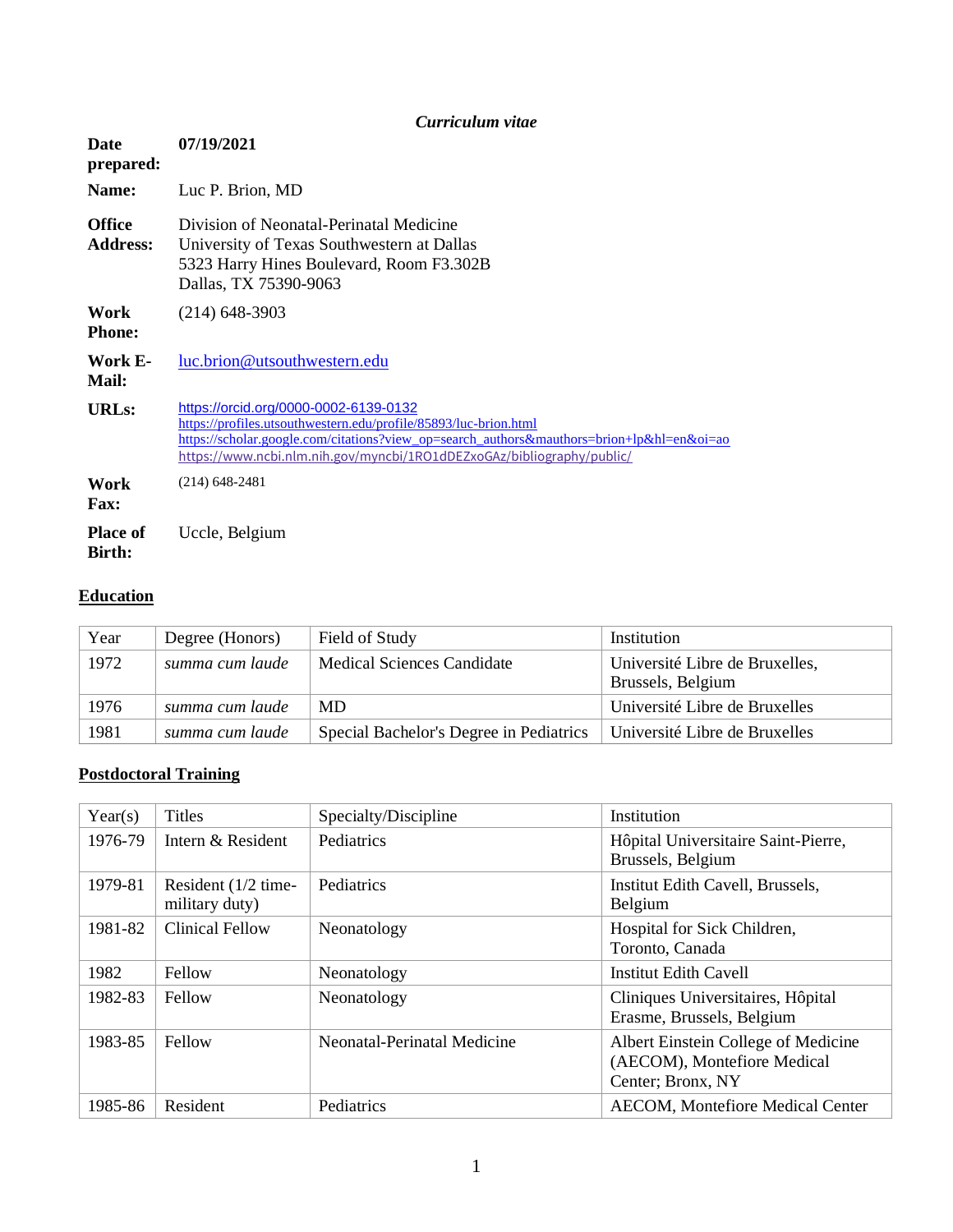| 1986-92 | Mentee      | Developmental Nephrology                                     | George J Schwartz, MD, Dept Peds,<br>Div Pediatric Nephrol, AECOM |
|---------|-------------|--------------------------------------------------------------|-------------------------------------------------------------------|
| 1993-95 | Mentee      | Nephrology and Molecular Biology                             | Victor L Schuster, MD, Dept Intermal<br>Med, Div Nephrol, AECOM   |
| 2008    | Participant | Research analysis using SPSS                                 | Alan C. Elliott, University of Texas<br>Southwestern (UTSW)       |
| 2009    | Participant | Certificate Program for Clinical<br><b>Program Directors</b> | Ilene Harris, PhD, University of<br>Illinois at Chicago           |
| 2013    | Certificate | Clinical Safety and Efficacy (CSE)<br>Course                 | W. Gary Reed, MD, UTSW                                            |
| 2016    | Participant | CTM 5307 Epidemiology for the<br>Clinical Investigator       | Robert W. Haley, MD, UTSW                                         |

#### **Current Licensure and Certification**

**Licensure** Texas (active) NY State (inactive)

**Board and Other Certification**<br>1987 **Pediatrics**, Ame

1987 Pediatrics, American Board of Pediatrics<br>1987 Neonatal-Perinatal Medicine, American E

1987 Neonatal-Perinatal Medicine, American Board of Pediatrics (latest examination passed in 2017)

#### **Honors and Awards**

| Year                                                                         | Name of Honor/Award                                                                | <b>Awarding Organization</b>                    |
|------------------------------------------------------------------------------|------------------------------------------------------------------------------------|-------------------------------------------------|
| 1970-71                                                                      | Prix Fleurice Mercier                                                              | Université Libre de Bruxelles                   |
| 1976-77                                                                      | Scholarship Award in Pediatrics                                                    | Université Libre de Bruxelles                   |
| 1998-99                                                                      | Listed in 3rd $&$ 4th Eds, How to<br>Find the Best Doctors: New York<br>Metro Area | <b>Castle Connolly Guide</b>                    |
| 1998-02                                                                      | Listed in 'The Best Doctors in New<br>York,' Neonatal-Perinatal Medicine,          | New York Magazine                               |
| 2001-05                                                                      | Listed in Top Doctors: NY Metro<br>Area                                            | <b>Castle Connolly Guide</b>                    |
| 2001-03                                                                      | Listed                                                                             | Strathmore's Who's Who                          |
| 2002-03                                                                      | Listed                                                                             | America's Registry of Outstanding Professionals |
| 2002-03                                                                      | Listed in "Guide to America's<br>Pediatricians"                                    | Consumer's Research Council of America          |
| 2003-04; 2005-06;<br>2007-08; 2009-10;<br>2011-12; 2014;<br>2015-16; 2019-20 | Listed                                                                             | <b>Best Doctors in America</b>                  |
| 2004&05                                                                      | Listed in Top Doctors                                                              | <b>American Registry</b>                        |
| $2004-6$                                                                     | Listed in NY Metro Area Top<br>Doctors                                             | <b>Castle Connolly Medical Ltd</b>              |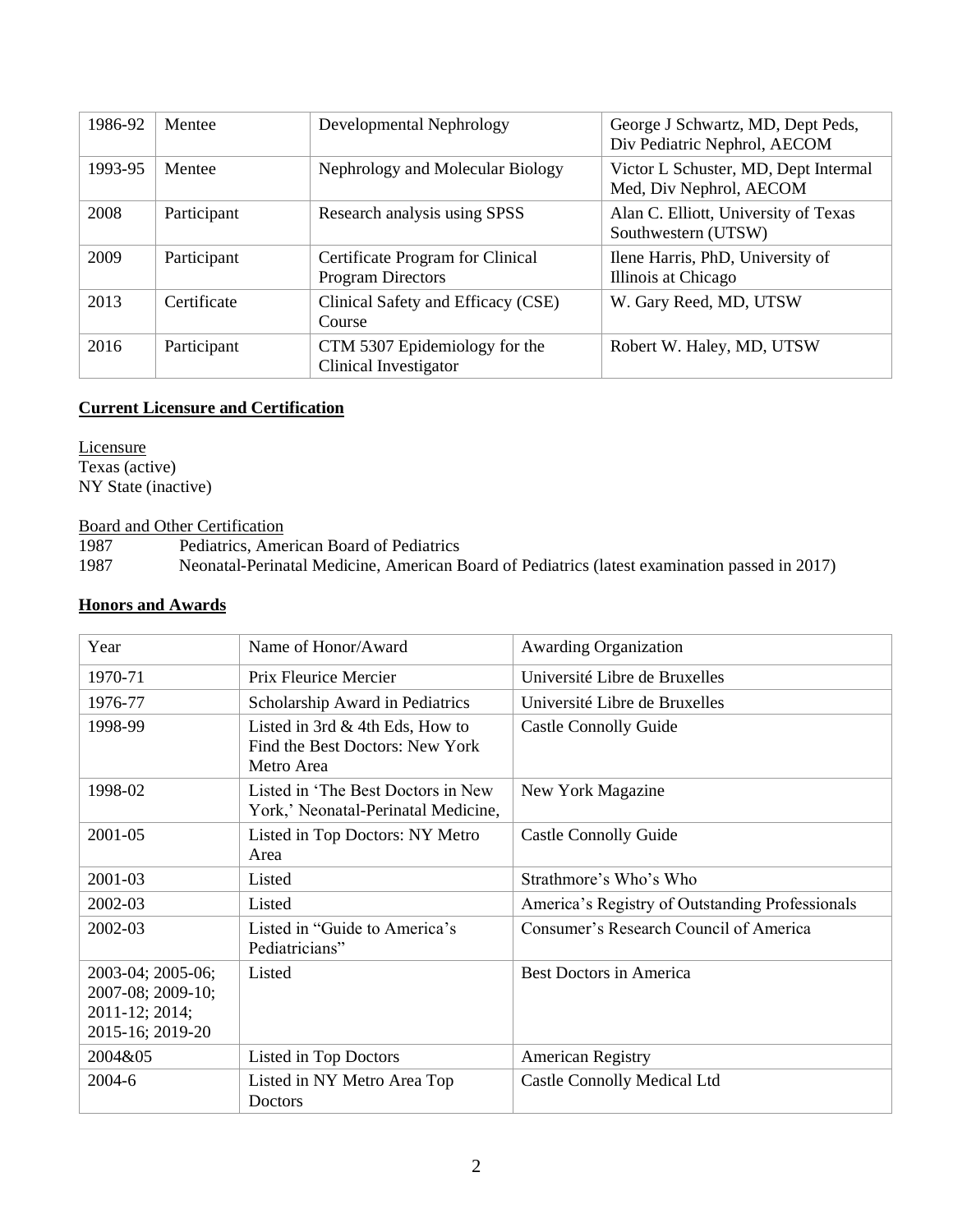| 2006       | Recognition by program directors<br>for special contribution | Albert Einstein College of Medicine, COGME |
|------------|--------------------------------------------------------------|--------------------------------------------|
| 2014       | Member                                                       | <b>American Pediatric Society</b>          |
| 2018; 2020 | Nomination for Mentoring Award                               | UTSW                                       |
| 05/2019    | Provider of the Month                                        | Children's Medical Center of Dallas, NICU  |

### **Faculty Academic Appointments**

| Year(s)   | Academic Title             | Department | <b>Academic Institution</b>                               |
|-----------|----------------------------|------------|-----------------------------------------------------------|
| 1986-87   | Instructor                 | Pediatrics | Albert Einstein College of Medicine                       |
| 1987-92   | <b>Assistant Professor</b> | Pediatrics | Albert Einstein College of Medicine                       |
| 1992-98   | <b>Associate Professor</b> | Pediatrics | Albert Einstein College of Medicine                       |
| 1998-2006 | Professor                  | Pediatrics | Albert Einstein College of Medicine                       |
| 2006-     | Professor                  | Pediatrics | University of Texas Southwestern<br>Medical Center (UTSW) |

## **Appointments at Hospitals/Affiliated Institutions**

| Past      |                       |                                           |                                                                                                                                                                                              |
|-----------|-----------------------|-------------------------------------------|----------------------------------------------------------------------------------------------------------------------------------------------------------------------------------------------|
| Year(s)   | <b>Position Title</b> | Department/Division                       | Institution                                                                                                                                                                                  |
| 1986-2006 | Attending             | Pediatrics/Neonatology                    | Jack Weiler Hospital; Children's Hospital<br>at Montefiore, Bronx, NY                                                                                                                        |
| 1986-2005 | Attending             | Pediatrics/Neonatology                    | Jacobi Medical Center, North Central<br>Bronx Hospital; North Bronx Health<br><b>Network</b>                                                                                                 |
| 1989-95   | Consultant            | Pediatrics/Neonatology                    | New Rochelle Hospital Medical Center,<br>New Rochelle, NY                                                                                                                                    |
| 1992-95   | Consultant            | Pediatrics/Neonatology                    | St Johns Riverside Hospital, Yonkers, NY                                                                                                                                                     |
| Current   |                       |                                           |                                                                                                                                                                                              |
| Year(s)   | <b>Position Title</b> | Department/Division                       | Institution                                                                                                                                                                                  |
| 2007-     | Attending             | Pediatrics/Neonatal-Perinatal<br>Medicine | Children's Medical Center of Dallas;<br>Parkland Health & Hospital System; MCO<br>& St Paul Hospital (2007-14); Clements<br>Univ Hosp (2014-), Dallas, TX; Texas<br>Health Resources (2016-) |

## **Major Administrative/Leadership Positions**

| Year(s) | <b>Position Title</b>                                                | Institution                         |
|---------|----------------------------------------------------------------------|-------------------------------------|
| 1988-89 | <b>Assistant Director of Newborn Services</b>                        | Jacobi Medical Center               |
| 1989-97 | <b>Associate Director of Newborn Services</b>                        | Jacobi Medical Center               |
| 1997-06 | Fellowship Training Program Director,<br>Neonatal-Perinatal Medicine | Albert Einstein College of Medicine |
| 2007-19 | Fellowship Training Program Director,<br>Neonatal-Perinatal Medicine | <b>UTSW</b>                         |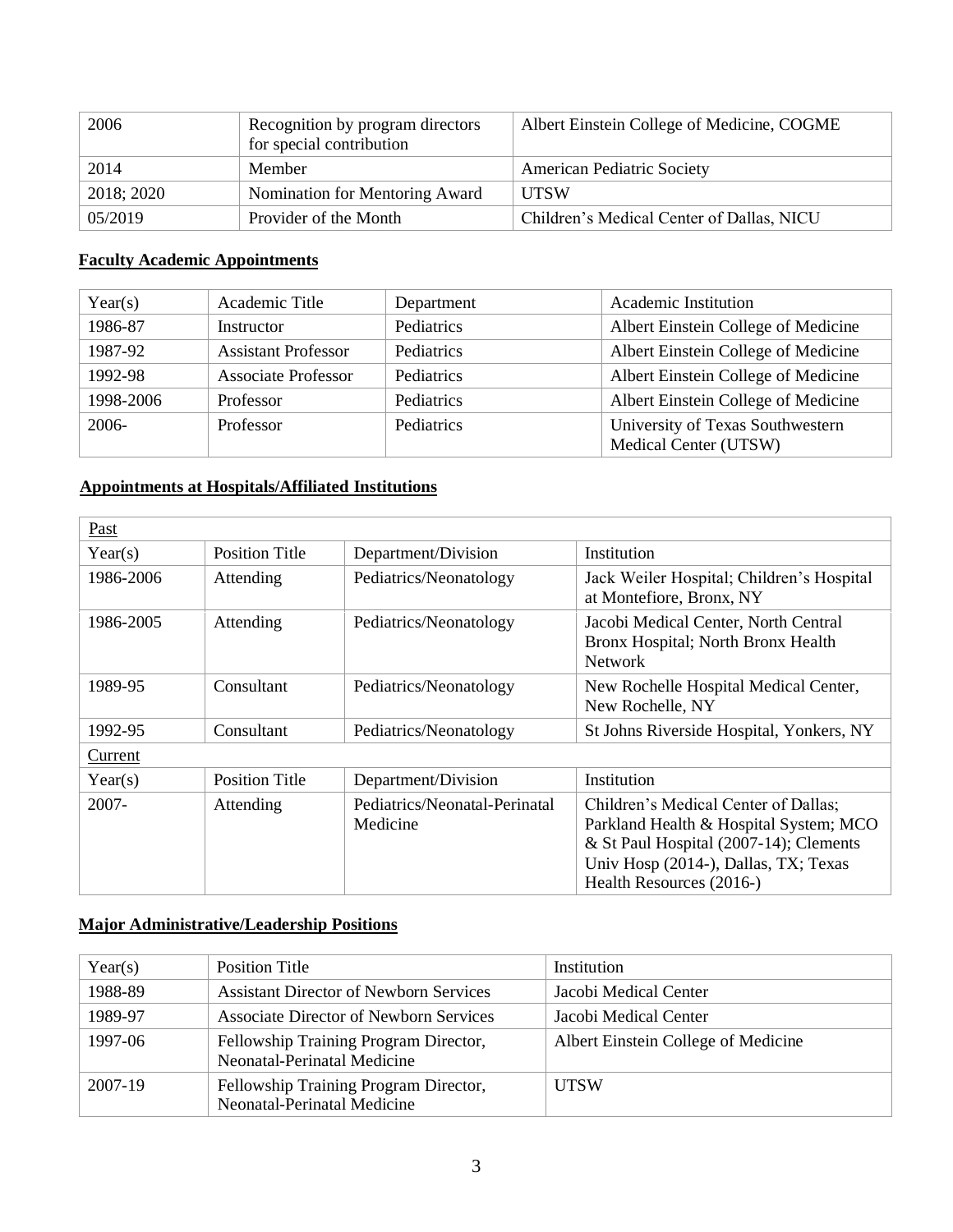| <b>Committee Service</b> (Member, unless noted otherwise) |  |
|-----------------------------------------------------------|--|
|-----------------------------------------------------------|--|

| Year(s)                | Name of Committee<br>Institution/Organization                                        |                                                                                  |
|------------------------|--------------------------------------------------------------------------------------|----------------------------------------------------------------------------------|
| <b>UTSW</b>            |                                                                                      |                                                                                  |
| 2007-present           | <b>Clinical Competency Committee</b>                                                 | Fellowship in Neonatal-Perinatal<br>Medicine, UTSW                               |
| 2008-present           | Curriculum committee                                                                 | Fellowship in Neonatal-Perinatal<br>Medicine, UTSW                               |
| 2013-present           | <b>Milestones Committee</b>                                                          | Fellowship in Neonatal-Perinatal<br>Medicine, UTSW                               |
| $2011 - 16$            | Morbidity and Mortality Peer Review Committee<br>Meeting for quality improvement     | Division of Neonatal-Perinatal<br>Medicine, Children's Medical Center,<br>Dallas |
| 2012-present           | <b>GMEC Committee</b>                                                                | <b>UTSW</b>                                                                      |
| 2012                   | Internal Review of Training Program in Pediatric<br><b>Emergency Medicine</b>        | <b>UTSW</b>                                                                      |
| 2014                   | Internal Review of Training Program in Advanced<br>Heart Failure and Transplantation | <b>UTSW</b>                                                                      |
| 2015-16                | House staff Health and Wellness Initiative                                           | <b>UTSW</b>                                                                      |
| 2016&17                | Senior Fellows Day, Abstract Review Committee,<br>Department of Pediatrics           | <b>UTSW</b>                                                                      |
| 2016-17                | Resident Evaluation and Supervision GMEC<br>Subcommittee                             | <b>UTSW</b>                                                                      |
| 2019-present           | Program evaluating committee, Fellowship in NPM                                      | <b>UTSW</b>                                                                      |
| 2019-present           | Clinical competency evaluating committee,<br>Fellowship in NPM                       | <b>UTSW</b>                                                                      |
| National/International |                                                                                      |                                                                                  |
| 2009-present           | Site Alternate PI at UTSW                                                            | Pablo Sanchez, MD; Myra Wyckoff,<br><b>MD</b>                                    |
| 2014-2019              | Human Subject Protection Committee                                                   | Michele Walsh, MD, Chair                                                         |

## **Professional Societies**

| Dates     | Society Name, member                                                                                                                                                                          |
|-----------|-----------------------------------------------------------------------------------------------------------------------------------------------------------------------------------------------|
| 1987      | American Academy of Pediatrics, member                                                                                                                                                        |
| 1992      | Society for Pediatric Research, member                                                                                                                                                        |
| 1993-96   | Eastern Society for Pediatric Research (ESPR), Secretary                                                                                                                                      |
| 1999-     | Cochrane Collaboration, Cochrane Neonatal Review Group, Member                                                                                                                                |
| 2000-04   | <b>ESPR, Planning Committee</b>                                                                                                                                                               |
| 2003-05   | Organization of Neonatal Training Program Directors (ONTPD), subcommittee on ACGME<br>competencies                                                                                            |
| 2003-05   | <b>ESPR, President</b>                                                                                                                                                                        |
| 5/14/2005 | Pediatric Academic Societies (PAS)/IPHA Topic Symposium: Chairs: Elaine Urbina, Luc P.<br>Brion. Development of Hypertension in the Newborn: Translating Theory into Practical<br>Application |
| 2006      | <b>ESPR, Nomination Committee</b>                                                                                                                                                             |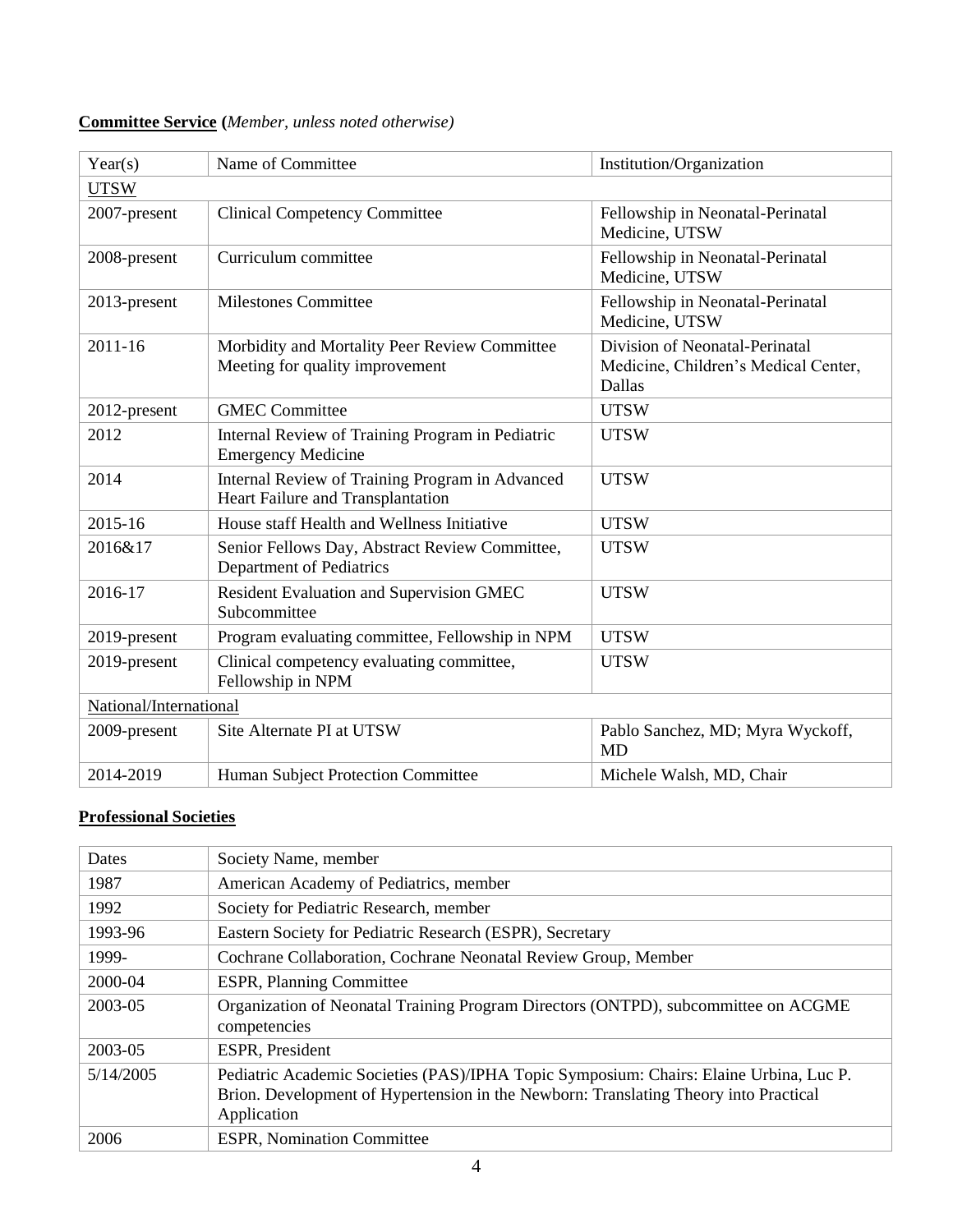|                     | American Medical Association, member                                                                                       |
|---------------------|----------------------------------------------------------------------------------------------------------------------------|
| 2007-11             | ONTPD, Member of the Council                                                                                               |
| 2010, 2013,<br>2014 | PAS: Annual Meeting: review and scoring of Neonatology Abstracts                                                           |
| 2014                | Association of Pediatric Program Directors/Committee on Pediatric Subspecialties: Participation<br>in EPA Research Project |
| 2015, 2016          | PAS: Poster facilitator: Neonatology                                                                                       |
| 2015                | American Pediatric Society, member                                                                                         |

# **Grant Review Activities**

| Year(s)     | Name of Review Committee                                   | Organization                                        |
|-------------|------------------------------------------------------------|-----------------------------------------------------|
| 1995        | Pediatric Interdivisional Research Review<br>Committee     | Dept Pediatrics, Montefiore Medical<br>Center (MMC) |
| 1999 & 2000 | Pediatric Internal Grant Committee                         | Dept Pediatrics, MMC                                |
| 2004        | Physiology & Pharmacology Panel                            | Wellcome Trust, London, UK                          |
| 2018-2020   | Children's Clinical Research Advisory Committee<br>(CCRAC) | Dept Pediatrics, UTSW                               |

## **Editorial Activities**

| Year(s)                | <b>Journal Name</b>                                   |  |
|------------------------|-------------------------------------------------------|--|
| <b>Editorial Board</b> |                                                       |  |
| 1993-present           | Journal of Perinatology                               |  |
| Ad Hoc Reviewer        |                                                       |  |
| 2007-08                | Journal of Perinatal Medicine                         |  |
| 2007-present           | Pediatric Nephrology                                  |  |
| 2007                   | Journal of Investigative Medicine                     |  |
| 2008-present           | Pediatrics                                            |  |
| 2008-present           | Pediatric Infectious Diseases Journal                 |  |
| 2008-present           | Early Human Development                               |  |
| 2008-present           | <b>BMC</b> Pediatrics                                 |  |
| 2008                   | New England Journal of Medicine                       |  |
| 2009                   | Neonatology                                           |  |
| 2011-present           | Archives of Diseases in Childhood                     |  |
| 2012-present           | Journal of Pediatrics                                 |  |
| 2012-present           | <b>NICHD NRN</b>                                      |  |
| 2016                   | Journal of Pediatric Neuroradiology                   |  |
| 2017                   | Cardiology in the Young                               |  |
| 2018-present           | <b>Pediatric Research</b>                             |  |
| 2018                   | PLOS One                                              |  |
| 2019                   | European Journal of Pediatrics                        |  |
| 2020                   | Circulation                                           |  |
| 2020                   | Jornal de Pediatria (Brazilian Society of Pediatrics) |  |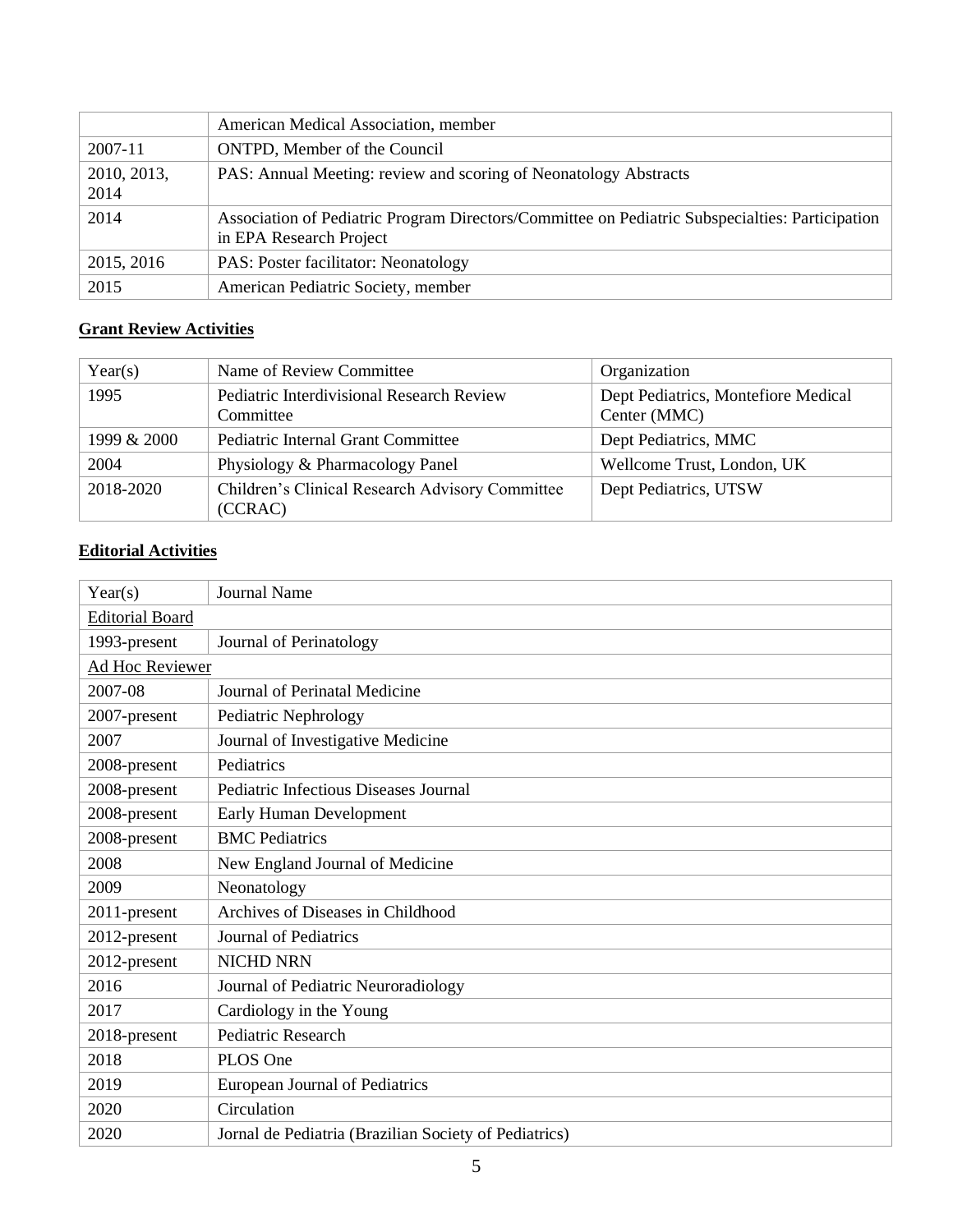|  |  | 2021 | <b>BMC P.</b><br>and Childbirth<br>$\Gamma$ Pregnancy and $\Gamma$ |
|--|--|------|--------------------------------------------------------------------|
|--|--|------|--------------------------------------------------------------------|

### **Grant Support**

 $\Gamma$ 

 $\overline{1}$ 

| <b>Present</b> |                                                                           |
|----------------|---------------------------------------------------------------------------|
| $4/16 - 3/21$  | National Institute of Child Health and Human Development                  |
|                | Eunice Kennedy Shriver Cooperative Multicenter Neonatal Research Network: |
|                | Site Alternate PI, UTSW, Dallas, 5% effort; Site PI: Myra Wyckoff, MD     |
|                | Annual amount first year: \$200,000: 4/1/2016-3/31/2017                   |
|                | Total direct costs \$1,000,000; dates: 4/1/2016-3/31/2021                 |

| Past          |                                                                                              |
|---------------|----------------------------------------------------------------------------------------------|
| $9/81 - 8/82$ | Tiercé Belge                                                                                 |
|               | Study on the assessment of neonates at risk for cerebral palsy                               |
|               | Co-Investigator; H. Szliwowski, MD                                                           |
| $7/87 - 6/88$ | Department of Pediatrics Internal Grant, Montefiore Medical Center                           |
|               | 'Maturation of acid secretion in renal distal tubular cells in culture'                      |
|               | Principal Investigator                                                                       |
|               | Direct Costs: \$10,000                                                                       |
| $7/88 - 6/91$ | American Heart Association, New York City Affiliate                                          |
|               | Grant-in-Aid: 'Adaptative changes in renal H <sup>+</sup> secretion' George J. Schwartz, PI  |
|               | Co-Investigator                                                                              |
| $7/90 - 6/95$ | NIH (NIDDK)                                                                                  |
|               | Clinical Investigator Award: 'Regulation and development of renal acid-base transport'       |
|               | Principal Investigator                                                                       |
|               | Direct costs \$407,200                                                                       |
| 9/90-6/96     | Albert Einstein College of Medicine                                                          |
|               | Biomedical Research Grants & Crisis Support Grant                                            |
|               | Principal Investigator                                                                       |
|               | Direct costs \$12-32,000/yr                                                                  |
| $7/95 - 6/97$ | Department of Pediatrics, Montefiore Medical Center                                          |
|               | Interdivisional Research Award (IRA), 'Role of somatotropin in growth retardation associated |
|               | with chronic metabolic acidosis'                                                             |
|               | Principal Investigator                                                                       |
|               | Direct cost: \$10,707/yr                                                                     |
| $7/95 - 6/97$ | Department of Pediatrics Internal Grant, Montefiore Medical Center                           |
|               | "Molecular regulation of carbonic anhydrase IV isozymes"                                     |
|               | Sponsor, Co-Investigator                                                                     |
|               | Direct costs \$20,000                                                                        |
| 1996-97       | Pharmacia, Inc.                                                                              |
|               | Hormonal mechanisms of growth failure in chronic acidosis                                    |
|               | Co-Investigator: Direct costs \$14,000                                                       |
| $4/96 - 4/98$ | Genentech Foundation for Growth and Development                                              |
|               | 'Hormonal mechanisms of growth failure in chronic acidosis'                                  |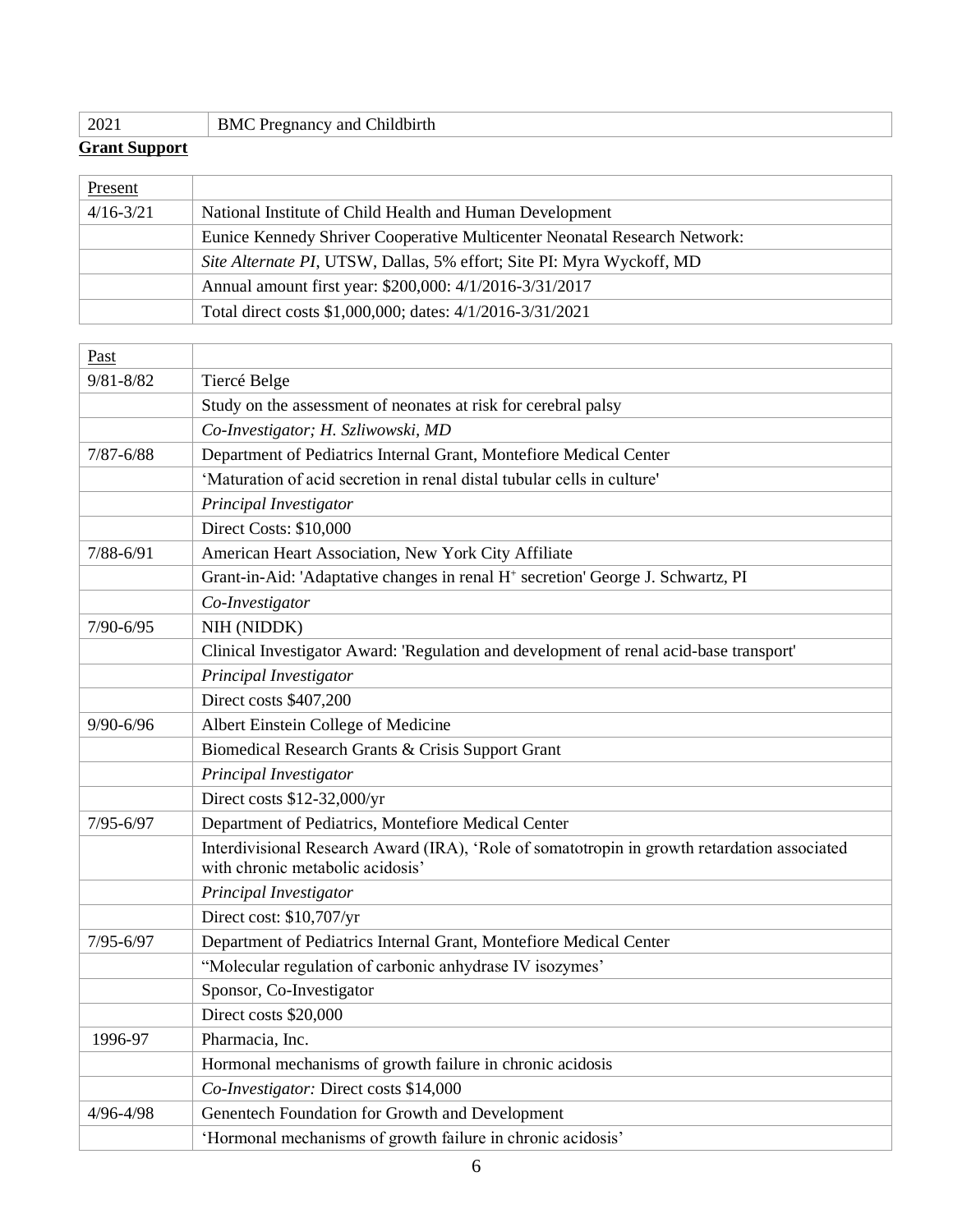|            | Principal Investigator                                                                                                                                       |
|------------|--------------------------------------------------------------------------------------------------------------------------------------------------------------|
|            | Direct costs \$37,273 & competitive renewal \$27,273                                                                                                         |
| 1/97-12/99 | <b>American Heart Association</b>                                                                                                                            |
|            | Grant-in-Aid: 'Regulation of renal membrane-bound carbonic anhydrase in response to acidosis'                                                                |
|            | Principal Investigator                                                                                                                                       |
|            | Direct costs \$150,000                                                                                                                                       |
| 1997-99    | Pharmacia, Inc                                                                                                                                               |
|            | 'Hormonal and cellular mechanisms of failure to thrive in acidotic mice'                                                                                     |
|            | Co-Investigator                                                                                                                                              |
|            | Direct costs \$14,000                                                                                                                                        |
| 2002-06    | Health and Medical Research Council (NHRMC), Australia                                                                                                       |
|            | Nasal CPAP or Intubation For Very Preterm Infants At Birth. A Randomized Controlled Trial. The<br>COIN trial                                                 |
|            | One of 4 Chief Investigators, US representative and Center PI, Montefiore Medical Center                                                                     |
|            | Direct costs (for the center): \$4,000                                                                                                                       |
| 2009-2022  | NICHD Cooperative Multicenter Neonatal Research Network                                                                                                      |
|            | Site Alternate PI, UTSW Dallas, 4/8/09-3/31/11, 5% effort; 4/1/11-3/31/16 (Site PI: Pablo<br>Sanchez, MD); 4/1/16-3/31/22 (Site PI: Myra Wyckoff, MD)        |
|            | Annual amount: \$200,000; First year                                                                                                                         |
|            | Total direct costs \$1,000,000 over 5 years                                                                                                                  |
| 2015-2017  | Children's Medical Center Foundation, Dallas, TX                                                                                                             |
|            | Children's Medical Center Clinical Advisory Committee (CCRAC) - Senior Investigator<br><b>Research Award New Direction</b>                                   |
|            | 'Optimizing Individual Nutrition in Preterm Very Low Birth Weight Infants'                                                                                   |
|            | Principal Investigator: Total direct costs \$100,000                                                                                                         |
| 2015-2019  | Gerber Foundation, National Grant                                                                                                                            |
|            | 'Individualizing and Optimizing Nutrition to Prevent Metabolic Syndrome and To Improve<br>Neurodevelopment in Preterm and Small for Gestational Age Infants' |
|            | Principal Investigator                                                                                                                                       |
|            | Total direct costs \$318,180                                                                                                                                 |
| 2017-2019  | Facilitation of IRB Review for Multi-Site Clinical Research                                                                                                  |
|            | NIH, NOT-TR-17-018; PI: Nancy Bennet, Rochester University                                                                                                   |
|            | Site PI, UTSW, Dallas                                                                                                                                        |
|            | Total direct costs first year: \$40.083                                                                                                                      |

### **Clinical Trials Activities**

| Present         |                                                                 |
|-----------------|-----------------------------------------------------------------|
| $2016$ -present | NICHD NRN                                                       |
|                 | RCT on budesonide/surfactant versus surfactant only (BIB Trial) |
|                 | <i>Role:</i> Member of the sub-committee, site PI               |
| 2016-2020       | NICHD NRN                                                       |
|                 | <b>Serum Inositol Status Among Neonates</b>                     |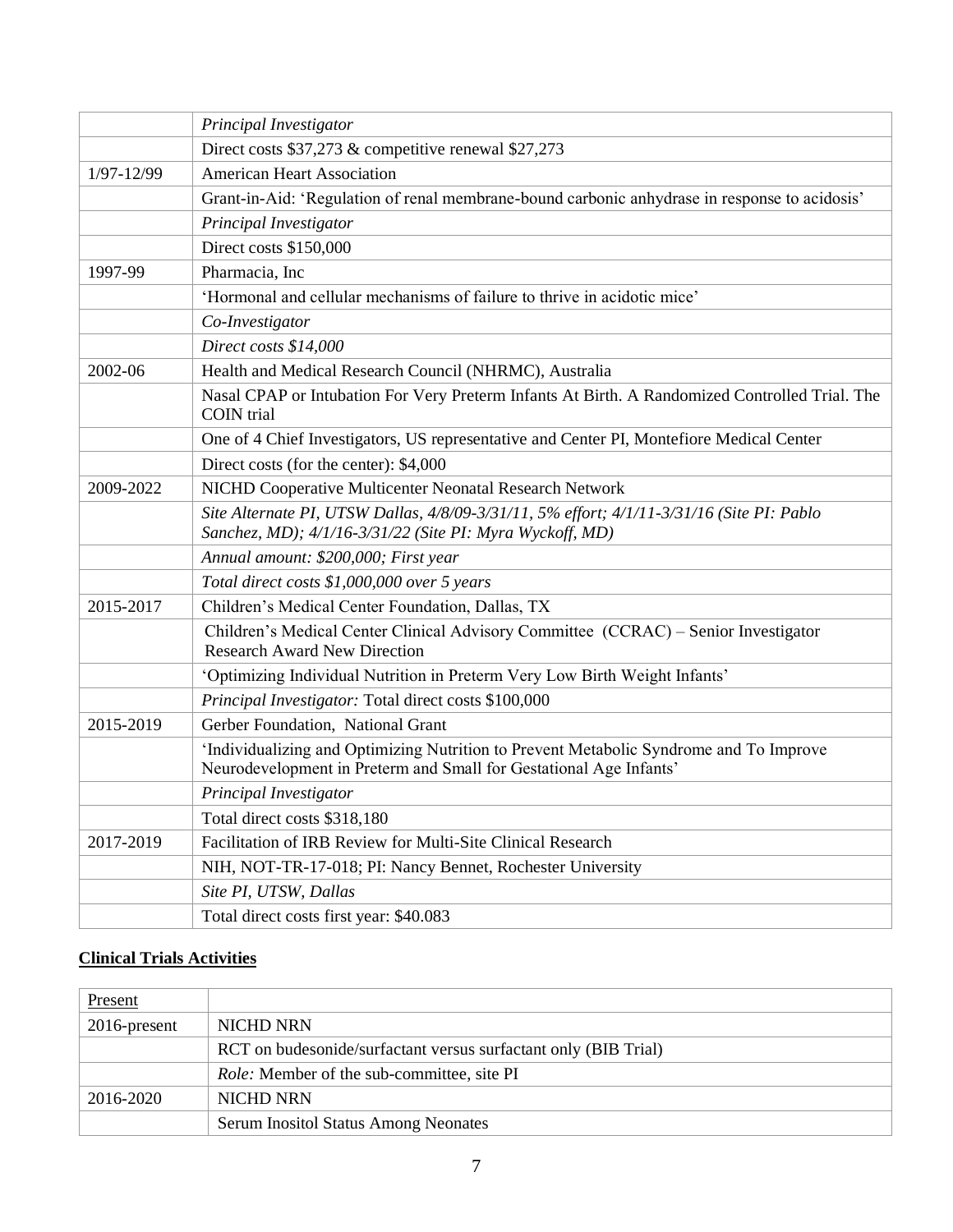|                 | <i>Role:</i> First author                                                                                                                        |
|-----------------|--------------------------------------------------------------------------------------------------------------------------------------------------|
| $2016$ -present | CCRAC (Children's Health) & Gerber Foundation                                                                                                    |
|                 | Optimizing Individual Nutrition in Preterm Very Low Birth Weight Infants: Randomized<br>Clinical Trial. Clinical Trials.gov: ID: NCT02372136     |
|                 | <i>Role:</i> PI                                                                                                                                  |
| 2019-present    | <b>NICHD NRN</b>                                                                                                                                 |
|                 | Acute Kidney Injury among Extremely Preterm Infants with Patent Ductus Arteriosus: Incidence<br>and Effect of Management: Secondary to PDA Trial |
|                 | <i>Role:</i> Member of the sub-committee                                                                                                         |
| 2020-present    | <b>NICHD NRN</b>                                                                                                                                 |
|                 | <b>MOCHA Trial</b>                                                                                                                               |
|                 | <i>Role:</i> Member of the sub-committee, site PI                                                                                                |
| 2020-present    | American Academy of Pediatrics, Section of Neonatal-Perinatal Medicine (SONPM);                                                                  |
|                 | National Registry for Surveillance and Epidemiology of Perinatal COVID-19 Infections. PI:<br>Mark Hudak                                          |
|                 | <i>Role:</i> Site PI                                                                                                                             |
| 2020-present    | Cochrane Collaboration, Cochrane Neonatal Review Group,                                                                                          |
|                 | Cuffed versus uncuffed endotracheal tubes for artificial ventilation                                                                             |
|                 | <i>Role:</i> PI                                                                                                                                  |

| Past        |                                                                                                                     |
|-------------|---------------------------------------------------------------------------------------------------------------------|
| 1999-2002   | Montefiore Medical Center, Bronx NY                                                                                 |
|             | Effect of carnitine supplementation in very low birthweight infants                                                 |
|             | Role: Co-Investigator                                                                                               |
| 2002-06     | Canadian Institute for Health Research (CIHR)                                                                       |
|             | Multiple Courses of Antenatal Corticosteroids for Preterm Birth Study (MACS)                                        |
|             | Role: Center Investigator: Paediatrics/Neonatal, Montefiore Medical Center                                          |
| 2002-06     | National Health and Medical Research Council (NHMRC), Australia                                                     |
|             | Nasal CPAP or intubation for very preterm infants at birth. A randomized controlled trial. The<br><b>COIN</b> trial |
|             | Role: Co-Investigator; North American Investigator /Collaborator/Coordinator                                        |
| 2004        | <b>Forest Pharmaceuticals Inc</b>                                                                                   |
|             | Pressure support ventilation with volume guarantee                                                                  |
|             | Role: Co-Investigator: Statistical analysis                                                                         |
| 2005-06     | <b>American Heart Association</b>                                                                                   |
|             | National Registry of CardioPulmonary Resuscitation (NRCPR)                                                          |
|             | Role: Site PI, AECOM                                                                                                |
| 2010-12     | NICHD Neonatal Research Network                                                                                     |
|             | Single-Dose Vitamin E for Prevention of Intracranial Hemorrhage (EPOCH)                                             |
|             | Role: Co-Investigator                                                                                               |
| $2011 - 14$ | Neonatal Research Network, NICHD                                                                                    |
|             | Changes in Therapy and Outcomes Associated with The SUPPORT Trial                                                   |
|             | Role: Senior Investigator                                                                                           |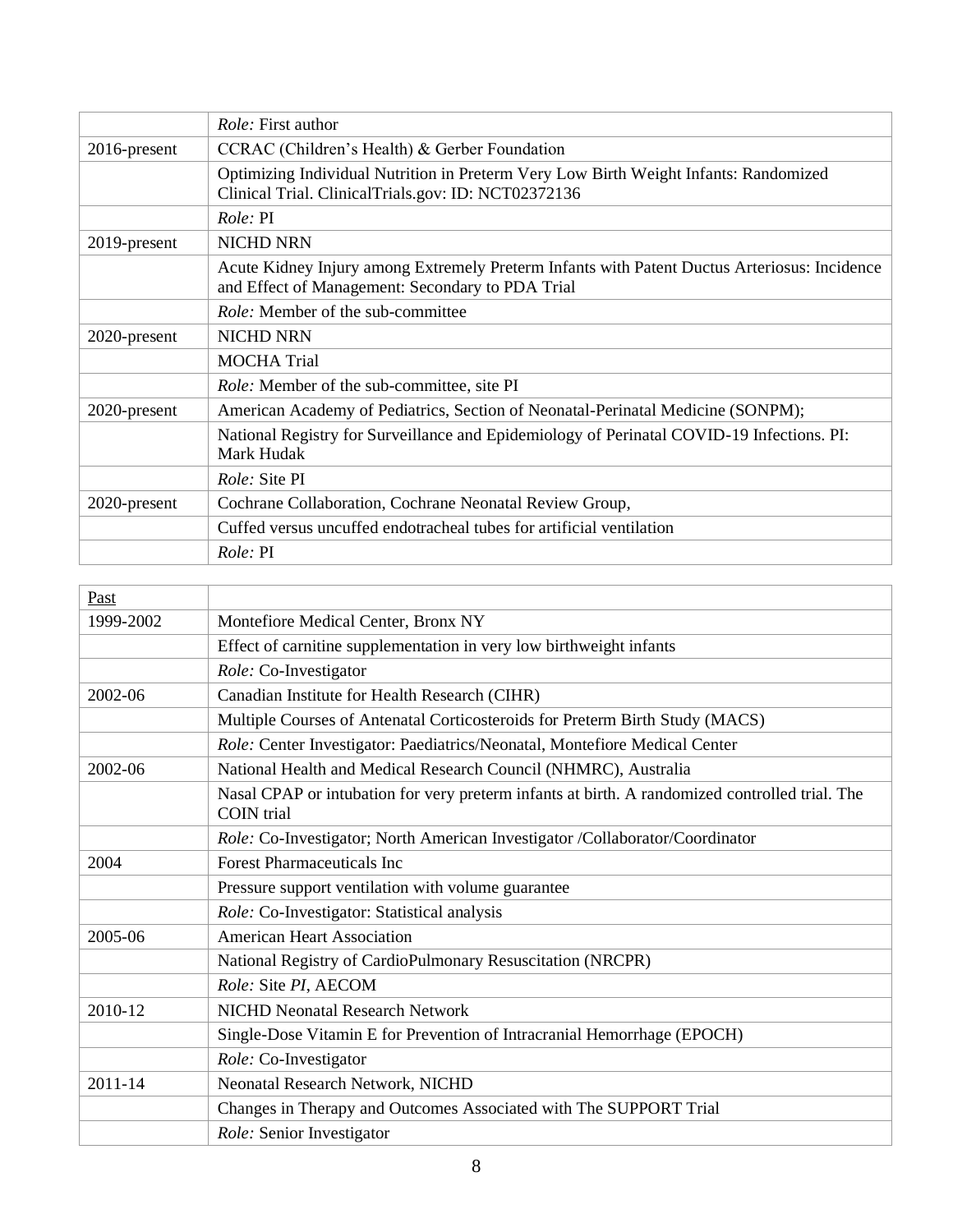| 2014-15 | <b>APPD Fellowship Executive Committee</b>                                                                                                                                                                                                     |
|---------|------------------------------------------------------------------------------------------------------------------------------------------------------------------------------------------------------------------------------------------------|
|         | Assessing the Association between EPAs, Competencies and Milestones in the Pediatric<br>Subspecialties                                                                                                                                         |
|         | <i>Role:</i> Site PI, UTSW, Fellowship in Neonatal-Perinatal Medicine                                                                                                                                                                          |
| 2014-15 | <b>NICHD NRN</b>                                                                                                                                                                                                                               |
|         | INS-3: A Phase 3, Randomized, Double-Masked, Placebo-Controlled Study of the Efficacy and<br>Safety of myo-Inositol 5% Injection to Increase Survival without Severe Retinopathy of<br>Prematurity in Extremely Premature Infants (Reduce-ROP) |
|         | <i>Role: Site PI, UTSW</i>                                                                                                                                                                                                                     |
| 2016-20 | <b>NICHD NRN</b>                                                                                                                                                                                                                               |
|         | Myoinositol cross-sectional study                                                                                                                                                                                                              |
|         | <i>Role: PI</i>                                                                                                                                                                                                                                |

## **Teaching Activities**

|                                                                             | Medical and graduate school didactic and small group teaching                                                                                                                                                                                                                                                                                                                                                                                                                                                                                                                                                                              |
|-----------------------------------------------------------------------------|--------------------------------------------------------------------------------------------------------------------------------------------------------------------------------------------------------------------------------------------------------------------------------------------------------------------------------------------------------------------------------------------------------------------------------------------------------------------------------------------------------------------------------------------------------------------------------------------------------------------------------------------|
| 1994-2000,<br>2003-04                                                       | Renal Pathology & Pathophysiology: Case conferences with groups of 10-15 students, Albert<br>Einstein College of Medicine                                                                                                                                                                                                                                                                                                                                                                                                                                                                                                                  |
| 2007-present                                                                | Medical Students Conference: Physiology of Perinatal Transition: groups of 3-5 students,<br><b>UTSW</b>                                                                                                                                                                                                                                                                                                                                                                                                                                                                                                                                    |
| Dissertation committees                                                     |                                                                                                                                                                                                                                                                                                                                                                                                                                                                                                                                                                                                                                            |
| 2006                                                                        | Clinical Research Training Program (CRTP) Study Section, Albert Einstein College of Medicine                                                                                                                                                                                                                                                                                                                                                                                                                                                                                                                                               |
|                                                                             | Qualifying examination committees                                                                                                                                                                                                                                                                                                                                                                                                                                                                                                                                                                                                          |
| 1989-93                                                                     | Question-Writer for the Sub-Board in Neonatal-Perinatal Medicine Certifying Examination,<br><b>American Board of Pediatrics</b>                                                                                                                                                                                                                                                                                                                                                                                                                                                                                                            |
| Medical student rotations                                                   |                                                                                                                                                                                                                                                                                                                                                                                                                                                                                                                                                                                                                                            |
| 1986-2006                                                                   | Students rotating in neonatal intensive care unit, Albert Einstein College of Medicine                                                                                                                                                                                                                                                                                                                                                                                                                                                                                                                                                     |
| 2007-present                                                                | Students rotating in neonatal intensive care unit, UTSW                                                                                                                                                                                                                                                                                                                                                                                                                                                                                                                                                                                    |
| Postgraduate medical education (graduate $\&$ continuing medical education) |                                                                                                                                                                                                                                                                                                                                                                                                                                                                                                                                                                                                                                            |
| 1997-2002                                                                   | Fellowship Training Directors Committee, Montefiore Medical Center                                                                                                                                                                                                                                                                                                                                                                                                                                                                                                                                                                         |
| 1998                                                                        | Organizing Committee for Research Course for Fellows, Department of Pediatrics, Montefiore<br><b>Medical Center</b>                                                                                                                                                                                                                                                                                                                                                                                                                                                                                                                        |
| 1998                                                                        | Resource Person, Reviewer Training Beginner's Workshop, Developing a Protocol and Review<br>using Revman, Canadian Cochrane Center, Hamilton, Ontario, Canada                                                                                                                                                                                                                                                                                                                                                                                                                                                                              |
| 1999                                                                        | Mini-Symposium on Perinatal/Neonatal Evidence-Based Medicine<br>Visiting Professors: Jack Sinclair, MD, Hamilton, Ontario, Canada; Robert Goldenberg, MD,<br>Birmingham, Alabama; Sponsored by a Visiting Professorship Grant, Greater New York March<br>of Dimes, and by unrestricted grants<br>Organizing Committee: Luc P. Brion, MD, Madhu Gudavalli, MD, Philip Roth, MD, Ph.D.,<br>Mitchell Maiman, MD<br>Organizing Institutions: Albert Einstein College of Medicine, Montefiore Medical Center,<br>Children's Hospital at Montefiore, Staten Island University Hospital, New York Methodist<br>Hospital, and NY Perinatal Society |
| 2006                                                                        | Chair, Graduate Medical Education Internal Review, Internal Medicine: Pulmonary Disease &<br>Critical Care Fellowship Training Program, Albert Einstein College of Medicine                                                                                                                                                                                                                                                                                                                                                                                                                                                                |
| 2007-2019                                                                   | Curriculum Committee, Fellowship Training in Neonatal-Perinatal Medicine, UTSW                                                                                                                                                                                                                                                                                                                                                                                                                                                                                                                                                             |
|                                                                             |                                                                                                                                                                                                                                                                                                                                                                                                                                                                                                                                                                                                                                            |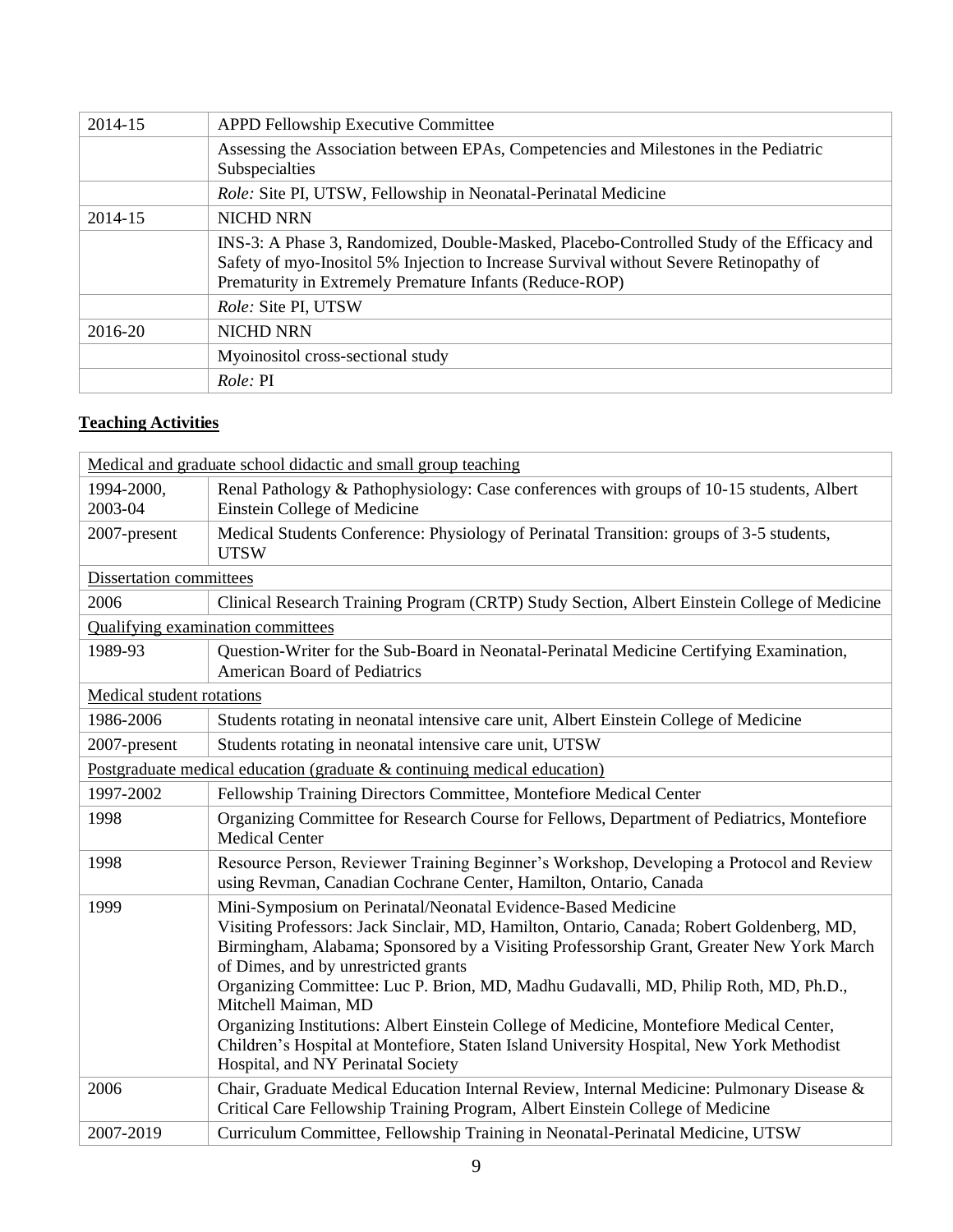| 2007-2019                       | Recruitment Committee, Fellowship Training in Neonatal-Perinatal Medicine, UTSW                                                                                                         |  |
|---------------------------------|-----------------------------------------------------------------------------------------------------------------------------------------------------------------------------------------|--|
| 2007-present                    | Fellowship recruitment committee, Division of Neonatal-Perinatal Medicine                                                                                                               |  |
| 2007-2019                       | Lectures for Fellows; Leader of Series on Professionalism; Co-Leader of Series on Life after<br>Fellowship                                                                              |  |
| 2007-present                    | Lectures for Fellows: Evidence-Based Medicine, Decision Making series                                                                                                                   |  |
| 2018                            | Flip classes for physiology series, Fellows in Neonatal-Perinatal Medicine                                                                                                              |  |
| 2008-14                         | Lectures and workshops for core curriculum for Fellows in Department of Pediatrics                                                                                                      |  |
| 2009-present                    | Lectures for Residents in Pediatrics                                                                                                                                                    |  |
| 2010                            | Graduate Medical Education SubCommittee: Internal Review of Training Programs in Radiation<br>Oncology; Nephrology; and Pulmonary Disease, GMEC, UTSW                                   |  |
| 2010-2019                       | Program Directors Committee, Children's Medical Center, Dallas                                                                                                                          |  |
| 2011-2017                       | Program Director Advisory Committee, UTSW                                                                                                                                               |  |
| 2011-2012                       | Scholarship Oversight Committee, JB Cantey, fellow in Pediatric Infectious Diseases                                                                                                     |  |
| 2010-2017                       | Resource to other Fellowship Training Program Directors in Department of Pediatrics: Pediatric<br>Critical Care, Pediatric Nephrology, Pediatric Pathology, Pediatric Hospital Medicine |  |
| 2011-2019                       | Clinical Competency Committee, Division of Neonatal-Perinatal Medicine                                                                                                                  |  |
| 2016-2017                       | Organization of six-month supervised training in neonatal-perinatal medicine to regain ABP<br>eligibility                                                                               |  |
| 2015-18                         | Scholarship Oversight Committee, Lara Pavageau, Fellow in Neonatal-Perinatal Medicine                                                                                                   |  |
| 2015-18                         | Scholarship Oversight Committee, Bandi Mahaffey, Fellow in Neonatal-Perinatal Medicine                                                                                                  |  |
| 2019-21                         | Scholarship Oversight Committee, Lorraine Bautista, Fellow in Neonatal-Perinatal Medicine                                                                                               |  |
| 2020                            | Reviewer, senior fellow abstracts for the research day, Department of Pediatrics, UTSW                                                                                                  |  |
| Mentoring medical students      |                                                                                                                                                                                         |  |
| 2021                            | Isabelle Kiefaber: Initiation of pumping; Neonatal hypophosphatemia                                                                                                                     |  |
| Mentoring postdoctoral trainees |                                                                                                                                                                                         |  |
| 1981-84                         | Gilles Rondia: Perinatal Diagnosis of renal malformations                                                                                                                               |  |
| 1987-89                         | Orna Rosen: Carbonic anhydrase in rabbit kidney; Carbonic anhydrase IV in mouse placenta                                                                                                |  |
| 1988-90                         | Bellipady Rai: Bone & congenital syphilis                                                                                                                                               |  |
| 1988-90                         | Madhu Goyal: MRI & seizures; Pulmonary function tests                                                                                                                                   |  |
| 1989-92                         | Angel Rios: MRI & seizures; Measurement of humidity in tubing                                                                                                                           |  |
| 1988-90                         | Rakesh Chhabra: Serology of congenital syphilis                                                                                                                                         |  |
| 1990-93                         | Miguel Suarez: HIV serology                                                                                                                                                             |  |
| 1991-99                         | Barbara Russell: Breast feeding incidence                                                                                                                                               |  |
| 1992-95                         | Olga Garcia: Erythropoietin levels                                                                                                                                                      |  |
| 1993-96                         | Calixto Cazano: Size at birth in urban population                                                                                                                                       |  |
| 1995-2000                       | Orna Rosen: Carbonic anhydrase IV in mouse placenta                                                                                                                                     |  |
| 1995-98                         | Onajovwe Fofah: Vancomycin levels                                                                                                                                                       |  |
| 1996-98                         | Karina Jandziszak: Growth hormone therapy for acidotic mice                                                                                                                             |  |
| 1997-2000                       | Abhay Singhal: EEG and imaging in seizing full-term neonates;                                                                                                                           |  |
| 1997-2000                       | Luis De La Fuente: Spectral analysis of temperature in servo-controlled neonates                                                                                                        |  |
| 1999-2002                       | Sumati Pande: Randomized carnitine supplementation in preterm infants                                                                                                                   |  |
| 2000-02                         | Karim Aref: Basal ganglia hyperechogenicity in preterm infants                                                                                                                          |  |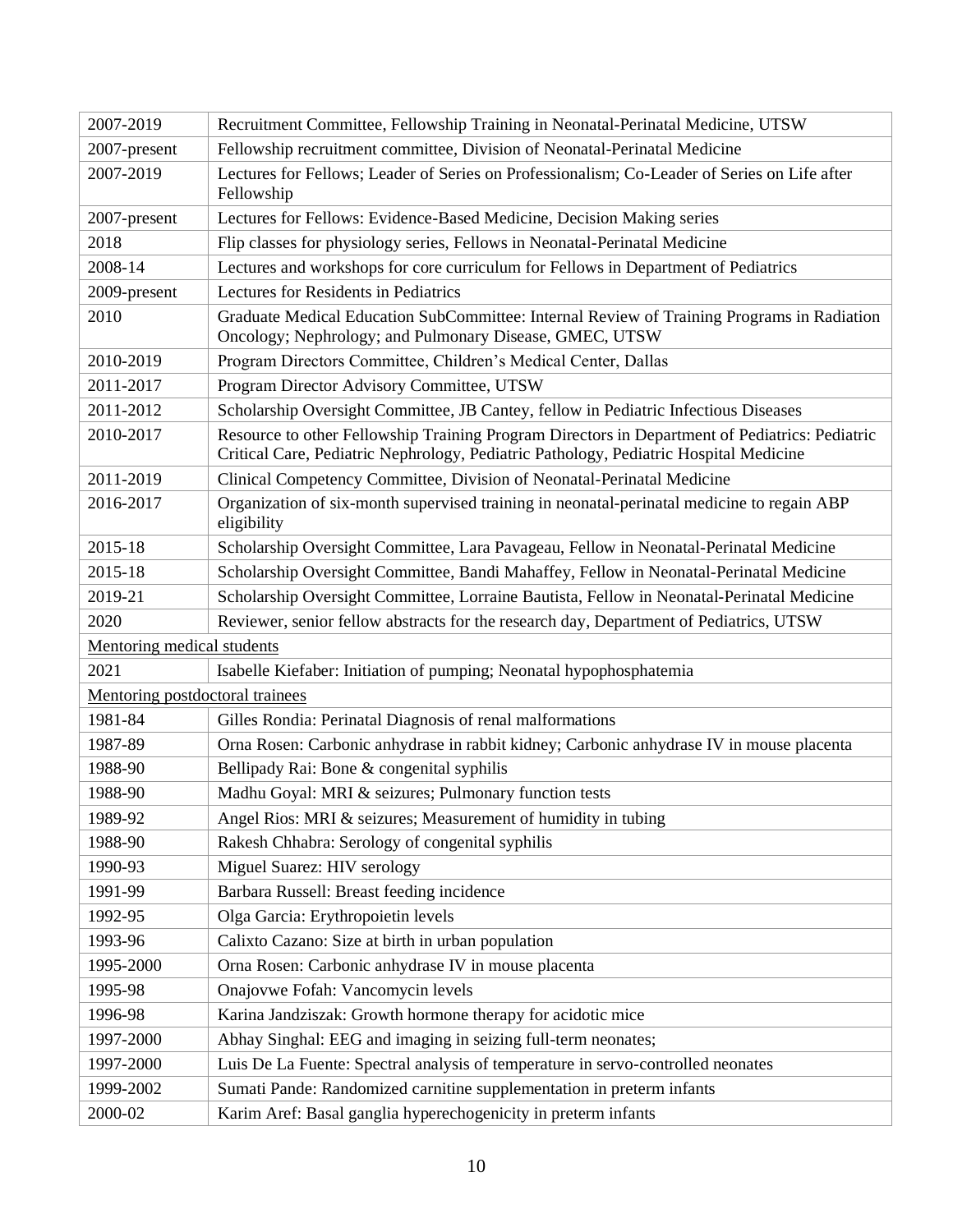| 2002-03 &<br>2013-15     | Suhas Nafday: Renal Disease (chapter)                                                                                                                                                                                                                                                                 |
|--------------------------|-------------------------------------------------------------------------------------------------------------------------------------------------------------------------------------------------------------------------------------------------------------------------------------------------------|
| 2002-05                  | Lamia Soghier: Cysteine supplementation in preterm infants; Basal ganglia hyperechogenicity                                                                                                                                                                                                           |
| 2002-04                  | Jülide Sisman: Amplitude-integrated EEG in preterm infants                                                                                                                                                                                                                                            |
| 2003-06                  | Smart Uko: Fluconazole prophylaxis                                                                                                                                                                                                                                                                    |
| 2006-07                  | Viral Dave: Changes in Near Infrared Spectroscopy after Feeding in Preterm infants                                                                                                                                                                                                                    |
| 2009-13                  | Jaclyn Levan: Delivery Room Practice Change Following the Initiation of the NICHD<br>SUPPORT Trial; Change in Practice After The Surfactant, Positive Pressure, and Oxygenation<br><b>Randomized Trial</b>                                                                                            |
| $2011 - 14$              | Cheryl Motta: Association of Congenital Heart Disease with Mortality and Morbidity In Preterm<br>Infants                                                                                                                                                                                              |
| 2013-15                  | Juliann Sheehan: Withdrawal of Care in Extremely Premature Infants: The Role of Severe<br>Intraventricular Hemorrhage                                                                                                                                                                                 |
| 2012-13                  | Charitharth Lal: Hypomagnesemia secondary to cerebrospinal fluid loss                                                                                                                                                                                                                                 |
| 2012-15                  | Lindsay DeVries: Outcomes of tracheostomy for bronchopulmonary dysplasia with or without<br>pulmonary hypertension                                                                                                                                                                                    |
| 2012-21                  | Heather Weydig:<br>Prophylactic Indomethacin and "Parkland Bundle:" An Observational Study for prevention<br>1.<br>of intraventricular and pulmonary hemorrhage in extremely low birth weight neonates<br>Index of Suspicion in the Nursery: Progressive lethargy in a four-day-old term infant<br>2. |
| 2014                     | Shawndip Sen: Index of Suspicion in the Nursery: Hyperbilirubinemia without jaundice in a<br>neonate                                                                                                                                                                                                  |
| 2015-18                  | Lara Pavageau, Jenna Whitham<br>Optimizing Nutrition to Prevent Metabolic Syndrome and To Improve Neurodevelopment in<br>Preterm and Small for Gestational Age Infants: Sub-study: Improving accuracy of length<br>measurements in the NICU (QI project and research)                                 |
| 2017-19                  | William Smithhart: with Myra Wyckoff: CPAP in DR for term infants and air leaks:<br>PAS Travel Awards Program for Young Investigator's, 2018                                                                                                                                                          |
| 2017                     | John Ibrahim, Lara Pavageau: Sacrococcygeal teratoma                                                                                                                                                                                                                                                  |
| 2018-21                  | Jordan Reis: Reducing NEC; Does Reducing Weight-For-Length Disproportion at Discharge in<br>Preterm Neonates Affect Neurodevelopmental Outcomes                                                                                                                                                       |
| 2019-21                  | Edward Stocks: Reduction in Delivery Room (DR) Continuous Positive Airway Pressure<br>(CPAP)-Associated Pneumothorax in Term and Late-Preterm Neonates.                                                                                                                                               |
| 2020-22                  | Mariela Sanchez-Rosado: Zinc concentration in umbilical cord venous vs. arterial blood                                                                                                                                                                                                                |
| <b>Mentoring Faculty</b> |                                                                                                                                                                                                                                                                                                       |
| 2011                     | Audra Stewart, DO: Cochrane Reviews; Editorial on diuretics in VLBW infants                                                                                                                                                                                                                           |
| 2020-21                  | Christina Chan, Kikelomo Babata, Kelly Mazzarella: Systematic Reviews                                                                                                                                                                                                                                 |
| 2020-21                  | Vedanta Dariya: Cochrane Review                                                                                                                                                                                                                                                                       |
| 2020-21                  | Muraleedharan Sivarajan: Neonatal hypoglycemia                                                                                                                                                                                                                                                        |

## **Invited Lectures**

| International |                                                    |                                 |
|---------------|----------------------------------------------------|---------------------------------|
| 1980          | Syndrôme de Potter non diagnostiqué en échographie | Journée conjointe du Groupe J   |
|               | prénatale                                          | Lefèvre et Gérus, Paris, France |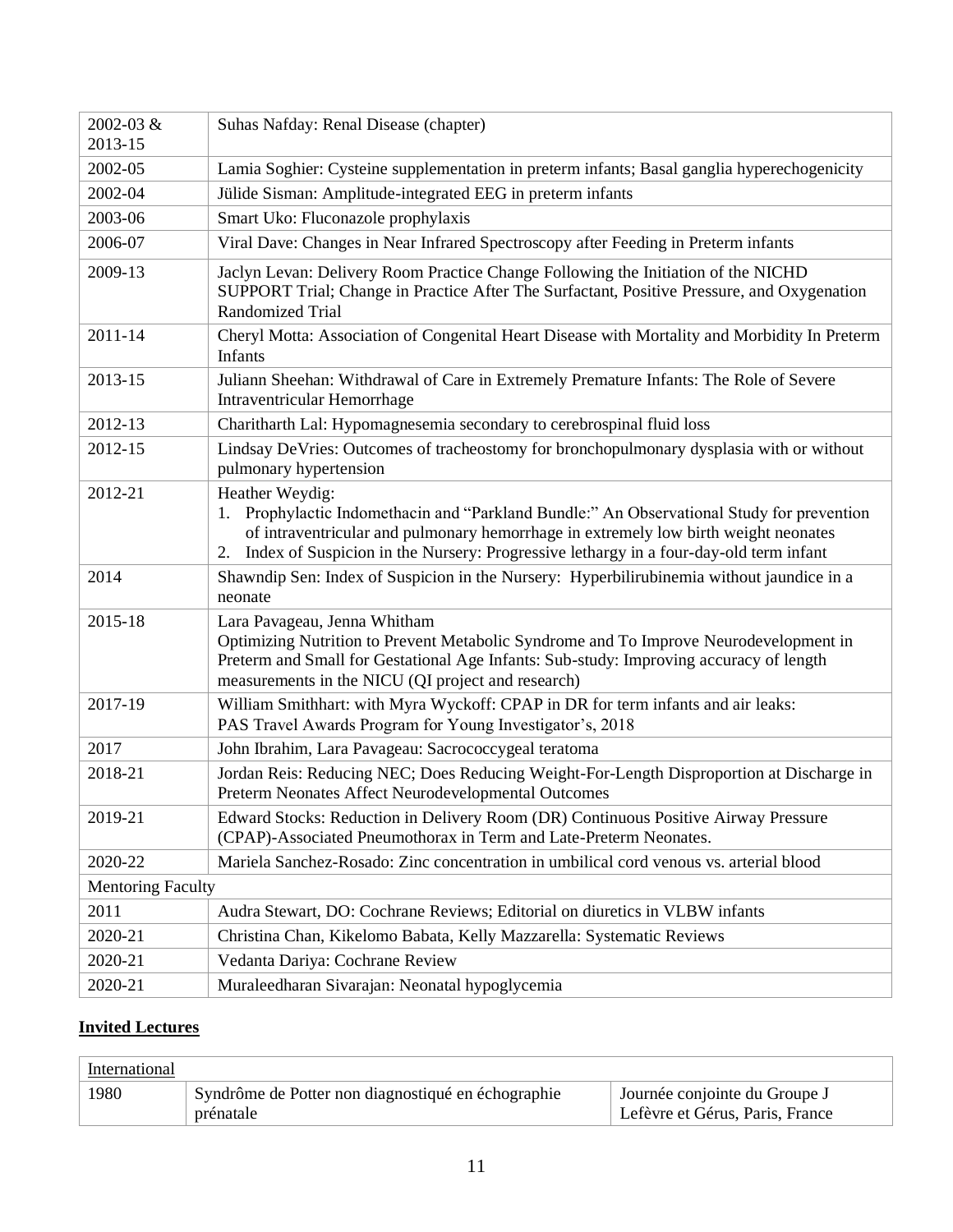| Development of $H^+$ secretion by cultured renal inner<br>medullary collecting duct cells.                                                                                                            | Fourth International Workshop on<br>Developmental Nephrology, Montreal,<br>Canada                                                             |
|-------------------------------------------------------------------------------------------------------------------------------------------------------------------------------------------------------|-----------------------------------------------------------------------------------------------------------------------------------------------|
| Development of the mesonephric duct                                                                                                                                                                   | Fifth International Workshop on<br>Developmental Renal Physiology<br>Tremezzo, Como, Italy                                                    |
| Carbonic anhydrase (CA) activity in the proximal<br>convoluted tubule (PCT) and the outer medullary<br>collecting duct (OMCD) of the rabbit is induced by<br>chronic ammonium chloride loading (CAL). | Fifth International Workshop on<br>Developmental Renal Physiology<br>Tremezzo, Como, Italy                                                    |
| Metabolic acidosis in the rabbit induces CA activity in the<br>liver, the proximal convoluted tubule and the outer<br>medullary collecting duct                                                       | Third International Carbonic<br>Anhydrases Group Conference Oulu,<br>Finland                                                                  |
| Carbonic anhydrase (CA) II deficiency mutation in the<br>mouse is associated with an induction of carbonic<br>anhydrase IV in brain myelin                                                            | Third International Carbonic<br>Anhydrases Group Conference Oulu,<br>Finland                                                                  |
| Induction of carbonic anhydrase (CA) IV in the central<br>nervous system, the proximal convoluted tubule, and the<br>liver of CA II-deficient mice                                                    | Third International Carbonic<br>Anhydrases Group Conference Oulu,<br>Finland                                                                  |
| Cloning of murine carbonic anhydrase IV                                                                                                                                                               | Fourth International Conference on<br>the Carbonic Anhydrases. Molecular<br>biology, physiology and clinical<br>applications. Oxford, England |
|                                                                                                                                                                                                       |                                                                                                                                               |
| Diète semi-élémentaire et prématurés                                                                                                                                                                  | Groupe de Contact NSWO<br>(alimentation entérale et parentérale),<br>Liège, Belgium                                                           |
| Growth and metabolic response of preterm infants fed on a<br>semi-elemental diet or on preterm breastmilk.                                                                                            | Fondation Princesse Marie-Christine,<br>Brussels, Belgium                                                                                     |
| Sensitivity of cord blood serology for detecting<br>presumptive congenital syphilis relationship with maternal<br>treatment.                                                                          | AAP NCE, San Francisco, CA                                                                                                                    |
| Implementing ACGME Competencies in Neonatal-<br><b>Perinatal Medicine</b>                                                                                                                             | ONTPD, San Francisco, CA                                                                                                                      |
| Fluconazole prophylaxis in very low birth weight and<br>extremely low birth weight infants                                                                                                            | Div. Neonatology, UTSW, Dallas, TX                                                                                                            |
| <b>COIN Trial</b>                                                                                                                                                                                     | Hot Topics, Washington, DC                                                                                                                    |
| Individual developmental plan                                                                                                                                                                         | ONTPD, Boston, MA                                                                                                                             |
| Duty hours                                                                                                                                                                                            | ONTPD, San Francisco, CA                                                                                                                      |
| Teaching and Assessing Professionalism                                                                                                                                                                | ONTPD, Boston, MA                                                                                                                             |
| Optimizing Individual Nutrition in Preterm Very Low<br>Birth Weight Infants: Randomized Clinical Trial                                                                                                | Gerber Foundation, Grand Rapids,<br>Michigan (Internet presentation)                                                                          |
| Regional/Local                                                                                                                                                                                        |                                                                                                                                               |
| Monitoring de la pression sanguine du nouveau-né par la<br>méthode oscillométrique (Dinamap).                                                                                                         | Colloque de Pédiatrie et de<br>Néonatologie de l'Institut Edith<br>Cavell, Brussels                                                           |
|                                                                                                                                                                                                       |                                                                                                                                               |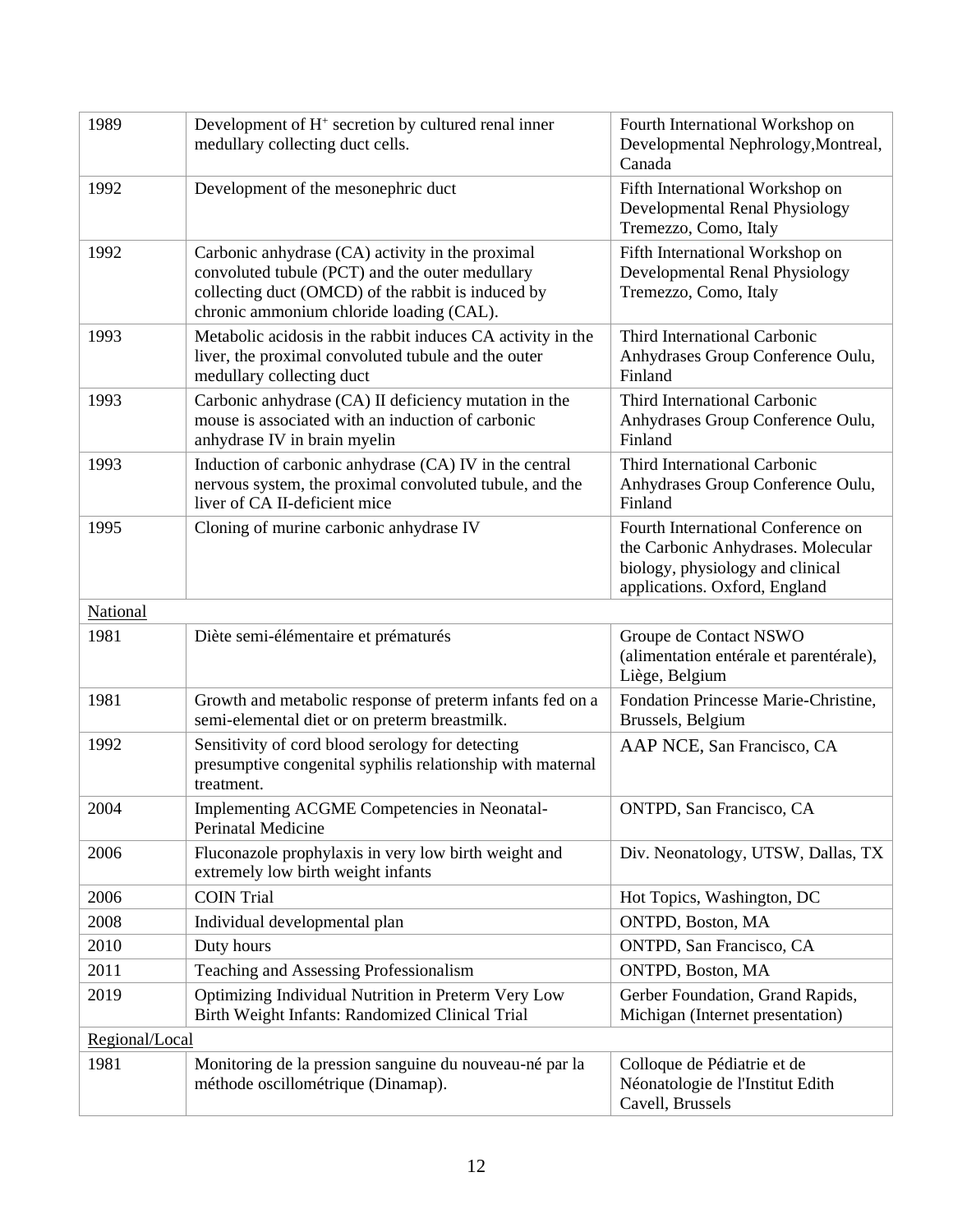| 1983 | Choc asphyxique                                                                                               | Séminaires de Pédiatrie Médico-<br>chirurgicale, Université Libre de<br>Bruxelles, Brussels, Belgium            |
|------|---------------------------------------------------------------------------------------------------------------|-----------------------------------------------------------------------------------------------------------------|
| 1984 | A simple estimate of glomerular filtration rate in low birth<br>weight infants                                | Third Annual Science Day, Dept. of<br>Peds., AECOM/MMC Brussels,<br>Belgium                                     |
| 1988 | Development of proton secretion in cultured inner<br>medullary collecting duct cells                          | SUNY, Stony Brook, NY                                                                                           |
| 1994 | Upregulation of renal carbonic anhydrase in response to<br>acidosis                                           | New York Univ, NY                                                                                               |
| 1997 | Hormonal mechanisms of growth failure in acidosis                                                             | University of Maryland Baltimore,<br><b>MD</b>                                                                  |
| 2001 | Carbonic anhydrase: from bench to bedside                                                                     | Women & Infants Hospital of Rhode<br>Island, Brown University School of<br>Medicine, Providence, Providence, RI |
| 2001 | Carbonic anhydrase: from bench to bedside                                                                     | New York Medical College Valhalla,<br><b>NY</b>                                                                 |
| 2006 | Neonatal hyperbilirubinemia                                                                                   | Grand Rounds, Bronx Lebanon<br>Medical Center, Bronx NY                                                         |
| 2008 | Intubation vs. CPAP in the delivery room                                                                      | Collin Community College, Texas<br>Society of Respiratory Care, Frisco,<br><b>TX</b>                            |
| 1984 | A simple estimate of glomerular filtration rate in low birth<br>weight infants                                | Third Annual Science Day, Dept. of<br>Peds., Bronx NY                                                           |
| 1988 | Proton secretion in cultured inner medullary collecting<br>duct cells                                         | Division of Pediatric Nephrology,<br>Bronx, NY                                                                  |
| 1992 | Measurement of plasma creatinine in children                                                                  | Grand Rounds, Laboratory Medicine<br>and Pathology, Bronx, NY                                                   |
| 1996 | Fellows' research: From presentation at Pediatric Research<br>Day to extramural presentation and publication. | Fourteenth Annual Science Day,<br>Dept. of Peds., Bronx NY                                                      |
| 1998 | Evidence-based prophylaxis and treatment of patent ductus<br>arteriosus                                       | Grand Rounds, Department of<br>Pediatrics, Bronx NY                                                             |
| 1999 | Hormonal mechanisms of growth failure in moderate<br>metabolic acidosis                                       | Grand Rounds, Combined Division of<br>Nephrology and Pediatr Nephrol,<br><b>Bronx NY</b>                        |
| 2002 | The COIN Trial                                                                                                | Grand Rounds, Department of<br>Obstetrics, Gynecology and Womens'<br>Health, Bronx, NY                          |
| 2002 | Multiple provider evaluation of trainees' communications<br>and procedural skills                             | <b>Implementing ACGME Competencies</b><br>Workshops/Posters, Bronx, NY                                          |
| 2003 | Vitamin E. The good and the Bad                                                                               | <b>Pediatric Faculty Research Seminar</b><br>Series, Bronx, NY                                                  |
| 2004 | Prevention of chronic lung disease in preterm infants                                                         | Pediatric Faculty Research Seminar<br>Series, Bronx, NY                                                         |
| 2008 | Expanding lungs in preterm infants with respiratory<br>distress syndrome: Why? When? How? How much?           | Department of Pediatrics Grand<br>Rounds, Dallas TX                                                             |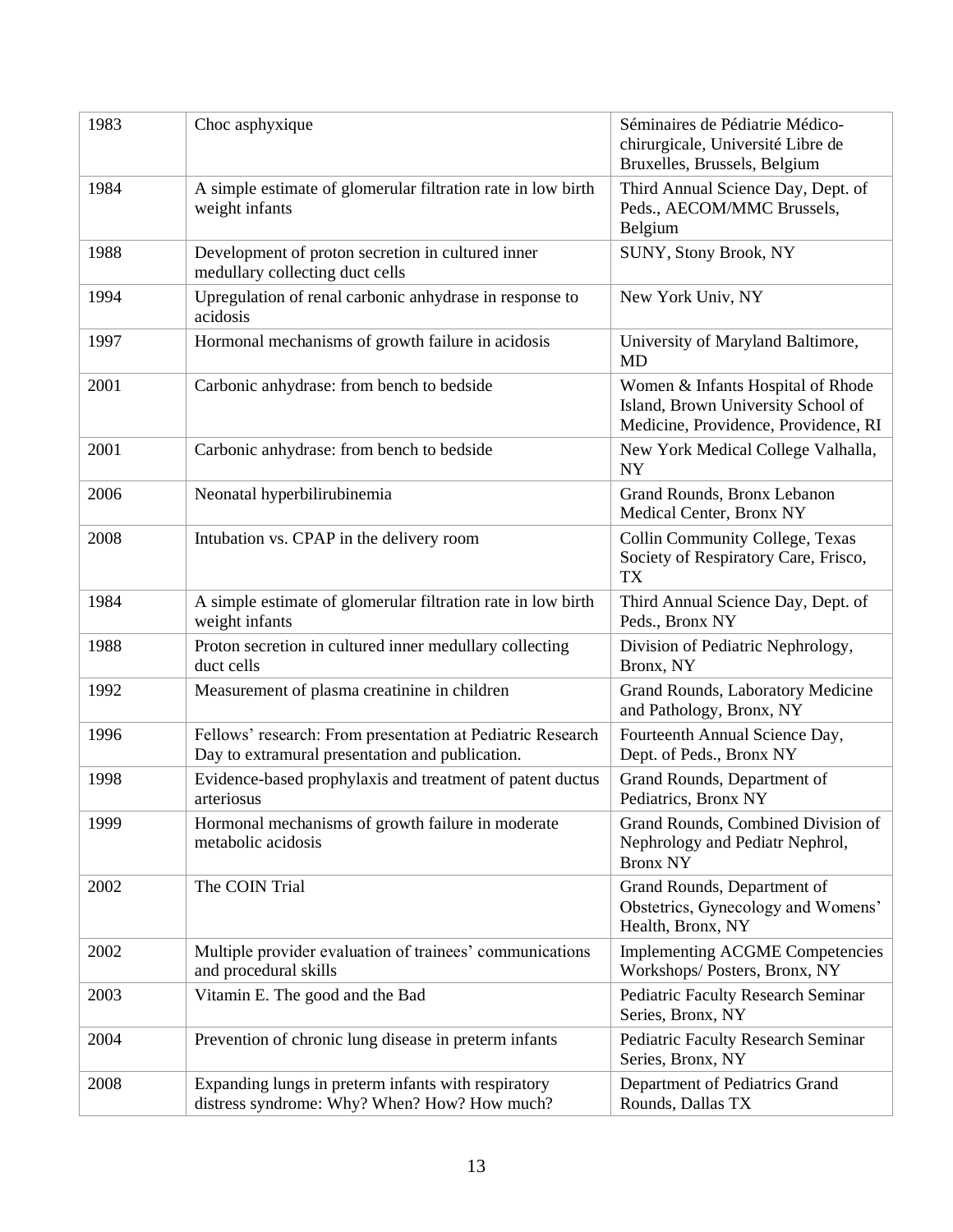| 2014-2015  | Mortality and Morbidity in extremely low gestational age<br>neonates (ELGANs) at Parkland and comparisons with US<br>Data and Neonatal Research Network | MFM Division: Bryan Casey, K<br>Leveno, Steven Bloom                           |
|------------|---------------------------------------------------------------------------------------------------------------------------------------------------------|--------------------------------------------------------------------------------|
| 2016, 2018 | Respiratory Physiology, Mechanics and Ventilator<br><b>Strategy in Newborns</b>                                                                         | Critical Care Lecture series,<br>Department of Pediatric Surgery,<br>Dallas TX |
| 10/18/18   | High-frequency oscillation                                                                                                                              | <b>TeleNICU, Trinity Mother Frances</b><br>Hospital                            |
| 10/26/18   | Critical review of High-frequency jet ventilation (HFJV) at<br>Parkland                                                                                 | Fall 2018 CEU Lecture Series<br>Respiratory Therapists, Parkland<br>Hospital   |
| 4/17/19    | Improving growth and weight-for-length proportion in<br>very preterm infants: Quality improvement project                                               | Thrive Clinic, Children's Medical<br>Center, Dallas, TX                        |
| 4/24/19    | Growth curves                                                                                                                                           | Thrive Clinic                                                                  |
| 6/26/19    | Nutritional factors associated with growth from discharge<br>to one year of age in AGA very preterm infants                                             | Thrive Clinic                                                                  |
| 8/13/19    | Reducing CPAP-associated Pneumothorax                                                                                                                   | Neo-QIC, Parkland Hospital                                                     |
| 10/12/19   | Delivery Room CPAP for Term Infants                                                                                                                     | Pediatric Department Research<br>Retreat                                       |
| 2/19/2020  | Neonatal hypoglycemia                                                                                                                                   | TeleNICU program - Navarro<br>Regional, Corsicana, Texas                       |
| 2/21/2020  | Lunch & Interactive Session: Nutrition and the Developing<br>Brain: Luc P. Brion, MD & Jordan Reis, MD                                                  | Brain Matters 2020, Parkland<br>Health&Hospital Sytems, Dallas, TX             |
|            |                                                                                                                                                         |                                                                                |

## **Service to the Community**

| Year(s) | Role                                                                                                          | Organization or institution            |
|---------|---------------------------------------------------------------------------------------------------------------|----------------------------------------|
| 1975-77 | Counselor/Physician, Summer Camp for Diabetic Adolescents                                                     | <b>Belgium</b>                         |
| 1990    | <i>Preceptor, Associated Medical Schools-Einstein Enrichment</i><br>Program for High School Student Education | Albert Einstein College of<br>Medicine |

## **Bibliography**

### **Peer-Reviewed Publications**

### Original Research Articles

| 1. | Avni FE, Brion L, Daled HJ. Ultrasonic screening evaluation of intracranial pathology in "high risk"<br>neonates. 100 cases experience. J Belge Radiol 1981; 64:487-94. PMID: 7346523 |
|----|---------------------------------------------------------------------------------------------------------------------------------------------------------------------------------------|
| 2. | Vermeylen D, Dodion J, Pardou A, Brion L, Haumont D, Adam E, Delaet MH, Deconinck PG, Bouton                                                                                          |
|    | JM. Evaluation of a prospective protocol for treatment of neonatal necrotizing enterocolitis. Acta                                                                                    |
|    | Paediatr Belg 1981; 34:233-9                                                                                                                                                          |
| 3. | Avni FE, Brion L. Ultrasound of the neonatal urinary tract. Urol Radiol 1983; 5:177-83. PMID:<br>6623758                                                                              |
| 4. | Pardou A, <b>Brion L.</b> Growth and metabolic response of healthy low birth weight infants fed either a                                                                              |
|    | semi-elemental diet or their own mother's milk. J Parenteral Enteral Nutr 1983;7:121-5. PMID: 6406697                                                                                 |
| 5. | <b>Brion L, Rondia G, Avni FE, Thirion M, Schulman CC. Importance of deep abdominal palpation in the</b>                                                                              |
|    | perinatal diagnosis of urologic malformations. Biol Neonate 1984; 46: 215-9. PMID: 6391566                                                                                            |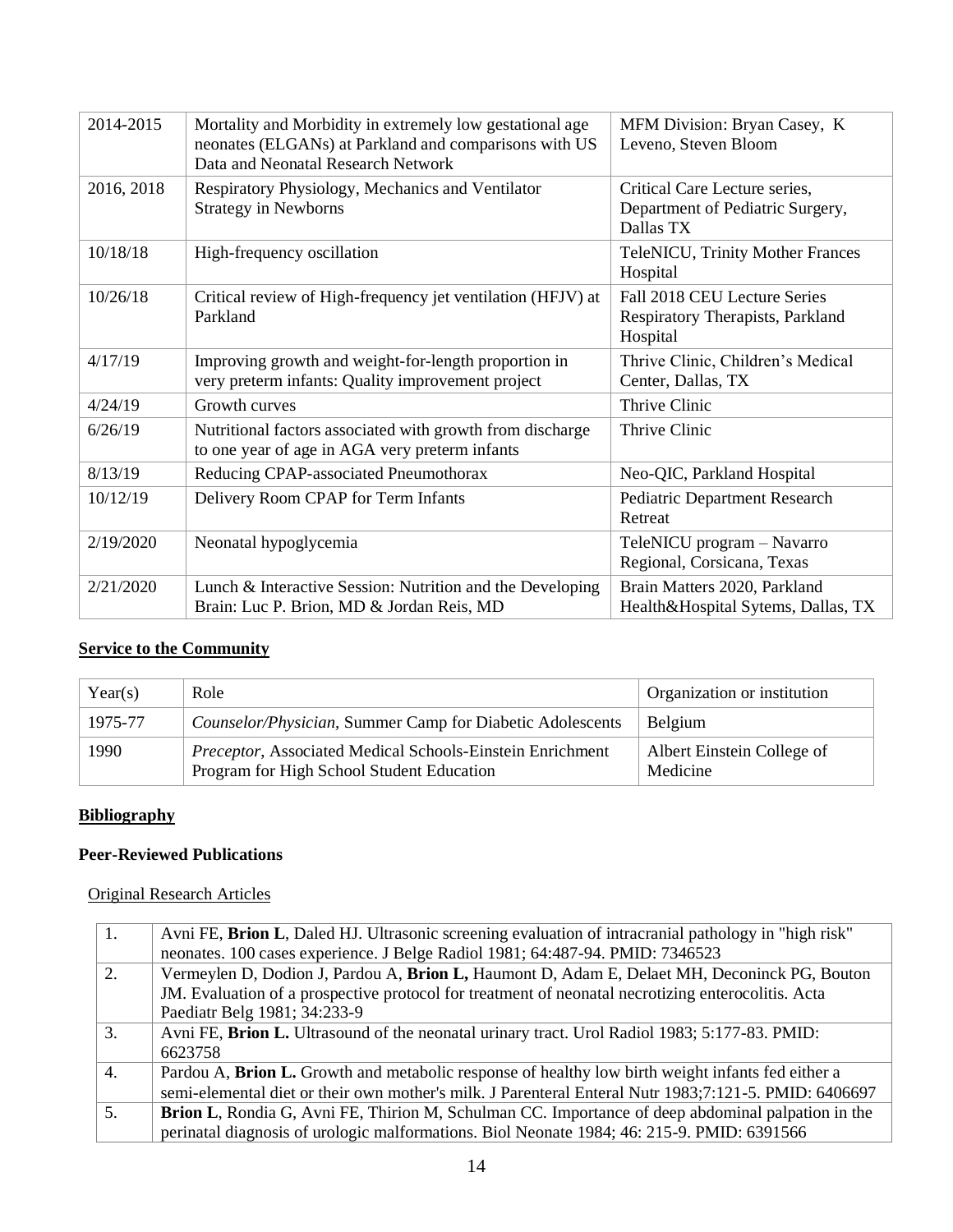| 6.  | Brion L, Fleischman AR, Schwartz GJ. Evaluation of four length-weight formulas for estimating body<br>surface area in newborn infants. J Pediatr 1985;107:801-3. PMID: 4056985                           |
|-----|----------------------------------------------------------------------------------------------------------------------------------------------------------------------------------------------------------|
| 7.  | Clermont MJ, Brion L, Schwartz GJ. Reliability of plasma creatinine measurement in children. Clin                                                                                                        |
|     | Pediatr (Phila) 1986; 25:569-72. PMID: 3769373                                                                                                                                                           |
| 8.  | Brion L, Fleischman AR, McCarton C, Schwartz GJ. A simple estimate of glomerular filtration rate in                                                                                                      |
|     | low birth weight infants during the first year of life: non invasive assessment of body composition and                                                                                                  |
|     | growth. J Pediatr 1986;109:698-707. PMID: 3761090                                                                                                                                                        |
| 9.  | Brion LP, Schwartz JH, Zavilowitz BJ, Schwartz GJ. Micro-method for the measurement of carbonic                                                                                                          |
|     | anhydrase activity in cellular homogenates. Analytical Biochem 1988; 175:289-97. PMID: 3149875                                                                                                           |
| 10. | <b>Brion LP</b> , Schwartz JH, Lachman HM, Zavilowitz BJ, Schwartz GJ. Development of H <sup>+</sup> secretion by                                                                                        |
|     | cultured inner medullary collecting duct cells. Am J Physiol 1989; 257 (Renal, Fluid and Electrolyte<br>Physiol 26):F486-501. PMID: 2476940                                                              |
| 11. | Brion LP, Boeck MA, Gauthier B, Nusbaum MP, Schwartz GJ. Estimation of glomerular filtration rate                                                                                                        |
|     | in anorectic adolescents. Pediatr Nephrol 1989; 3:16-21. PMID: 2702081                                                                                                                                   |
| 12. | Brion LP, Schwartz GJ, Campbell D, Fleischman AR. Early hyperkalemia in very low birth weight                                                                                                            |
|     | infants in the absence of oliguria. Arch Dis Child 1989; 64:270-2. PMID: 2930232                                                                                                                         |
| 13. | <b>Brion LP.</b> Use of a Lotus 123 spreadsheet to plot the confidence and the prediction intervals in linear                                                                                            |
|     | regression analysis. Comput Biol Med 1990;20:129-34. PMID: 2364679                                                                                                                                       |
| 14. | Brion LP, Schwartz JH, Zavilowitz BJ, Schwartz GJ. Differentiation of H <sup>+</sup> pumping activity in cultured                                                                                        |
|     | renal inner medullary collecting duct cells. Pediatr Nephrol 1990;4:408-14. PMID: 2169849                                                                                                                |
| 15. | Brion LP, Satlin LM, Schwartz GJ. Video fluorescence microscopy as a tool for the study of cellular                                                                                                      |
|     | heterogeneity in epithelia. BioTechniques 1990;8:282-9. PMID: 2158801                                                                                                                                    |
| 16. | Brion LP, Zavilowitz BJ, Rosen O, Schwartz GJ. Changes in soluble carbonic anhydrase activity in                                                                                                         |
|     | response to maturation and ammonium chloride loading in the rabbit. Am J Physiol 1991; 261<br>(Regulatory, Integrative and Comparative Physiol 30):R1204-13. PMID: 1951769                               |
| 17. | Brion LP, Manuli M, Rai B, Pavlov H, Kresch MJ, Glaser JH. Long bone changes as a sign of active                                                                                                         |
|     | congenital syphilis in asymptomatic newborn infants. Pediatr 1991;88:1037-40. PMID: 1945608                                                                                                              |
| 18. | Brion LP, Fleischman AR, Schwartz GJ. Gentamicin interval in newborn infants as determined by renal                                                                                                      |
|     | function and postconceptional age. Pediatr Nephrol 1991;5:675-8. PMID: 1768575                                                                                                                           |
| 19. | Brion LP, VegaRich C, Reinersman G, Roth P. Low dose doxapram for apnea unresponsive to                                                                                                                  |
|     | aminophylline in very low birth weight infants. J Perinatol 1991;11:359-64. PMID: 1770394                                                                                                                |
| 20. | Chhabra RS, Brion LP, Castro M, Freundlich L, Glaser JH. Comparison of maternal sera, cord blood                                                                                                         |
|     | and infant sera for detecting presumptive congenital syphilis. Relationship with maternal treatment.                                                                                                     |
|     | Pediatr 1993;91:88-91. PMID: 8416511                                                                                                                                                                     |
| 21. | Suarez MA Jr, Blanco B, Brion LP, Schulman M, Calvelli TA, Youchah J, Devash Y, Rubinstein A,<br>Goldstein H. A rapid test for the detection of human immunodeficiency virus antibodies in cord blood. J |
|     | Pediatr 1993;123:259-61. PMID: 8345422                                                                                                                                                                   |
| 22. | Gonzalez, MT, Sherwood JB, Brion LP, Schulman M. Erythropoietin levels during theophylline                                                                                                               |
|     | treatment in premature infants. J Pediatr 1994;124:128-30. PMID: 8283362                                                                                                                                 |
| 23. | Brion LP, Zavilowitz BJ, Suarez C, Schwartz GJ. Metabolic acidosis stimulates carbonic anhydrase                                                                                                         |
|     | activity in rabbit proximal tubule and medullary collecting duct. Am J Physiol 1994;266 (Renal, Fluid                                                                                                    |
|     | and Electrolyte Physiol 35): F185-95. PMID: 8141319                                                                                                                                                      |
| 24. | Matsumoto T, Winkler CA, Brion LP, Schwartz GJ. Expression of acid-base related proteins in                                                                                                              |
|     | mesonephric kidney of the rabbit. Am J Physiol 1994; 267 (Renal, Fluid and Electrolyte Physiol                                                                                                           |
| 25. | 36):F987-97. PMID: 7810707<br>Brion LP, Suarez C, Zhang H, Cammer W. Up-regulation of carbonic anhydrase isozyme IV in CNS                                                                               |
|     | myelin of mice genetically deficient in carbonic anhydrase II. J Neurochem 1994;63: 360-6; correction:                                                                                                   |
|     | 1998; 70:1777. PMID: 8207439                                                                                                                                                                             |
| 26. | Goyal M, Suresh BR, Reinersman G, Gewolb IH, Brion LP. Evolution and variability of pulmonary                                                                                                            |
|     | mechanics during postnatal transition in fullterm infants. J Perinatol 1995;15:441-8. PMID: 8648452                                                                                                      |
| 27. | Lesser E, Chhabra R, Brion LP, Suresh BR. Use of midline catheters in low birthweight infants. J                                                                                                         |
|     | Perinatol 1996; 16:205-7. PMID: 8817432                                                                                                                                                                  |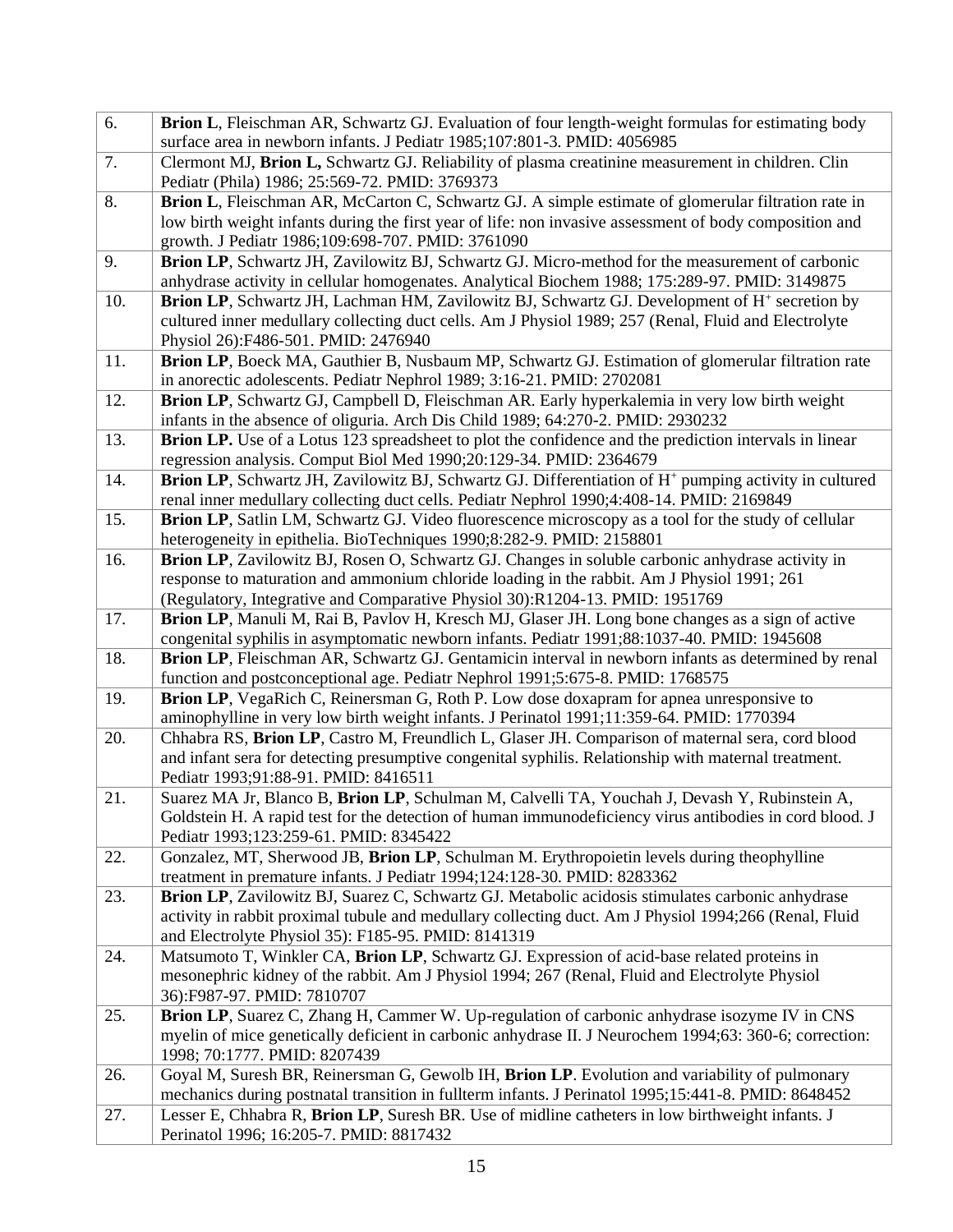| 28. | Garcia O, Reichberg S, Brion LP, Schulman M. Topical anesthesia for line insertion in very low birth                                                                                                               |
|-----|--------------------------------------------------------------------------------------------------------------------------------------------------------------------------------------------------------------------|
| 29. | weight infants. J Perinatol 1997;17:477-80. PMID: 9447537<br>Brion LP, Campbell DE. Furosemide for prevention of morbidity in indomethacin-treated infants with                                                    |
|     | patent ductus arteriosus (Cochrane Review). In: The Cochrane Library. Oxford: Update Software 1998,                                                                                                                |
|     | issue 3; Updates: 2000;(2):CD001148; 2001. PMID: 11686979                                                                                                                                                          |
| 30. | Brion LP, Cammer W, Satlin LM, Suarez C, Zavilowitz BJ, Schuster VL. Expression of carbonic                                                                                                                        |
|     | anhydrase IV in carbonic anhydrase II-deficient mice, Am J Physiol 1997;273 (Renal Physiol 42):F234-                                                                                                               |
|     | 45. PMID: 9277584                                                                                                                                                                                                  |
| 31. | Jandziszak K, Suarez C, Wasserman E, Clark R, Baker B, Liu F, Hintz R, Saenger P, Brion LP.                                                                                                                        |
|     | Disturbances of the growth hormone-insulin-like growth factor axis and response to growth hormone in                                                                                                               |
|     | acidotic mice. Am J Physiol 1998; 275 (Regulatory, Integrative Comp Physiol 44): R120-8. PMID:                                                                                                                     |
|     | 9688969                                                                                                                                                                                                            |
| 32. | Rios A, Brion LP, Fleischman AR. Factors affecting humidity of inspired gas in neonatal ventilation. J                                                                                                             |
|     | Perinatol 1998; 18:31-7. PMID: 9527942                                                                                                                                                                             |
| 33. | Kim E, Brion LP, Meenan G, Lehrer M, Suresh BR. Perinatal toxicology screening: Comparison of                                                                                                                      |
|     | various maternal and neonatal samples. J Perinatol 1998;18:116-21. PMID: 9605301                                                                                                                                   |
| 34. | a. * <b>Brion LP</b> , Primhak RA. Intravenous or enteral loop diuretics for preterm infants with (or                                                                                                              |
|     | developing) chronic lung disease. Cochrane Database Syst Rev. 1999;(2), in The Cochrane Library.                                                                                                                   |
|     | Oxford: Update Software; Updates: 2000;(4):CD001453; 2002;(1): PMID: 11034718                                                                                                                                      |
|     | b. * <b>Brion LP,</b> Rios A, Pauchard JY, Primhak RA. Diuretics in preterm infants with (or developing                                                                                                            |
|     | chronic lung disease (Protocol). In Sinclair JC, Bracken MB, Soll RF, Horbar JD, eds. Neonatal Module                                                                                                              |
|     | of the Cochrane Database of Systematic Reviews. Cochrane Library (database on disk and CD-ROM).                                                                                                                    |
|     | The Cochrane Collaboration: Update Software, 1999, Issue 1                                                                                                                                                         |
|     | c. *Stewart A, Brion LP. Intravenous or enteral loop diuretics for preterm infants with (or developing)                                                                                                            |
|     | chronic lung disease. Cochrane Database Syst Rev. 2011 Sep 7;9:CD001453. PMID: 21901676                                                                                                                            |
| 35. | a. Brion LP, Soll RS. Diuretics for respiratory distress syndrome in preterm infants. . Cochrane                                                                                                                   |
|     | Database Syst Rev. 1999;(3), in: The Cochrane Library. Oxford: Update Software; Updates:                                                                                                                           |
|     | 2001;(2):CD001454. PMID: 11405991; Cochrane Library, Issue 1, 2008. PMID: 18253991                                                                                                                                 |
|     | b. Stewart A, Brion LP, Soll R. Diuretics for respiratory distress syndrome in preterm infants. Cochrane                                                                                                           |
|     | Database Syst Rev. 2011 Dec 7;12:CD001454. PMID: 22161366                                                                                                                                                          |
| 36. | Brion LP, Yong SC, Primhak RA. Aerosolized diuretics for preterm infants with or developing chronic                                                                                                                |
|     | lung disease Cochrane Database Syst Rev. 1999;(3), in: The Cochrane Library. Oxford: Update                                                                                                                        |
|     | Software; Updates: 2001;(2). PMID: 11405998; Cochrane Library, Issue 3, 2006. PMID: 16855973                                                                                                                       |
| 37. | a. Brion LP, Primhak RA, Ambrosio-Perez I. Diuretics acting on the distal renal tubule for preterm                                                                                                                 |
|     | infants with or developing chronic lung disease. Cochrane Database Syst Rev. 1999;(4), in The Cochrane<br>Library. Oxford: Update Software; Upsdates: 2000;(3):CD001817. PMID: 10908511; 2002. PMID:               |
|     |                                                                                                                                                                                                                    |
|     | 11869608                                                                                                                                                                                                           |
|     | b. Stewart A, <b>Brion LP</b> , Ambrosio-Perez I. Diuretics acting on the distal renal tubule for preterm infants<br>with (or developing) chronic lung disease. Cochrane Database Syst Rev. 2011 Sep 7;9:CD001817. |
|     | PMID: 21901679                                                                                                                                                                                                     |
| 38. | Brion LP, Campbell DE. Furosemide in indomethacin-treated infants. Systematic review and meta-                                                                                                                     |
|     | analysis. Pediatr Nephrol 1999;13:212-8. PMID: 10353408                                                                                                                                                            |
| 39. | Fofah O, Karmen A, Piscitelli J, Brion LP. Failure of prediction of peak vancomycin levels from trough                                                                                                             |
|     | values in newborn infants. Pediatr Infect Dis 1999;18:299-301. PMID: 10093959                                                                                                                                      |
| 40. | Russell BK, Aviles M, Brion LP. Relationship between perinatal counseling and incidence of                                                                                                                         |
|     | breastfeeding in an inner-city population. J Perinatol 1999;19:501-4. PMID: 10685299                                                                                                                               |
| 41. | Cazano C, Russell BK, Brion LP. Size at birth in an inner-city population. Am J Perinatol 1999;16:543-                                                                                                             |
|     | 8. PMID: 10874992                                                                                                                                                                                                  |
| 42. | Jandziszak K, Suarez C, Saenger PH, Brion LP. Time course of the response to recombinant growth                                                                                                                    |
|     | hormone in acidotic mice. Pediatr Nephrol 2000;14:922-6. PMID: 10975300                                                                                                                                            |
| 43. | Tong CT, Brion LP, Suarez C, Chesler M. Interstitial carbonic anhydrase activity in brain is due to                                                                                                                |
|     | membrane-bound carbonic anhydrase IV. J Neuroscience 2000;20:8247-53. PMID: 11069930                                                                                                                               |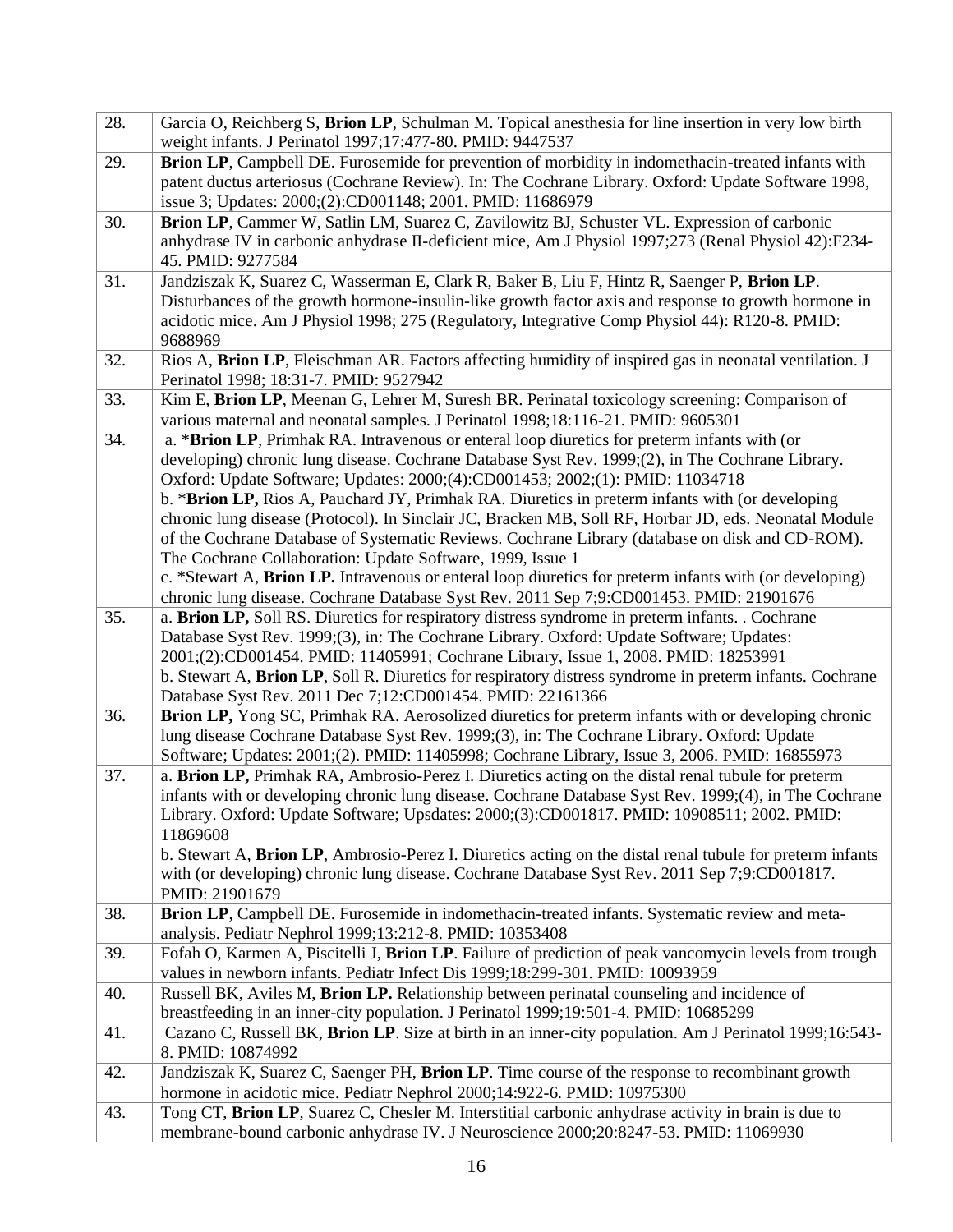| 44. | Rosen O, Suarez C, Schuster VL, Brion LP. Expression of carbonic anhydrase IV in mouse placenta.<br>Am J Physiol (Regulatory, Integrative Comp Physiol) 2001;280:R365-75. PMID: 11208563                                                                             |
|-----|----------------------------------------------------------------------------------------------------------------------------------------------------------------------------------------------------------------------------------------------------------------------|
| 45. | Brion LP, Suarez C, Saenger P. Postnatal disappearance of type A intercalated cells in carbonic<br>anhydrase II-deficient mice. Pediatr Nephrol 2001;16:477-81. PMID: 11420910                                                                                       |
| 46. | Brar G, Geiss D, Brion LP, Rios A. Respiratory mechanics in very low birth weight infants during<br>continuous versus intermittent gavage feedings. Pediatr Pulmonol 2001;32:442-6. PMID: 11747247                                                                   |
| 47. | Whitelaw A, Kennedy C, Brion LP. Diuretic therapy for newborn infants with posthemorrhagic                                                                                                                                                                           |
|     | ventricular dilatation Cochrane Database Syst Rev. 2001;(2), in: The Cochrane Library. Oxford: Update<br>Software. PMID: 11406041                                                                                                                                    |
| 48. | Barrington K, Brion LP. Dopamine versus no treatment to prevent renal dysfunction in indomethacin-                                                                                                                                                                   |
|     | treated preterm newborn infants. Cochrane Database Syst Rev. 2002;(3):CD003213. Review, in: The                                                                                                                                                                      |
|     | Cochrane Library. Oxford: Update Software. PMID: 12137683                                                                                                                                                                                                            |
| 49. | Brion LP, Bell E, Raghuveer T. Vitamin E supplementation for prevention of morbidity and mortality in<br>preterm infants 2003;(3):CD003665. PMID: 12917978. Review, in: The Cochrane Library. Oxford:<br>Update Software; Update: 2003;(4): CD003665. PMID: 14583988 |
| 50. | Brion LP, Raghuveer T, Bell EF. Variability in the dose of intravenous intake of vitamin E in very low<br>birth weight infants. J Perinatol 2005;25:139-42. PMID: 15549143                                                                                           |
| 51. | Nafday SM, Green RS, Lin J, Brion LP, Ochshorn I, Holzman IR. Is there an advantage of using                                                                                                                                                                         |
|     | pressure support ventilation with volume guarantee in the initial management of premature infants with<br>respiratory distress syndrome? A pilot study. J Perinatol 2005; 25:193-7. PMID: 15674409                                                                   |
| 52. | Sisman J, Campbell DE, Brion LP. Amplitude-integrated EEG in preterm infants: Maturation of                                                                                                                                                                          |
|     | background pattern and amplitude voltage with gestational age and postmenstrual age. J Perinatol 2005;                                                                                                                                                               |
|     | 25:391-6. PMID: 15815708                                                                                                                                                                                                                                             |
| 53. | Pande S, Brion LP, Campbell DE, Esteban N. Lack of effect of L-carnitine supplementation on weight                                                                                                                                                                   |
|     | gain in very preterm infants. J Perinatol 2005;25:470-7. PMID: 16496013                                                                                                                                                                                              |
| 54. | Soghier LM, Brion LP. Cysteine, cystine or N-acetylcysteine supplementation in parenterally fed<br>neonates. The Cochrane Library. Cochrane Database Syst Rev. 2006 Oct 18;(4):CD004869. Review.                                                                     |
|     | PMID: 17054219                                                                                                                                                                                                                                                       |
| 55. | Uko S, Soghier LM, Vega M, Marsh J, Reinersman GT, Herring L, Dave V, Nafday S, Brion LP.                                                                                                                                                                            |
|     | Targeted short-term fluconazole prophylaxis in very low birth weight and extremely low birth weight                                                                                                                                                                  |
|     | infants, Pediatrics 2006; 117:1243-52. PMID: 16585321                                                                                                                                                                                                                |
| 56. | Soghier LM, Vega M, Aref K, Reinersman GT, Koenigsberg M, Kogan M, Bello J, Romano J, Hoffman                                                                                                                                                                        |
|     | T, Brion LP. Diffuse basal ganglia hyperechogenicity in preterm infants. J Perinatol 2006; 26:230-6.                                                                                                                                                                 |
| 57. | PMID: 16496013<br>De La Fuente L, Campbell DE, Rios A, Grieg A, Graff M, Brion LP. Frequency analysis of air and skin                                                                                                                                                |
|     | temperature in neonates in servo-controlled incubators. J Perinatol 2006; 26:301-5. PMID: 16554848                                                                                                                                                                   |
| 58. | Brion LP, Uko SE, Goldman DL. Risk of resistance associated with fluconazole prophylaxis:                                                                                                                                                                            |
|     | Systematic Review, J Infect. 2007;54:521-9. PMID: 17239952                                                                                                                                                                                                           |
| 59. | a. Morley CJ, Davis PG, Doyle LW, Brion LP, Hascoet JM, Carlin JB, for the COIN trial Collaborators.                                                                                                                                                                 |
|     | Nasal CPAP or intubation for very preterm infants at birth: The COIN trial. N Engl J Med 2008;                                                                                                                                                                       |
|     | 358:700-8. PMID: 18272893                                                                                                                                                                                                                                            |
|     | b. C.J. Morley, P.G. Davis, L.W. Doyle, L.P. Brion, J.M. Hascoet, J.B. Carlin. Nasal CPAP or Intubation                                                                                                                                                              |
|     | at Birth for Very Preterm Infants. Obstetric Anesthesia Digest 01/2008; 28(4):226-227.                                                                                                                                                                               |
|     | DOI:10.1097/01.aoa.0000337926.47114.72                                                                                                                                                                                                                               |
| 60. | Dave V, Brion LP, Campbell DE, Scheiner M, Raab C, Nafday SM. Splanchnic tissue oxygenation, but                                                                                                                                                                     |
|     | not brain tissue oxygenation, increases after feeds in stable preterm neonates tolerating full bolus                                                                                                                                                                 |
|     | orogastric feeding. J Perinatol 2009; 29: 213-8. PMID: 19020529                                                                                                                                                                                                      |
| 61. | Carlo WA, McDonald SA, Fanaroff AA, Vohr BR, Stoll BJ, Ehrenkranz RA, Andrews WW, Wallace D,<br>Das A, Bell EF, Walsh MC, Laptook AR, Shankaran S, Poindexter BB, Hale EC, Newman NS, Davis                                                                          |
|     | AS, Schibler K, Kennedy KA, Sánchez PJ, Van Meurs KP, Goldberg RN, Watterberg KL, Faix RG,                                                                                                                                                                           |
|     | Frantz ID 3rd, Higgins RD; Eunice Kennedy Shriver National Institute of Child Health and Human                                                                                                                                                                       |
|     | Development Neonatal Research Network. (Brion LP et al). Association of antenatal corticosteroids                                                                                                                                                                    |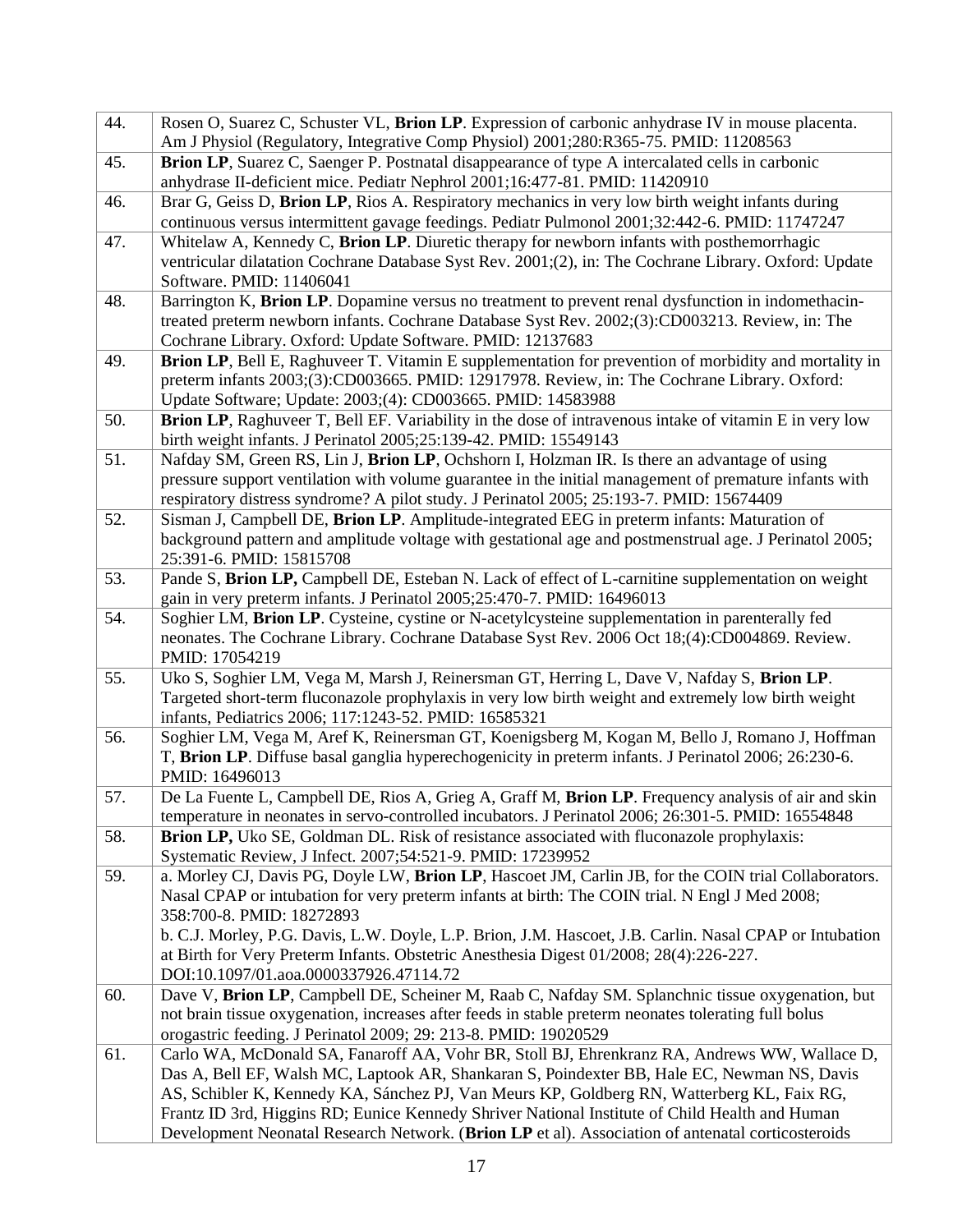|     | with mortality and neurodevelopmental outcomes among infants born at 22 to 25 weeks' gestation.<br>JAMA. 2011 Dec 7;306(21):2348-58. PMID: 22147379                                                                                                                                                                                                                                                                                                                                                                                                                                                                     |
|-----|-------------------------------------------------------------------------------------------------------------------------------------------------------------------------------------------------------------------------------------------------------------------------------------------------------------------------------------------------------------------------------------------------------------------------------------------------------------------------------------------------------------------------------------------------------------------------------------------------------------------------|
| 62. | Laughon MM, Langer JC, Bose CL, Smith PB, Ambalavanan N, Kennedy KA, Stoll BJ, Buchter S,<br>Laptook AR, Ehrenkranz RA, Cotten CM, Wilson-Costello DE, Shankaran S, Van Meurs KP, Davis AS,<br>Gantz MG, Finer NN, Yoder BA, Faix RG, Carlo WA, Schibler KR, Newman NS, Rich W, Das A,<br>Higgins RD, Walsh MC; Eunice Kennedy Shriver National Institute of Child Health and Human<br>Development Neonatal Research Network. (Brion LP et al). Prediction of bronchopulmonary dysplasia<br>by postnatal age in extremely premature infants. Am J Respir Crit Care Med. 2011 Jun 15;183(12):1715-<br>22. PMID: 21471086 |
| 63. | Chalak LF, Rollins N, Morris MC, Brion LP, Heyne R, Sánchez PJ. Perinatal acidosis and hypoxic-<br>ischemic encephalopathy in preterm infants of 33 to 35 weeks' gestation. J Pediatrics, 2012; 160:388-<br>941. PMID: 22033298                                                                                                                                                                                                                                                                                                                                                                                         |
| 64. | Alleman BW, Bell EF, Li L, Dagle JM, Smith PB, Ambalavanan N, Laughon MM, Stoll BJ, Goldberg<br>RN, Carlo WA, Murray JC, Cotten CM, Shankaran S, Walsh MC, Laptook AR, Ellsbury DL, Hale EC,<br>Newman NS, Wallace DD, Das A, Higgins RD; Eunice Kennedy Shriver National Institute of Child<br>Health and Human Development Neonatal Research Network. (Brion LP et al). Individual and center-<br>level factors affecting mortality among extremely low birth weight infants. Pediatrics. 2013<br>Jul;132(1):e175-84. PMID: 23753096                                                                                  |
| 65. | Bell EF, Hansen NI, Brion LP, Ehrenkranz RA, Kennedy KA, Walsh MC, Shankaran S, Acarregui MJ,<br>Johnson KJ, Hale EC, Messina LA, Crawford MM, Laptook AR, Goldberg RN, Van Meurs KP, Carlo<br>WA, Poindexter BB, Faix RG, Carlton DP, Watterberg KL, Ellsbury DL, Das A, Higgins, RD, for the<br>Eunice Kennedy Shriver National Institute of Child Health and Human Development Neonatal Research<br>Network. Serum Tocopherol Levels in Very Preterm Infants After a Single Dose of Vitamin E at Birth.<br>Pediatrics. 2013 Dec;132(6):e1626-33. PMID:24218460                                                       |
| 66. | Kapadia VS, Chalak L, Dupont T, Rollins NK, Brion LP, Wyckoff MH. Perinatal asphyxia with<br>hyperoxemia within the first hour of life is associated with moderate to severe hypoxic-ischemic<br>encephalopathy. J Pediatrics 2013;163(4):949-54 PMID: 23759422                                                                                                                                                                                                                                                                                                                                                         |
| 67. | LeVan JM, Wyckoff MH, Ahn C, Heyne R, Sánchez PJ, Chalak L, Jaleel MA, Burchfield PJ, Christie L,<br>Soll R, Badger GJ, Brion LP. Change in Care Among Non-Enrolled Patients During and After a<br>Randomized Trial, Pediatrics 2013; 132:e960-70. PMID: 24043277                                                                                                                                                                                                                                                                                                                                                       |
| 68. | Boghossian NS, Hansen NI, Bell EF, Stoll BJ, Murray JC, Carey JC, Adams-Chapman I, Shankaran S,<br>Walsh MC, Laptook AR, Faix RG, Newman NS, Hale EC, Das A, Wilson LD, Hensman AM, Grisby C,<br>Collins MV, Vasil DM, Finkle J, Maffett D, Ball MB, Lacy CB, Bara R, Higgins RD; Eunice Kennedy<br>Shriver National Institute of Child Health and Human Development Neonatal Research Network. (Brion<br>LP et al). Mortality and Morbidity of VLBW Infants With Trisomy 13 or Trisomy 18. Pediatrics; 2014<br>Feb;133(2):226-35. PMID: 24446439                                                                       |
| 69. | DeMauro SB, D'Agostino JA, Bann C, Bernbaum J, Gerdes M, Bell EF, Carlo WA, D'Angio CT, Das A,<br>Higgins R, Hintz SR, Laptook AR, Natarajan G, Nelin L, Poindexter BB, Sanchez PJ, Shankaran S, Stoll<br>BJ, Truog W, Van Meurs KP, Vohr B, Walsh MC, Kirpalani H; Eunice Kennedy Shriver National<br>Institute of Child Health and Human Development Neonatal Research Network. (Brion LP et al).<br>Developmental outcomes of very preterm infants with tracheostomies. J Pediatr. 2014 Jun;164(6):1303-<br>10. PMID: 24472229                                                                                       |
| 70. | LeVan JM, Brion LP, Wrage LA, Gantz MG, Wyckoff MH, Sánchez PJ, Heyne R, Jaleel M, Finer NN,<br>Carlo WA, Das A, Stoll BJ, Higgins RD, on behalf of the Eunice Kennedy Shriver NICHD Neonatal<br>Research Network, Bethesda, MD. Change in Practice After The Surfactant, Positive Pressure, and<br>Oxygenation Randomized Trial. Arch Dis Child Fetal Neonatal 2014;99: F386-F390. PMID: 24876196                                                                                                                                                                                                                      |
| 71. | Morriss FH Jr, Saha S, Bell EF, Colaizy TT, Stoll BJ, Hintz SR, Shankaran S, Vohr BR, Hamrick SE,<br>Pappas A, Jones PM, Carlo WA, Laptook AR, Van Meurs KP, Sánchez PJ, Hale EC, Newman NS, Das<br>A, Higgins RD; Eunice Kennedy Shriver National Institute of Child Health and Human Development<br>Neonatal Research Network. (Brion LP et al). Surgery and neurodevelopmental outcome of very low-<br>birth-weight infants. JAMA Pediatr. 2014 Aug;168(8):746-54. PMID: 24934607                                                                                                                                    |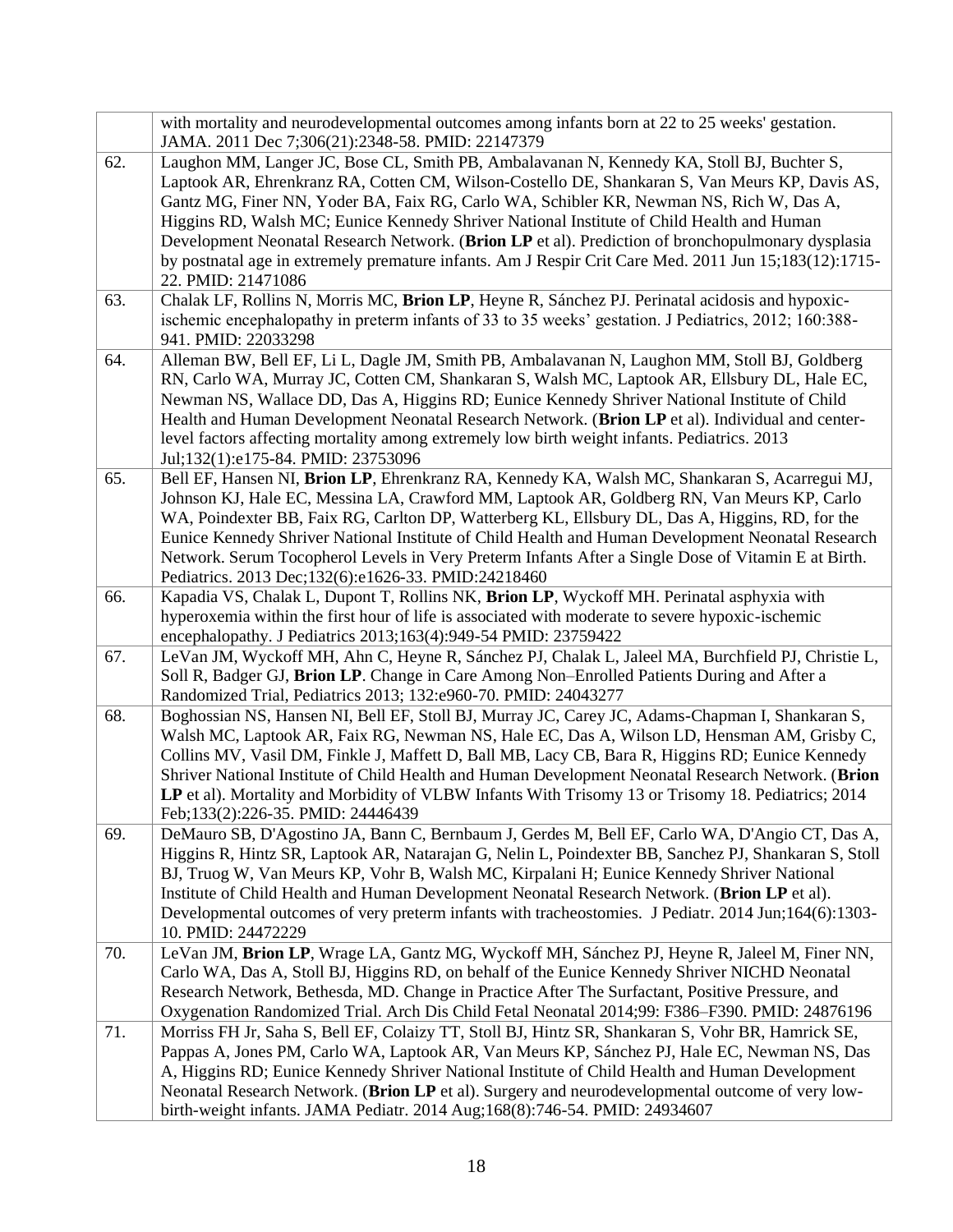| 72.<br>73. | Shankaran S, Laptook AR, Pappas A, McDonald SA, Das A, Tyson JE, Poindexter BB, Schibler K, Bell<br>EF, Heyne RJ, Pedroza C, Bara R, Van Meurs KP, Grisby C, Huitema CM, Garg M, Ehrenkranz RA,<br>Shepherd EG, Chalak LF, Hamrick SE, Khan AM, Reynolds AM, Laughon MM, Truog WE, Dysart KC,<br>Carlo WA, Walsh MC, Watterberg KL, Higgins RD; Eunice Kennedy Shriver National Institute of Child<br>Health and Human Development Neonatal Research Network. (Brion LP et al). Effect of depth and<br>duration of cooling on deaths in the NICU among neonates with hypoxic ischemic encephalopathy: a<br>randomized clinical trial. JAMA. 2014 Dec 24-31;312(24):2629-39. PMID: 25536254<br>Sood BG, Keszler M, Garg M, Klein JM, Ohls R, Ambalavanan N, Cotten CM, Malian M, Sanchez PJ,<br>Lakshminrusimha S, Nelin LD, Van Meurs KP, Bara R, Saha S, Das A, Wallace D, Higgins RD, |
|------------|-----------------------------------------------------------------------------------------------------------------------------------------------------------------------------------------------------------------------------------------------------------------------------------------------------------------------------------------------------------------------------------------------------------------------------------------------------------------------------------------------------------------------------------------------------------------------------------------------------------------------------------------------------------------------------------------------------------------------------------------------------------------------------------------------------------------------------------------------------------------------------------------|
|            | Shankaran S; Eunice Kennedy Shriver National Institute of Child Health and Human Development<br>Neonatal Research Network. (Brion LP et al). Inhaled PGE1 in neonates with hypoxemic respiratory<br>failure: two pilot feasibility randomized clinical trials. Trials. 2014 Dec 12;15:486. PMID: 25496504                                                                                                                                                                                                                                                                                                                                                                                                                                                                                                                                                                               |
| 74.        | Stevens TP, Finer NN, Carlo WA, Szilagyi PG, Phelps DL, Walsh MC, Gantz MG, Laptook AR, Yoder<br>BA, Faix RG, Newman JE, Das A, Do BT, Schibler K, Rich W, Newman NS, Ehrenkranz RA, Peralta-<br>Carcelen M, Vohr BR, Wilson-Costello DE, Yolton K, Heyne RJ, Evans PW, Vaucher YE, Adams-<br>Chapman I, McGowan EC, Bodnar A, Pappas A, Hintz SR, Acarregui MJ, Fuller J, Goldstein RF, Bauer<br>CR, O'Shea TM, Myers GJ, Higgins RD; SUPPORT Study Group of the Eunice Kennedy Shriver<br>National Institute of Child Health and Human Development Neonatal Research Network. (Brion LP et<br>al). Respiratory outcomes of the surfactant positive pressure and oximetry randomized trial (SUPPORT).<br>J Pediatr. 2014 Aug;165(2):240-249. PMID: 24725582                                                                                                                            |
| 75.        | Ambalavanan N, Carlo WA, Wrage LA, Das A, Laughon M, Cotten CM, Kennedy KA, Laptook AR,<br>Shankaran S, Walsh MC, Higgins RD; SUPPORT Study Group of the NICHD Neonatal Research<br>Network. (Brion LP et al). PaCO2 in surfactant, positive pressure, and oxygenation randomised trial<br>(SUPPORT). Arch Dis Child Fetal Neonatal Ed. 2015 Mar;100(2):F145-9. PMID: 25425651                                                                                                                                                                                                                                                                                                                                                                                                                                                                                                          |
| 76.        | De Jesus LC, Sood BG, Shankaran S, Kendrick D, Das A, Bell EF, Stoll BJ, Laptook AR, Walsh MC,<br>Carlo WA, Sanchez PJ, Van Meurs KP, Bara R, Hale EC, Newman NS, Ball MB, Higgins RD; Eunice<br>Kennedy Shriver National Institute of Health and Human Development Neonatal Research Network.<br>(Brion LP et al). Antenatal magnesium sulfate exposure and acute cardiorespiratory events in preterm<br>infants. Am J Obstet Gynecol. 2015 Jan;212(1):94.e1-7. PMID: 25046806                                                                                                                                                                                                                                                                                                                                                                                                         |
| 77.        | Fernandez E, Watterberg KL, Faix RG, Yoder BA, Walsh MC, Lacy CB, Osborne KA, Das A, Kendrick<br>DE, Stoll BJ, Poindexter BB, Laptook AR, Kennedy KA, Schibler K, Bell EF, Van Meurs KP, Frantz ID<br>3rd, Goldberg RN, Shankaran S, Carlo WA, Ehrenkranz RA, Sánchez PJ, Higgins RD; Eunice Kennedy<br>Shriver National Institute of Child Health and Human Development Neonatal Research Network. (Brion<br>LP et al). Definitions of cardiovascular insufficiency and relation to outcomes in critically ill newborn<br>infants. Am J Perinatol. 2015 Sep; 32(11): 1024-30. doi: 10.1055/s-0035-1547321. Epub 2015 Mar 31.<br>PMID: 25825962; PMCID: PMC4689139.                                                                                                                                                                                                                     |
| 78.        | Hoffman L, Bann C, Higgins R, Vohr B, and for the Eunice Kennedy Shriver National Institute of Child<br>Health and Human Development Neonatal Research Network. (Brion LP et al). Developmental<br>Outcomes of Extremely Preterm Infants Born to Adolescent Mothers. Pediatrics 2015; 135:1082-1092.<br>PMID: 25963007                                                                                                                                                                                                                                                                                                                                                                                                                                                                                                                                                                  |
| 79.        | Motta M, Scott W, Mahony L, Koch J, Wyckoff M, Reisch J, Burchfield PJ, Brion LP. The Association<br>of Congenital Heart Disease with Necrotizing Enterocolitis in Preterm Infants: A Birth Cohort Study.<br>Journal of Perinatology, 2015 Nov;35(11):949-53. PMID: 26248130                                                                                                                                                                                                                                                                                                                                                                                                                                                                                                                                                                                                            |
| 80.        | Patel RM, Kandefer S, Walsh MC, Bell EF, Carlo WA, Laptook AR, Sánchez PJ, Shankaran S, Van<br>Meurs KP, Ball MB, Hale EC, Newman NS, Das A, Higgins RD, Stoll BJ; Eunice Kennedy Shriver<br>National Institute of Child Health and Human Development Neonatal Research Network. (Brion LP et<br>al). Causes and timing of death in extremely premature infants from 2000 through 2011. N Engl J Med.<br>2015 Jan 22;372(4):331-40. PMID: 25607427                                                                                                                                                                                                                                                                                                                                                                                                                                      |
| 81.        | Stoll BJ, Hansen NI, Bell EF, Walsh MC, Carlo WA, Shankaran S, Laptook AR, Sánchez PJ, Van Meurs<br>KP, Wyckoff M, Das A, Hale EC, Ball MB, Newman NS, Schibler K, Poindexter BB, Kennedy KA,<br>Cotten CM, Watterberg KL, D'Angio CT, DeMauro SB, Truog WE, Devaskar U, Higgins RD; Eunice<br>Kennedy Shriver National Institute of Child Health and Human Development Neonatal Research                                                                                                                                                                                                                                                                                                                                                                                                                                                                                               |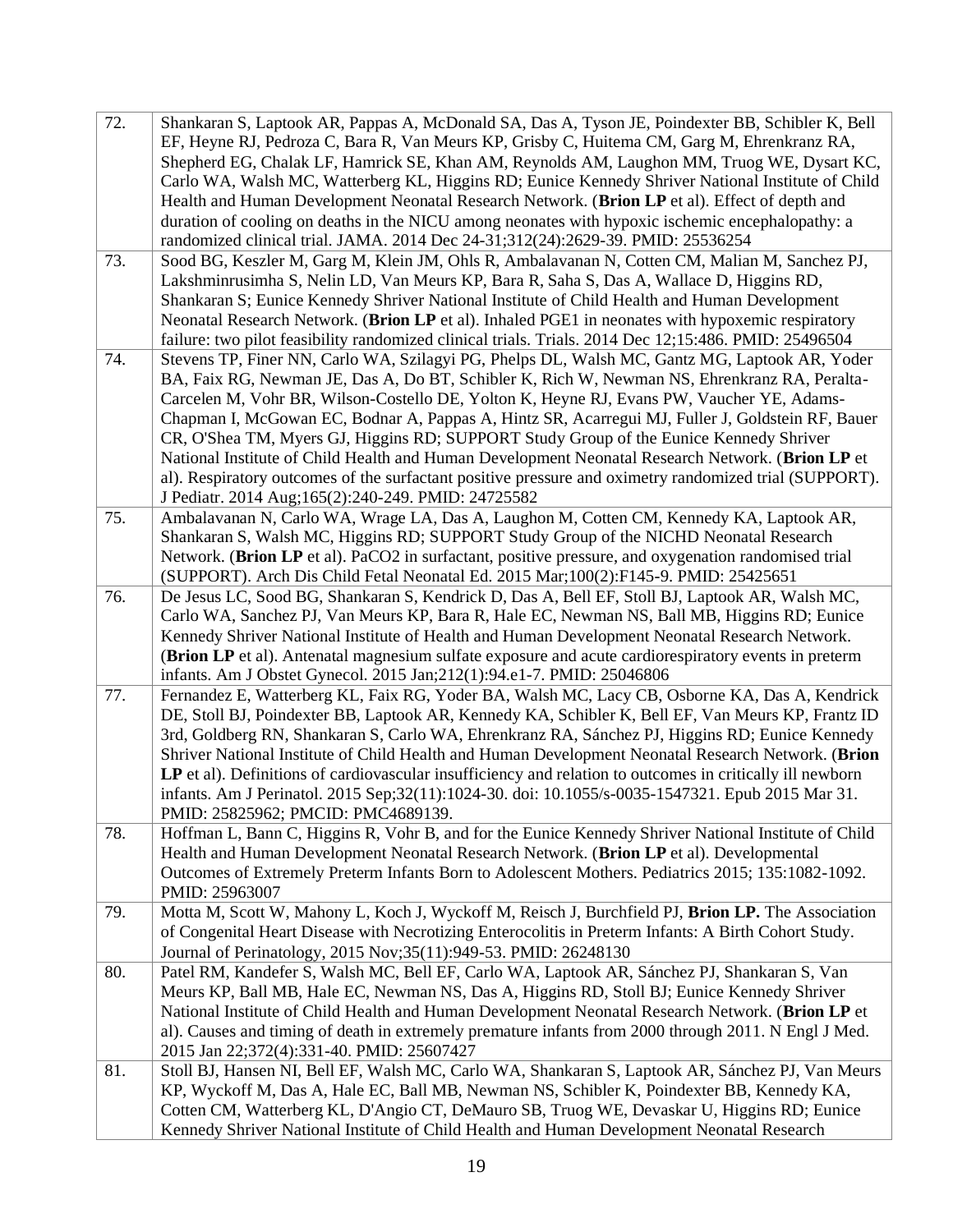|     | Network. (Brion LP et al). Trends in Care Practices, Morbidity, and Mortality of Extremely Preterm<br>Neonates, 1993-2012. JAMA. 2015 Sep 8;314(10):1039-51. PMID: 26348753                                                                                                                                                                                                                                                                                                                                                                                                                                           |
|-----|-----------------------------------------------------------------------------------------------------------------------------------------------------------------------------------------------------------------------------------------------------------------------------------------------------------------------------------------------------------------------------------------------------------------------------------------------------------------------------------------------------------------------------------------------------------------------------------------------------------------------|
| 82. | Boghossian NS, Hansen NI, Bell EF, Brumbaugh JE, Stoll BJ, Laptook AR, Shankaran S, Wyckoff MH,<br>Colaizy TT, Das A, Higgins RD; Eunice Kennedy Shriver National Institute of Child Health and Human<br>Development Neonatal Research Network. (Brion LP et al). Outcomes of Extremely Preterm Infants<br>Born to Insulin-Dependent Diabetic Mothers. Pediatrics. 2016 Jun;137(6):e20153424. doi:<br>10.1542/peds.2015-3424. Epub 2016 May 13. PMID: 27244849; PMCID: PMC4894251.                                                                                                                                    |
| 83. | Massaro AN, Murthy K, Zaniletti I, Cook N, DiGeronimo R, Dizon ML, Hamrick SE, McKay VJ,<br>Natarajan G, Rao R, Richardson T, Smith D, Mathur AM; Children's Hospital Neonatal Consortium.<br>(Brion LP et al). Intercenter Cost Variation for Perinatal Hypoxic-Ischemic Encephalopathy in the Era<br>of Therapeutic Hypothermia. J Pediatr. 2016 Jun;173:76-83.e1. doi: 10.1016/j.jpeds.2016.02.033. PMID:<br>26995699                                                                                                                                                                                              |
| 84. | Navarrete CT, Wrage LA, Carlo WA, Walsh MC, Rich W, Gantz MG, Das A, Schibler K, Newman NS,<br>Piazza AJ, Poindexter BB, Shankaran S, Sánchez PJ, Morris BH, Frantz ID 3rd, Van Meurs KP, Cotten<br>CM, Ehrenkranz RA, Bell EF, Watterberg KL, Higgins RD, Duara S; Eunice Kennedy Shriver National<br>Institute of Child Health and Human Development Neonatal Research Network. (Brion LP et al).<br>Growth Outcomes of Preterm Infants Exposed to Different Oxygen Saturation Target Ranges from Birth.<br>J Pediatr. 2016 Sep;176:62-68.e4. doi: 10.1016/j.jpeds.2016.05.070. Epub 2016 Jun 22. PMID:<br>27344218 |
| 85. | Pedroza C, Tyson JE, Das A, Laptook A, Bell EF, Shankaran S for the Eunice Kennedy Shriver National<br>Institute of Child Health and Human Development Neonatal Research Network. (Brion LP et al).<br>Advantages of Bayesian monitoring methods in deciding whether and when to stop a clinical trial: an<br>example of a neonatal cooling trial. Trials 2016: 17: 1: 335. PMID: 27450203 PMCID: PMC4957277                                                                                                                                                                                                          |
| 86. | Wortham JM, Hansen NI, Schrag SJ, Hale E, Van Meurs K, Sánchez PJ, Cantey JB, Faix R, Poindexter<br>B, Goldberg R, Bizzarro M, Frantz I, Das A, Benitz WE, Shane AL, Higgins R, Stoll BJ; Eunice<br>Kennedy Shriver NICHD Neonatal Research Network. (Brion LP et al). Chorioamnionitis and Culture-<br>Confirmed, Early-Onset Neonatal Infections. Pediatrics. 2016 Jan;137(1). PMID: 26719293                                                                                                                                                                                                                       |
| 87. | Boghossian NS, Do BT, Bell EF, Dagle JM, Brumbaugh JE, Stoll BJ, Vohr BR, Das A, Shankaran S,<br>Sanchez PJ, Wyckoff MH, Bethany Ball M; Eunice Kennedy Shriver National Institute of Child Health<br>and Human Development Neonatal Research Network. (Brion LP et al). Efficacy of pharmacologic<br>closure of patent ductus arteriosus in small-for-gestational-age extremely preterm infants. Early Hum<br>Dev. 2017 Jul 8;113:10-17. doi: 10.1016/j.earlhumdev.2017.07.011. PMID: 28697406                                                                                                                       |
| 88. | Chawla S, Natarajan G, Shankaran S, Carper B, Brion LP, Keszler M, Carlo WA, Ambalavanan N,<br>Gantz MG, Das A, Finer N, Goldberg RN, Cotten CM, Higgins RD; Eunice Kennedy Shriver National<br>Institute of Child Health and Human Development Neonatal Research Network. Markers of Successful<br>Extubation in Extremely Preterm Infants, and Morbidity after Failed Extubation. J Pediatr. 2017<br>Oct;189:113-119.e2. PMID: 28600154                                                                                                                                                                             |
| 89. | DeVries LB, Heyne RJ, Ramaciotti C, Brown LS, Jaleel MA, Kapadia KS, Burchfield PJ, Brion LP.<br>Mortality among Infants with Evolving Bronchopulmonary Dysplasia Increases with Major Surgery and<br>with Pulmonary Hypertension. J Perinatol. 2017 Sep;37(9):1043-1046. PMID: 28617427                                                                                                                                                                                                                                                                                                                              |
| 90. | Greenberg RG, Kandefer S, Do BT, Smith PB, Stoll BJ, Bell EF, Carlo WA, Laptook AR, Sánchez PJ,<br>Shankaran S, Van Meurs KP, Ball MB, Hale EC, Newman NS, Das A, Higgins RD, Cotten CM; Eunice<br>Kennedy Shriver National Institute of Child Health and Human Development Neonatal Research<br>Network. (Brion LP et al). Late-onset Sepsis in Extremely Premature Infants: 2000-2011. Pediatr Infect<br>Dis J. 2017 Aug;36(8):774-779. doi: 10.1097/INF.000000000001570. PMID: 28709162; PMCID:<br>PMC5627954.                                                                                                     |
| 91. | James J, Munson D, DeMauro SB, Langer JC, Dworetz AR, Natarajan G, Bidegain M, Fortney CA,<br>Seabrook R, Vohr BR, Tyson JE, Bell EF, Poindexter BB, Shankaran S, Higgins RD, Das A, Stoll BJ,<br>Kirpalani H; Eunice Kennedy Shriver National Institute of Child Health and Human Development<br>Neonatal Research Network. (Brion LP et al). Outcomes of Preterm Infants following Discussions about<br>Withdrawal or Withholding of Life Support. J Pediatr. 2017 Jun 21. pii: S0022-3476(17)30749-7. doi:<br>10.1016/j.jpeds.2017.05.056. PMID: 28647272                                                          |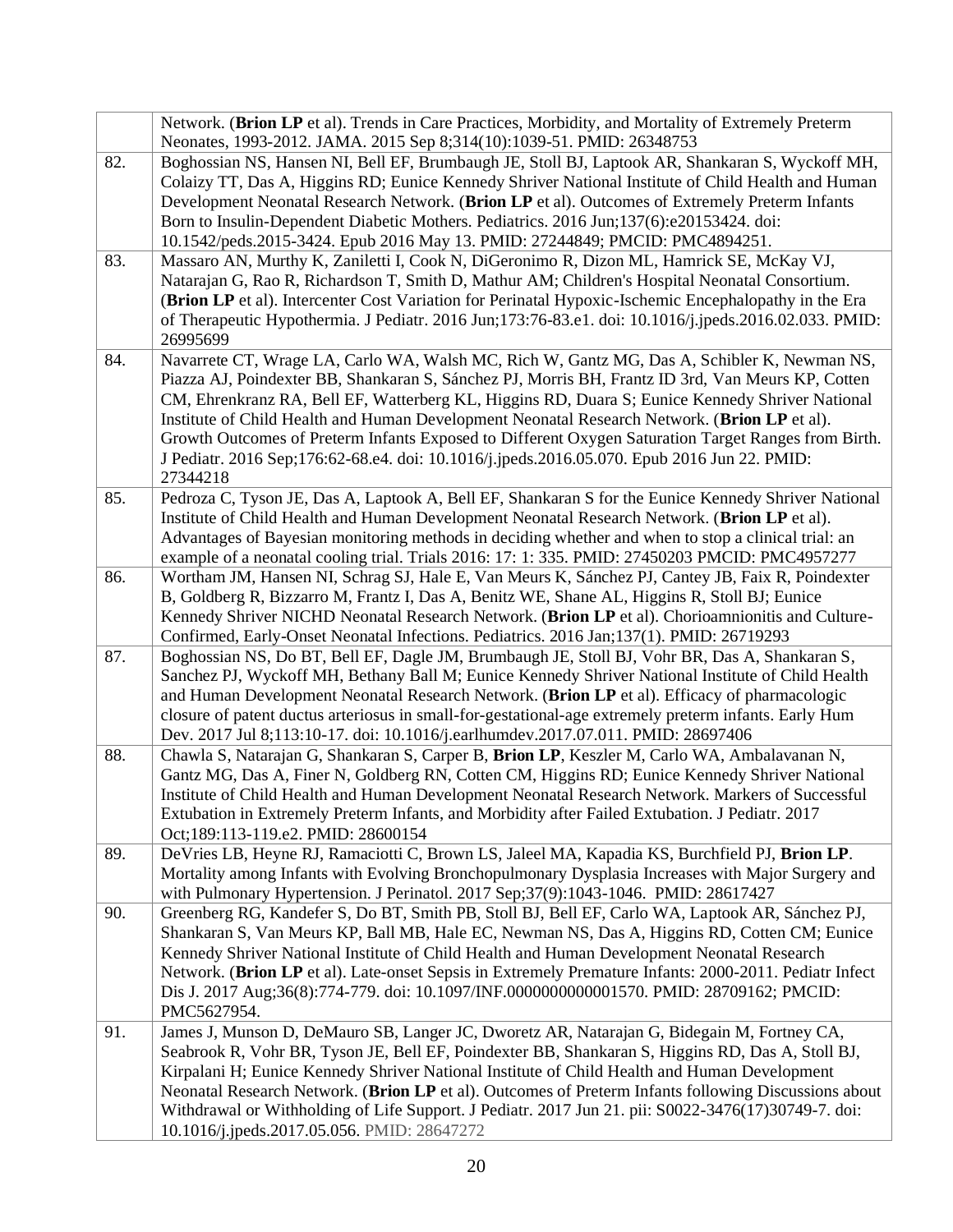| 92.  | Jensen EA, Dysart KC, Gantz MG, Carper B, Higgins RD, Keszler M, Laughon MM, Poindexter BB,<br>Stoll BJ, Walsh MC, Schmidt B; Eunice Kennedy Shriver National Institute of Child Health and Human<br>Development Neonatal Research Network. (Brion LP et al). Association between Use of Prophylactic<br>Indomethacin and the Risk for Bronchopulmonary Dysplasia in Extremely Preterm Infants. J Pediatr.<br>2017 Feb 28. pii: S0022-3476(17)30188-9. doi: 10.1016/j.jpeds.2017.02.003. PMID: 28258737                                                                                                                                                                                                                                                                                                                                                                                                                                             |
|------|-----------------------------------------------------------------------------------------------------------------------------------------------------------------------------------------------------------------------------------------------------------------------------------------------------------------------------------------------------------------------------------------------------------------------------------------------------------------------------------------------------------------------------------------------------------------------------------------------------------------------------------------------------------------------------------------------------------------------------------------------------------------------------------------------------------------------------------------------------------------------------------------------------------------------------------------------------|
| 93.  | Laptook AR, Shankaran S, Tyson JE, Munoz B, Bell EF, Goldberg RN, Parikh NA, Ambalavanan N,<br>Pedroza C, Pappas A, Das A, Chaudhary AS, Ehrenkranz RA, Hensman AM, Van Meurs KP, Chalak<br>LF, Khan AM, Hamrick SEG, Sokol GM, Walsh MC, Poindexter BB, Faix RG, Watterberg KL, Frantz<br>ID 3rd, Guillet R, Devaskar U, Truog WE, Chock VY, Wyckoff MH, McGowan EC, Carlton DP,<br>Harmon HM, Brumbaugh JE, Cotten CM, Sánchez PJ, Hibbs AM, Higgins RD; Eunice Kennedy Shriver<br>National Institute of Child Health and Human Development Neonatal Research Network. (Brion LP et<br>al). Effect of Therapeutic Hypothermia Initiated After 6 Hours of Age on Death or Disability Among<br>Newborns With Hypoxic-Ischemic Encephalopathy: A Randomized Clinical Trial. JAMA. 2017 Oct<br>24;318(16):1550-1560. doi: 10.1001/jama.2017.14972. Erratum in: JAMA. 2018 Mar 13;319(10):1051.<br>Khan AM [added]. PMID: 29067428; PMCID: PMC5783566. |
| 94.  | Sheehan JW, Pritchard MA, Heyne RJ, Brown LS, Jaleel MA, Engle WD, Burchfield PJ, Brion LP.<br>Severe intraventricular hemorrhage and withdrawal of support in preterm Infants. J Perinatology, 2017<br>Apr;37(4):441-447. PMID: 27977011                                                                                                                                                                                                                                                                                                                                                                                                                                                                                                                                                                                                                                                                                                           |
| 95.  | Adams-Chapman I, Heyne RJ, DeMauro SB, Duncan AF, Hintz SR, Pappas A, Vohr BR, McDonald SA,<br>Das A, Newman JE, Higgins RD for the Follow-Up Study of the Eunice Kennedy Shriver National<br>Institute of Child Health and Human Development Neonatal Research Network. (Brion LP et al).<br>Neurodevelopmental Impairment Among Extremely Preterm Infants in the Neonatal Research Network.<br>Pediatrics May 2018, 141 (5) e20173091; DOI: https://doi.org/10.1542/peds.2017-3091. PMID:<br>29666163 PMCID: PMC5914487                                                                                                                                                                                                                                                                                                                                                                                                                           |
| 96.  | Bajaj M, Natarajan G, Shankaran S, Wyckoff M, Laptook AR, Bell EF, Stoll BJ, Carlo WA, Vohr BR,<br>Saha S, Van Meurs KP, Sanchez PJ, D'Angio CT, Higgins RD, Das A, Newman N, Walsh MC; Eunice<br>Kennedy Shriver National Institute of Child Health and Human Development Neonatal Research<br>Network. (Brion LP et al). Delivery Room Resuscitation and Short-Term Outcomes in Moderately<br>Preterm Infants. J Pediatr. 2018 Jan 3. doi: 10.1016/j.jpeds.2017.11.039. PMID: 29306493                                                                                                                                                                                                                                                                                                                                                                                                                                                            |
| 97.  | Hintz, S. R., Vohr, B. R., Bann, C. M., Taylor, H. G., Das, A., Gustafson, K. E., Yolton, K., Watson, V.<br>E., Lowe, J., De Anda, M. E., Ball, M. B., Finer, N. N., Van Meurs, K. P., Shankaran, S., Pappas, A.,<br>Barnes, P. D., Bulas, D., Newman, J. E., Wilson-Costello, D. E., Heyne, R. J. (Brion LP et al). Preterm<br>neuroimaging and school-age cognitive outcomes. Pediatrics. 2018; 142, 1, e20174058. PMID:<br>29945955 PMCID: PMC6128951                                                                                                                                                                                                                                                                                                                                                                                                                                                                                            |
| 98.  | Laptook AR, Bell EF, Shankaran S, Boghossian NS, Wyckoff MH, Kandefer S, Walsh M, Saha S,<br>Higgins R; Generic and Moderate Preterm Subcommittees of the NICHD Neonatal Research Network.<br>(Brion LP et al). Admission Temperature and Associated Mortality and Morbidity among Moderately<br>and Extremely Preterm Infants. J Pediatr. 2018 Jan; 192:53-59.e2. doi: 10.1016/j.jpeds.2017.09.021.<br>PMID: 29246358                                                                                                                                                                                                                                                                                                                                                                                                                                                                                                                              |
| 99.  | Meyers JM, Tan S, Bell EF, Duncan AF, Guillet R, Stoll BJ, D'Angio CT; Eunice Kennedy Shriver<br>National Institute of Child Health and Human Development Neonatal Research Network. (Brion LP et<br>al). Neurodevelopmental outcomes among extremely premature infants with linear growth restriction. J<br>Perinatol. 2018 Oct 23. doi: 10.1038/s41372-018-0259-8. [Epub ahead of print]. PMID: 30353080                                                                                                                                                                                                                                                                                                                                                                                                                                                                                                                                          |
| 100. | Mink R, Schwartz A, Carraccio C, High P, Dammann C, McGann KA, Kesselheim J, Herman B, and the<br>Steering Committee of the Subspecialty Pediatrics Investigator Network. (Brion LP et al). Creating the<br>Subspecialty Pediatrics Investigator Network. The Journal of Pediatrics, 2018: 192, Jan, 3–4.e2. PMID:<br>29246355                                                                                                                                                                                                                                                                                                                                                                                                                                                                                                                                                                                                                      |
| 101. | Mink RB, Schwartz A, Herman BE, et al; the Steering Committee of the Subspecialty Pediatrics<br>Investigator Network (SPIN). (Brion LP et al). Validity of Level of Supervision Scales for Assessing<br>Pediatric Fellows on the Common Pediatric Subspecialty Entrustable Professional Activities. Acad Med.<br>2018 Feb;93(2):283-291. PMID: 28700462                                                                                                                                                                                                                                                                                                                                                                                                                                                                                                                                                                                             |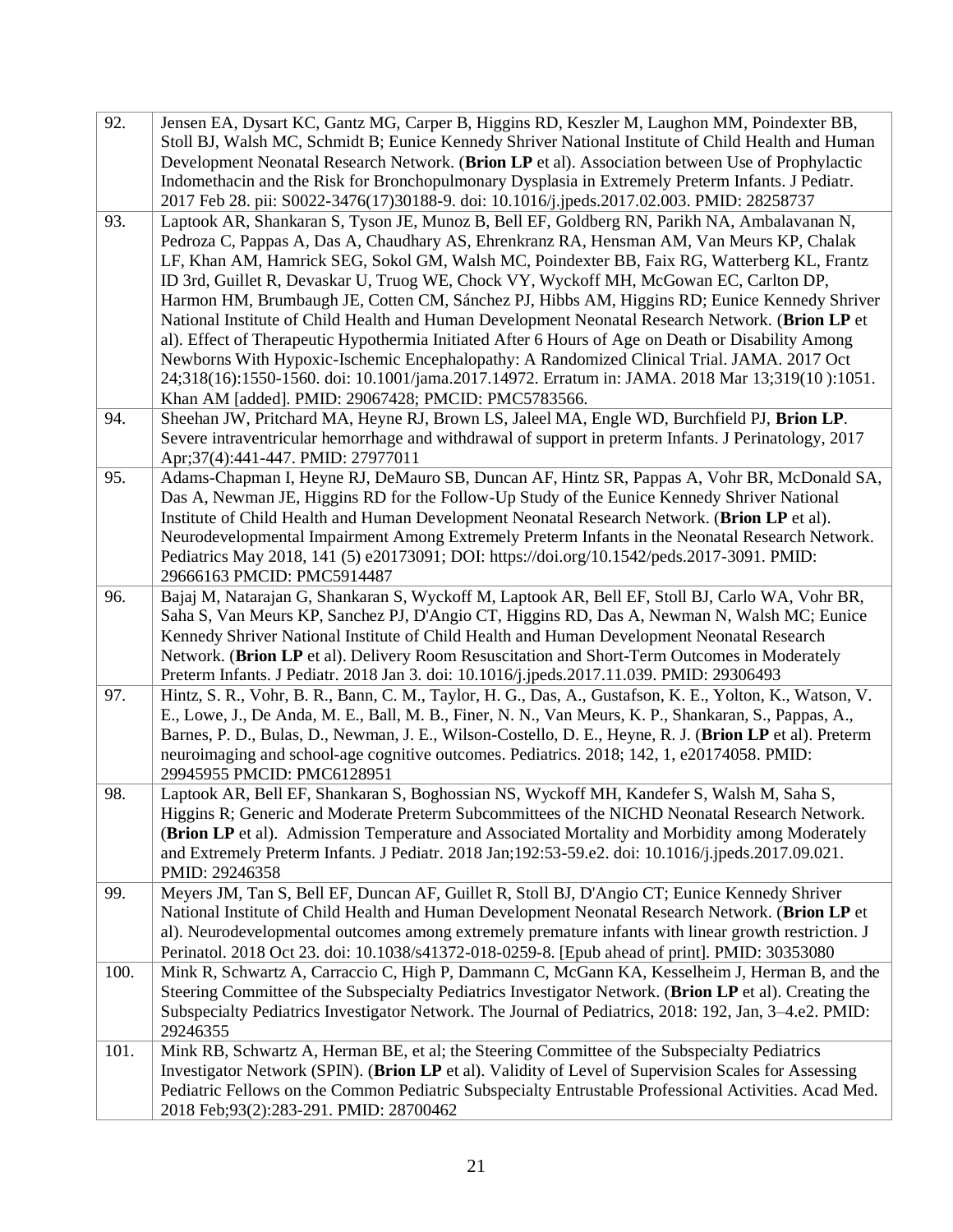| 102. | Natarajan G, Shankaran S, Saha S, Laptook A, Das A, Higgins R, Stoll BJ, Bell EF, Carlo WA, D'Angio<br>C, DeMauro SB, Sanchez P, Van Meurs K, Vohr B, Newman N, Hale E, Walsh M; Eunice Kennedy<br>Shriver National Institute of Child Health and Human Development Neonatal Research Network. (Brion<br>LP et al). Antecedents and Outcomes of Abnormal Cranial Imaging in Moderately Preterm Infants. J<br>Pediatr. 2018 Apr;195:66-72.e3. doi: 10.1016/j.jpeds.2017.11.036. Epub 2018 Feb 1. PMID: 29395186                                                                                                                                                                                                                                                                                                                                                                                                                                                                          |
|------|-----------------------------------------------------------------------------------------------------------------------------------------------------------------------------------------------------------------------------------------------------------------------------------------------------------------------------------------------------------------------------------------------------------------------------------------------------------------------------------------------------------------------------------------------------------------------------------------------------------------------------------------------------------------------------------------------------------------------------------------------------------------------------------------------------------------------------------------------------------------------------------------------------------------------------------------------------------------------------------------|
| 103. | Pappas, A., Adams-Chapman, I., Shankaran, S., McDonald, S. A., Stoll, B. J., Laptook, A. R., Carlo, W.<br>A., Van Meurs, K. P., Hintz, S. R., Carlson, M. D., Brumbaugh, J. E., Walsh, M. C., Wyckoff, M. H.,<br>Das, A., Higgins, R. D., Caplan, M. S., Polin, R. A., Keszler, M., Oh, W., Vohr, B. R. (Brion LP et al).<br>Neurodevelopmental and behavioral outcomes in extremely premature neonates with ventriculomegaly<br>in the absence of periventricular-intraventricular hemorrhage. JAMA Pediatrics. 2018; 172, 1, p. 32-42.<br>PMID: 29181530                                                                                                                                                                                                                                                                                                                                                                                                                              |
| 104. | Pavageau L, Rosenfeld CR, Heyne R, Brown LS, Whitham J, Lair C, Brion LP. Valid Serial Length<br>Measurements in Preterm Infants Permit Characterization of Growth Patterns. Journal of Perinatology,<br>2018 Dec;38(12):1694-1670. PMID: 30267002                                                                                                                                                                                                                                                                                                                                                                                                                                                                                                                                                                                                                                                                                                                                      |
| 105. | Phelps DL, Watterberg KL, Nolen TL, Cole CA, Cotten CM, Oh W, Poindexter BB, Zaterka-Baxter<br>KM, Das A, Lacy CB, Scorsone AM, Walsh MC, Bell EF, Kennedy KA, Schibler K, Sokol GM,<br>Laughon MM, Lakshminrusimha S, Truog WE, Garg M, Carlo WA, Laptook AR, Van Meurs KP,<br>Carlton DP, Graf A, DeMauro SB, Brion LP, Shankaran S, Orge FH, Olson RJ, Mintz-Hittner H, Yang<br>MB, Haider KM, Wallace DK, Chung M, Hug D, Tsui I, Cogen MS, Donahue JP, Gaynon M,<br>Hutchinson AK, Bremer DL, Quinn G, He YG, Lucas WR Jr, Winter TW, Kicklighter SD, Kumar K,<br>Chess PR, Colaizy TT, Hibbs AM, Ambalavanan N, Harmon HM, McGowan EC, Higgins RD; for the<br>Eunice Kennedy Shriver National Institute of Child Health and Human Development Neonatal Research<br>Network. Effects of Myo-inositol on Type 1 Retinopathy of Prematurity Among Preterm Infants <28<br>Weeks' Gestational Age: A Randomized Clinical Trial. JAMA 2018; Oct 23;320(16):1649-1658. PMID:<br>30357297 |
| 106. | Sarkar S, Shankaran S, Barks J, Do BT, Laptook AR, Das A, Ambalavanan N, Van Meurs KP, Bell EF,<br>Sanchez PJ, Hintz SR, Wyckoff MH, Stoll BJ, Carlo WA; Eunice Kennedy Shriver National Institute of<br>Child Health and Human Development Neonatal Research Network. (Brion LP et al). Outcome of<br>Preterm Infants with Transient Cystic Periventricular Leukomalacia on Serial Cranial Imaging Up to<br>Term Equivalent Age. J Pediatr. 2018 Apr; 195:59-65.e3. doi: 10.1016/j.jpeds.2017.12.010. Epub 2018<br>Feb 2. PMID: 29398046                                                                                                                                                                                                                                                                                                                                                                                                                                               |
| 107. | Travers CP, Carlo WA, McDonald SA, Das A, Bell EF, Ambalavanan N, Jobe AH, Goldberg RN,<br>D'Angio CT, Stoll BJ, Shankaran S, Laptook AR, Schmidt B, Walsh MC, Sánchez PJ, Ball MB, Hale<br>EC, Newman NS, Higgins RD; Eunice Kennedy Shriver National Institute of Child Health and Human<br>Development Neonatal Research Network. (Brion LP et al). Mortality and pulmonary outcomes of<br>extremely preterm infants exposed to antenatal corticosteroids. Am J Obstet Gynecol. 2018<br>Jan;218(1):130.e1-130.e13. doi: 10.1016/j.ajog.2017.11.554. Epub 2017 Nov 11. PMID: 29138031;<br>PMCID: PMC5842434.                                                                                                                                                                                                                                                                                                                                                                          |
| 108. | Vohr BR, Heyne R, Bann CM, Das A, Higgins RD, Hintz SR; Eunice Kennedy Shriver National<br>Institute of Child Health, and Development Neonatal Research Network. (Brion LP et al). Extreme<br>Preterm Infant Rates of Overweight and Obesity at School Age in the SUPPORT Neuroimaging and<br>Neurodevelopmental Outcomes Cohort. J Pediatr. 2018 Sep;200:132-139.e3. doi:<br>10.1016/j.jpeds.2018.04.073. PMID: 29793869                                                                                                                                                                                                                                                                                                                                                                                                                                                                                                                                                               |
| 109. | Brion LP, Rosenfeld CR, Heyne R, Brown LS, Lair C, Burchfield P, Caraig M. Adjustable Feedings<br>plus Accurate Serial Length Measurements Decrease Weight-Length Disproportion in Very Preterm<br>Infants. J Perinatol. 2019 Aug;39(8):1131-1139. doi: 10.1038/s41372-019-0424-8. PMID: 31263201;<br>Correction: J Perinatol. 2019 Dec;39(12):1694. doi: 10.1038/s41372-019-0521-8. PMID: 31601949                                                                                                                                                                                                                                                                                                                                                                                                                                                                                                                                                                                     |
| 110. | Brumbaugh JE, Hansen NI, Bell EF, Sridhar A, Carlo WA, Hintz SR, Vohr BR, Colaizy TT, Duncan<br>AF, Wyckoff MH, Baack ML, Rysavy MA, DeMauro SB, Stoll BJ, Das A, Higgins RD: for the National<br>Institute of Child Health and Human Development Neonatal Research Network. (Brion LP et al).<br>Outcomes of Extremely Preterm Infants With BirthWeight Less Than 400 g. JAMA Pediatrics.<br>Published online March 25, 2019. doi:10.1001/jamapediatrics. 2019.0180. PMID: 30907941                                                                                                                                                                                                                                                                                                                                                                                                                                                                                                    |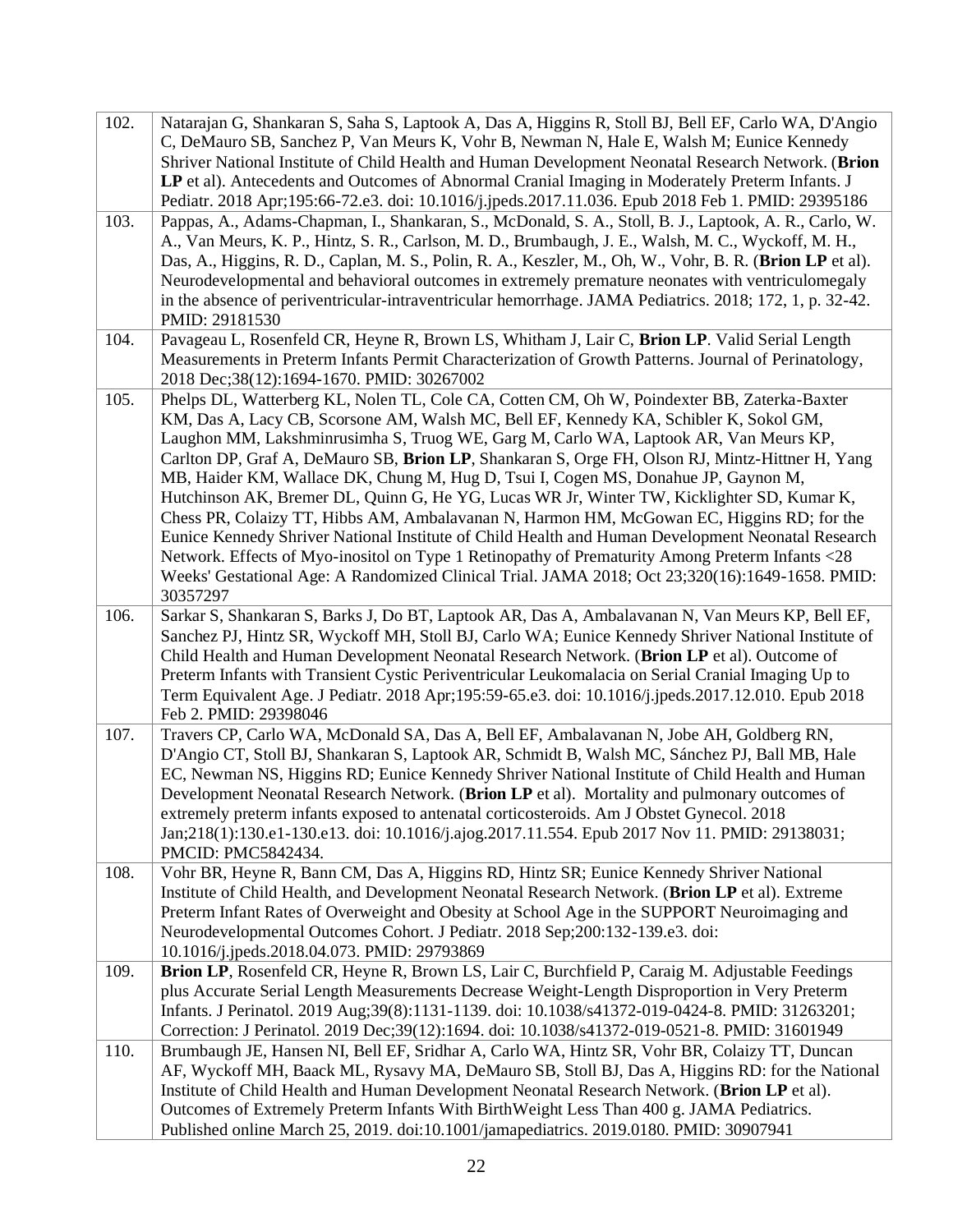| WA, D'Angio CT, DeMauro SB, Sanchez PJ, Shankaran S, Van Meurs KP, Vohr BR, Walsh MC,<br>Malcolm WF; Eunice Kennedy Shriver National Institute of Child Health and Human Development.<br>(Brion LP et al). Inadequate oral feeding as a barrier to discharge in moderately preterm infants. J<br>Perinatol. 2019 Sep;39(9):1219-1228. doi: 10.1038/s41372-019-0422-x. Epub 2019 Jul 11. PMID:<br>31296918; PMCID: PMC7246972.<br>Foglia EE, Carper B, Gantz M, DeMauro SB, Lakshminrusimha S, Walsh M, Schmidt B; Eunice<br>112.<br>Kennedy Shriver National Institute of Child Health and Human Development Neonatal Research<br>Network. (Brion LP et al). Association between Policy Changes for Oxygen Saturation Alarm Settings<br>and Neonatal Morbidity and Mortality in Infants Born Very Preterm. J Pediatr. 2019 Apr 5. pii: S0022-<br>3476(19)30138-6. doi: 10.1016/j.jpeds.2019.01.048. [Epub ahead of print]. PMID: 30961990<br>Greenberg RG, Chowdhury D, Hansen NI, Smith PB, Stoll BJ, Sánchez PJ, Das A, Puopolo KM,<br>113.<br>Mukhopadhyay S, Higgins RD, Cotten CM; Eunice Kennedy Shriver National Institute of Child Health<br>and Human Development Neonatal Research Network. (Brion LP et al). Prolonged duration of early<br>antibiotic therapy in extremely premature infants. Pediatr Res. 2019 Jun;85(7):994-1000. doi:<br>10.1038/s41390-019-0300-4. Epub 2019 Jan 22. PMID: 30737489; PMCID: PMC6531328.<br>114.<br>McGowan EC, Laptook AR, Lowe J, Peralta-Carcelen M, Chowdhury D, Higgins RD, Hintz SR, Vohr<br>BR; Eunice Kennedy Shriver National Institute of Child Health and Human Development Neonatal<br>Research Network. (Brion LP et al). Developmental Outcomes of Extremely Preterm Infants with a<br>Need for Child Protective Services Supervision. J Pediatr. Dec; 215:41-49.e4. doi:<br>10.1016/j.jpeds.2019.07.063. PMID: 31500860<br>115.<br>Natarajan G, Shankaran S, Nolen TL, Sridhar A, Kennedy KA, Hintz SR, Phelps DL, DeMauro SB,<br>Carlo WA, Gantz MG, Das A, Greenberg RG, Younge NE, Bliss JM, Seabrook R, Sánchez PJ, Wyckoff<br>MH, Bell EF, Vohr BR, Higgins RD. (Brion LP et al). Neurodevelopmental Outcomes of Preterm<br>Infants With Retinopathy of Prematurity by Treatment. Pediatrics. 2019 Aug;144(2):e20183537. doi:<br>10.1542/peds.2018-3537. Epub 2019 Jul 23. PMID: 31337693; PMCID: PMC6855825.<br>Pavageau P, Brion LP, Rosenfeld CR, Brown LS, Ramaciotti C, Burchfield PJ, Jaleel MA. Decrease in<br>116.<br>Frequency of Treatment for Patent Ductus Arteriosus after Implementation of Consensus Guidelines: A<br>15-Year Experience. J Perinatol. 2019 Jul 23. doi: 10.1038/s41372-019-0432-8. PMID: 31337852<br>117.<br>Shankaran S, Bell EF, Laptook AR, Saha S, Newman NS, Kazzi SNJ, Barks J, Stoll BJ, Bara R, Gabrio<br>J, Childs K, Das A, Higgins RD, Carlo WA, Sánchez PJ, Carlton DP, Pavageau L, Malcolm WF,<br>D'Angio CT, Ohls RK, Poindexter BB, Sokol GM, Van Meurs KP, Colaizy TT, Khmour A, Puopolo<br>KM, Garg M, Walsh MC; Eunice Kennedy Shriver National Institute of Child Health, and Human<br>Development Neonatal Research Network. (Brion LP et al). Weaning of Moderately Preterm Infants<br>from the Incubator to the Crib: A Randomized Clinical Trial. J Pediatr. 2019 Jan;204:96-102. PMID:<br>30337189<br>Smithhart W, Wyckoff MH, Kapadia V, Jaleel M, Kakkilaya V, Brown LS, Nelson DB, Brion LP.<br>118.<br>Delivery room continuous positive pressure and pneumothorax in term and near-term neonates.<br>Pediatrics 2019;144(3):e20190756. PMID: 31399490<br>119.<br>Babata KL, Yeo KT, Chan CS, Mazzarella K, Adhikari EH, Kong JY, Hascoët J, Brion LP. Feeding<br>strategies to prevent neonatal SARS-CoV-2 infection in term or late preterm babies born to mothers with<br>confirmed COVID-19. Protocol. Cochrane Database of Systematic Reviews 2020, Vol 7 -withdrawn<br>120.<br>Brion LP, Rosenfeld CR, Heyne R, Brown LS, Lair CS, Petrosyan E, Jacob T, Caraig M, Burchfield PJ.<br>Optimizing Individual Nutrition in Preterm Very Low Birth Weight Infants: Double-Blinded<br>Randomized Controlled Trial. J Perinatol 2020, Apr;40(4):655-665. doi: 10.1038/s41372-020-0609-1.<br>PMID: 32071367<br>Brion LP, Rosenfeld CR, Heyne R, Brown LS, Lair CS, Heyne E, Dohoney EL, Burchfield PJ, Caraig<br>121.<br>M. Association of Age of Initiation and Type and of Complementary Foods with Body Mass Index and<br>Weight-Length at Twelve Months of Age in Preterm Infants. J Perinatol 2020, Mar 9. doi:<br>10.1038/s41372-020-0637-x. [Epub ahead of print]. PMID: 32152493<br>122.<br>Brion LP, Heyne R, Brown LS, Lair CS, Edwards A, Burchfield PJ, Caraig M. Zinc Deficiency<br>Limiting Head Growth to Discharge in Extremely Low Gestational Age Infants with Insufficient Linear | 111. | Edwards L, Cotten CM, Smith PB, Goldberg R, Saha S, Das A, Laptook AR, Stoll BJ, Bell EF, Carlo |
|------------------------------------------------------------------------------------------------------------------------------------------------------------------------------------------------------------------------------------------------------------------------------------------------------------------------------------------------------------------------------------------------------------------------------------------------------------------------------------------------------------------------------------------------------------------------------------------------------------------------------------------------------------------------------------------------------------------------------------------------------------------------------------------------------------------------------------------------------------------------------------------------------------------------------------------------------------------------------------------------------------------------------------------------------------------------------------------------------------------------------------------------------------------------------------------------------------------------------------------------------------------------------------------------------------------------------------------------------------------------------------------------------------------------------------------------------------------------------------------------------------------------------------------------------------------------------------------------------------------------------------------------------------------------------------------------------------------------------------------------------------------------------------------------------------------------------------------------------------------------------------------------------------------------------------------------------------------------------------------------------------------------------------------------------------------------------------------------------------------------------------------------------------------------------------------------------------------------------------------------------------------------------------------------------------------------------------------------------------------------------------------------------------------------------------------------------------------------------------------------------------------------------------------------------------------------------------------------------------------------------------------------------------------------------------------------------------------------------------------------------------------------------------------------------------------------------------------------------------------------------------------------------------------------------------------------------------------------------------------------------------------------------------------------------------------------------------------------------------------------------------------------------------------------------------------------------------------------------------------------------------------------------------------------------------------------------------------------------------------------------------------------------------------------------------------------------------------------------------------------------------------------------------------------------------------------------------------------------------------------------------------------------------------------------------------------------------------------------------------------------------------------------------------------------------------------------------------------------------------------------------------------------------------------------------------------------------------------------------------------------------------------------------------------------------------------------------------------------------------------------------------------------------------------------------------------------------------------------------------------------------------------------------------------------------------------------------------------------------------------------------------------------------------------------------------------------------------------------------------------------------------------------------------------------------------------------------------------------------------------------------------------------------------------------------------------------------------------------------------------------------------------------------------------------------------------------------|------|-------------------------------------------------------------------------------------------------|
|                                                                                                                                                                                                                                                                                                                                                                                                                                                                                                                                                                                                                                                                                                                                                                                                                                                                                                                                                                                                                                                                                                                                                                                                                                                                                                                                                                                                                                                                                                                                                                                                                                                                                                                                                                                                                                                                                                                                                                                                                                                                                                                                                                                                                                                                                                                                                                                                                                                                                                                                                                                                                                                                                                                                                                                                                                                                                                                                                                                                                                                                                                                                                                                                                                                                                                                                                                                                                                                                                                                                                                                                                                                                                                                                                                                                                                                                                                                                                                                                                                                                                                                                                                                                                                                                                                                                                                                                                                                                                                                                                                                                                                                                                                                                                                                                                                    |      |                                                                                                 |
|                                                                                                                                                                                                                                                                                                                                                                                                                                                                                                                                                                                                                                                                                                                                                                                                                                                                                                                                                                                                                                                                                                                                                                                                                                                                                                                                                                                                                                                                                                                                                                                                                                                                                                                                                                                                                                                                                                                                                                                                                                                                                                                                                                                                                                                                                                                                                                                                                                                                                                                                                                                                                                                                                                                                                                                                                                                                                                                                                                                                                                                                                                                                                                                                                                                                                                                                                                                                                                                                                                                                                                                                                                                                                                                                                                                                                                                                                                                                                                                                                                                                                                                                                                                                                                                                                                                                                                                                                                                                                                                                                                                                                                                                                                                                                                                                                                    |      |                                                                                                 |
|                                                                                                                                                                                                                                                                                                                                                                                                                                                                                                                                                                                                                                                                                                                                                                                                                                                                                                                                                                                                                                                                                                                                                                                                                                                                                                                                                                                                                                                                                                                                                                                                                                                                                                                                                                                                                                                                                                                                                                                                                                                                                                                                                                                                                                                                                                                                                                                                                                                                                                                                                                                                                                                                                                                                                                                                                                                                                                                                                                                                                                                                                                                                                                                                                                                                                                                                                                                                                                                                                                                                                                                                                                                                                                                                                                                                                                                                                                                                                                                                                                                                                                                                                                                                                                                                                                                                                                                                                                                                                                                                                                                                                                                                                                                                                                                                                                    |      |                                                                                                 |
|                                                                                                                                                                                                                                                                                                                                                                                                                                                                                                                                                                                                                                                                                                                                                                                                                                                                                                                                                                                                                                                                                                                                                                                                                                                                                                                                                                                                                                                                                                                                                                                                                                                                                                                                                                                                                                                                                                                                                                                                                                                                                                                                                                                                                                                                                                                                                                                                                                                                                                                                                                                                                                                                                                                                                                                                                                                                                                                                                                                                                                                                                                                                                                                                                                                                                                                                                                                                                                                                                                                                                                                                                                                                                                                                                                                                                                                                                                                                                                                                                                                                                                                                                                                                                                                                                                                                                                                                                                                                                                                                                                                                                                                                                                                                                                                                                                    |      |                                                                                                 |
|                                                                                                                                                                                                                                                                                                                                                                                                                                                                                                                                                                                                                                                                                                                                                                                                                                                                                                                                                                                                                                                                                                                                                                                                                                                                                                                                                                                                                                                                                                                                                                                                                                                                                                                                                                                                                                                                                                                                                                                                                                                                                                                                                                                                                                                                                                                                                                                                                                                                                                                                                                                                                                                                                                                                                                                                                                                                                                                                                                                                                                                                                                                                                                                                                                                                                                                                                                                                                                                                                                                                                                                                                                                                                                                                                                                                                                                                                                                                                                                                                                                                                                                                                                                                                                                                                                                                                                                                                                                                                                                                                                                                                                                                                                                                                                                                                                    |      |                                                                                                 |
|                                                                                                                                                                                                                                                                                                                                                                                                                                                                                                                                                                                                                                                                                                                                                                                                                                                                                                                                                                                                                                                                                                                                                                                                                                                                                                                                                                                                                                                                                                                                                                                                                                                                                                                                                                                                                                                                                                                                                                                                                                                                                                                                                                                                                                                                                                                                                                                                                                                                                                                                                                                                                                                                                                                                                                                                                                                                                                                                                                                                                                                                                                                                                                                                                                                                                                                                                                                                                                                                                                                                                                                                                                                                                                                                                                                                                                                                                                                                                                                                                                                                                                                                                                                                                                                                                                                                                                                                                                                                                                                                                                                                                                                                                                                                                                                                                                    |      |                                                                                                 |
|                                                                                                                                                                                                                                                                                                                                                                                                                                                                                                                                                                                                                                                                                                                                                                                                                                                                                                                                                                                                                                                                                                                                                                                                                                                                                                                                                                                                                                                                                                                                                                                                                                                                                                                                                                                                                                                                                                                                                                                                                                                                                                                                                                                                                                                                                                                                                                                                                                                                                                                                                                                                                                                                                                                                                                                                                                                                                                                                                                                                                                                                                                                                                                                                                                                                                                                                                                                                                                                                                                                                                                                                                                                                                                                                                                                                                                                                                                                                                                                                                                                                                                                                                                                                                                                                                                                                                                                                                                                                                                                                                                                                                                                                                                                                                                                                                                    |      |                                                                                                 |
|                                                                                                                                                                                                                                                                                                                                                                                                                                                                                                                                                                                                                                                                                                                                                                                                                                                                                                                                                                                                                                                                                                                                                                                                                                                                                                                                                                                                                                                                                                                                                                                                                                                                                                                                                                                                                                                                                                                                                                                                                                                                                                                                                                                                                                                                                                                                                                                                                                                                                                                                                                                                                                                                                                                                                                                                                                                                                                                                                                                                                                                                                                                                                                                                                                                                                                                                                                                                                                                                                                                                                                                                                                                                                                                                                                                                                                                                                                                                                                                                                                                                                                                                                                                                                                                                                                                                                                                                                                                                                                                                                                                                                                                                                                                                                                                                                                    |      |                                                                                                 |
|                                                                                                                                                                                                                                                                                                                                                                                                                                                                                                                                                                                                                                                                                                                                                                                                                                                                                                                                                                                                                                                                                                                                                                                                                                                                                                                                                                                                                                                                                                                                                                                                                                                                                                                                                                                                                                                                                                                                                                                                                                                                                                                                                                                                                                                                                                                                                                                                                                                                                                                                                                                                                                                                                                                                                                                                                                                                                                                                                                                                                                                                                                                                                                                                                                                                                                                                                                                                                                                                                                                                                                                                                                                                                                                                                                                                                                                                                                                                                                                                                                                                                                                                                                                                                                                                                                                                                                                                                                                                                                                                                                                                                                                                                                                                                                                                                                    |      |                                                                                                 |
|                                                                                                                                                                                                                                                                                                                                                                                                                                                                                                                                                                                                                                                                                                                                                                                                                                                                                                                                                                                                                                                                                                                                                                                                                                                                                                                                                                                                                                                                                                                                                                                                                                                                                                                                                                                                                                                                                                                                                                                                                                                                                                                                                                                                                                                                                                                                                                                                                                                                                                                                                                                                                                                                                                                                                                                                                                                                                                                                                                                                                                                                                                                                                                                                                                                                                                                                                                                                                                                                                                                                                                                                                                                                                                                                                                                                                                                                                                                                                                                                                                                                                                                                                                                                                                                                                                                                                                                                                                                                                                                                                                                                                                                                                                                                                                                                                                    |      |                                                                                                 |
|                                                                                                                                                                                                                                                                                                                                                                                                                                                                                                                                                                                                                                                                                                                                                                                                                                                                                                                                                                                                                                                                                                                                                                                                                                                                                                                                                                                                                                                                                                                                                                                                                                                                                                                                                                                                                                                                                                                                                                                                                                                                                                                                                                                                                                                                                                                                                                                                                                                                                                                                                                                                                                                                                                                                                                                                                                                                                                                                                                                                                                                                                                                                                                                                                                                                                                                                                                                                                                                                                                                                                                                                                                                                                                                                                                                                                                                                                                                                                                                                                                                                                                                                                                                                                                                                                                                                                                                                                                                                                                                                                                                                                                                                                                                                                                                                                                    |      |                                                                                                 |
|                                                                                                                                                                                                                                                                                                                                                                                                                                                                                                                                                                                                                                                                                                                                                                                                                                                                                                                                                                                                                                                                                                                                                                                                                                                                                                                                                                                                                                                                                                                                                                                                                                                                                                                                                                                                                                                                                                                                                                                                                                                                                                                                                                                                                                                                                                                                                                                                                                                                                                                                                                                                                                                                                                                                                                                                                                                                                                                                                                                                                                                                                                                                                                                                                                                                                                                                                                                                                                                                                                                                                                                                                                                                                                                                                                                                                                                                                                                                                                                                                                                                                                                                                                                                                                                                                                                                                                                                                                                                                                                                                                                                                                                                                                                                                                                                                                    |      |                                                                                                 |
|                                                                                                                                                                                                                                                                                                                                                                                                                                                                                                                                                                                                                                                                                                                                                                                                                                                                                                                                                                                                                                                                                                                                                                                                                                                                                                                                                                                                                                                                                                                                                                                                                                                                                                                                                                                                                                                                                                                                                                                                                                                                                                                                                                                                                                                                                                                                                                                                                                                                                                                                                                                                                                                                                                                                                                                                                                                                                                                                                                                                                                                                                                                                                                                                                                                                                                                                                                                                                                                                                                                                                                                                                                                                                                                                                                                                                                                                                                                                                                                                                                                                                                                                                                                                                                                                                                                                                                                                                                                                                                                                                                                                                                                                                                                                                                                                                                    |      |                                                                                                 |
|                                                                                                                                                                                                                                                                                                                                                                                                                                                                                                                                                                                                                                                                                                                                                                                                                                                                                                                                                                                                                                                                                                                                                                                                                                                                                                                                                                                                                                                                                                                                                                                                                                                                                                                                                                                                                                                                                                                                                                                                                                                                                                                                                                                                                                                                                                                                                                                                                                                                                                                                                                                                                                                                                                                                                                                                                                                                                                                                                                                                                                                                                                                                                                                                                                                                                                                                                                                                                                                                                                                                                                                                                                                                                                                                                                                                                                                                                                                                                                                                                                                                                                                                                                                                                                                                                                                                                                                                                                                                                                                                                                                                                                                                                                                                                                                                                                    |      |                                                                                                 |
|                                                                                                                                                                                                                                                                                                                                                                                                                                                                                                                                                                                                                                                                                                                                                                                                                                                                                                                                                                                                                                                                                                                                                                                                                                                                                                                                                                                                                                                                                                                                                                                                                                                                                                                                                                                                                                                                                                                                                                                                                                                                                                                                                                                                                                                                                                                                                                                                                                                                                                                                                                                                                                                                                                                                                                                                                                                                                                                                                                                                                                                                                                                                                                                                                                                                                                                                                                                                                                                                                                                                                                                                                                                                                                                                                                                                                                                                                                                                                                                                                                                                                                                                                                                                                                                                                                                                                                                                                                                                                                                                                                                                                                                                                                                                                                                                                                    |      |                                                                                                 |
|                                                                                                                                                                                                                                                                                                                                                                                                                                                                                                                                                                                                                                                                                                                                                                                                                                                                                                                                                                                                                                                                                                                                                                                                                                                                                                                                                                                                                                                                                                                                                                                                                                                                                                                                                                                                                                                                                                                                                                                                                                                                                                                                                                                                                                                                                                                                                                                                                                                                                                                                                                                                                                                                                                                                                                                                                                                                                                                                                                                                                                                                                                                                                                                                                                                                                                                                                                                                                                                                                                                                                                                                                                                                                                                                                                                                                                                                                                                                                                                                                                                                                                                                                                                                                                                                                                                                                                                                                                                                                                                                                                                                                                                                                                                                                                                                                                    |      |                                                                                                 |
|                                                                                                                                                                                                                                                                                                                                                                                                                                                                                                                                                                                                                                                                                                                                                                                                                                                                                                                                                                                                                                                                                                                                                                                                                                                                                                                                                                                                                                                                                                                                                                                                                                                                                                                                                                                                                                                                                                                                                                                                                                                                                                                                                                                                                                                                                                                                                                                                                                                                                                                                                                                                                                                                                                                                                                                                                                                                                                                                                                                                                                                                                                                                                                                                                                                                                                                                                                                                                                                                                                                                                                                                                                                                                                                                                                                                                                                                                                                                                                                                                                                                                                                                                                                                                                                                                                                                                                                                                                                                                                                                                                                                                                                                                                                                                                                                                                    |      |                                                                                                 |
|                                                                                                                                                                                                                                                                                                                                                                                                                                                                                                                                                                                                                                                                                                                                                                                                                                                                                                                                                                                                                                                                                                                                                                                                                                                                                                                                                                                                                                                                                                                                                                                                                                                                                                                                                                                                                                                                                                                                                                                                                                                                                                                                                                                                                                                                                                                                                                                                                                                                                                                                                                                                                                                                                                                                                                                                                                                                                                                                                                                                                                                                                                                                                                                                                                                                                                                                                                                                                                                                                                                                                                                                                                                                                                                                                                                                                                                                                                                                                                                                                                                                                                                                                                                                                                                                                                                                                                                                                                                                                                                                                                                                                                                                                                                                                                                                                                    |      |                                                                                                 |
|                                                                                                                                                                                                                                                                                                                                                                                                                                                                                                                                                                                                                                                                                                                                                                                                                                                                                                                                                                                                                                                                                                                                                                                                                                                                                                                                                                                                                                                                                                                                                                                                                                                                                                                                                                                                                                                                                                                                                                                                                                                                                                                                                                                                                                                                                                                                                                                                                                                                                                                                                                                                                                                                                                                                                                                                                                                                                                                                                                                                                                                                                                                                                                                                                                                                                                                                                                                                                                                                                                                                                                                                                                                                                                                                                                                                                                                                                                                                                                                                                                                                                                                                                                                                                                                                                                                                                                                                                                                                                                                                                                                                                                                                                                                                                                                                                                    |      |                                                                                                 |
|                                                                                                                                                                                                                                                                                                                                                                                                                                                                                                                                                                                                                                                                                                                                                                                                                                                                                                                                                                                                                                                                                                                                                                                                                                                                                                                                                                                                                                                                                                                                                                                                                                                                                                                                                                                                                                                                                                                                                                                                                                                                                                                                                                                                                                                                                                                                                                                                                                                                                                                                                                                                                                                                                                                                                                                                                                                                                                                                                                                                                                                                                                                                                                                                                                                                                                                                                                                                                                                                                                                                                                                                                                                                                                                                                                                                                                                                                                                                                                                                                                                                                                                                                                                                                                                                                                                                                                                                                                                                                                                                                                                                                                                                                                                                                                                                                                    |      |                                                                                                 |
|                                                                                                                                                                                                                                                                                                                                                                                                                                                                                                                                                                                                                                                                                                                                                                                                                                                                                                                                                                                                                                                                                                                                                                                                                                                                                                                                                                                                                                                                                                                                                                                                                                                                                                                                                                                                                                                                                                                                                                                                                                                                                                                                                                                                                                                                                                                                                                                                                                                                                                                                                                                                                                                                                                                                                                                                                                                                                                                                                                                                                                                                                                                                                                                                                                                                                                                                                                                                                                                                                                                                                                                                                                                                                                                                                                                                                                                                                                                                                                                                                                                                                                                                                                                                                                                                                                                                                                                                                                                                                                                                                                                                                                                                                                                                                                                                                                    |      |                                                                                                 |
|                                                                                                                                                                                                                                                                                                                                                                                                                                                                                                                                                                                                                                                                                                                                                                                                                                                                                                                                                                                                                                                                                                                                                                                                                                                                                                                                                                                                                                                                                                                                                                                                                                                                                                                                                                                                                                                                                                                                                                                                                                                                                                                                                                                                                                                                                                                                                                                                                                                                                                                                                                                                                                                                                                                                                                                                                                                                                                                                                                                                                                                                                                                                                                                                                                                                                                                                                                                                                                                                                                                                                                                                                                                                                                                                                                                                                                                                                                                                                                                                                                                                                                                                                                                                                                                                                                                                                                                                                                                                                                                                                                                                                                                                                                                                                                                                                                    |      |                                                                                                 |
|                                                                                                                                                                                                                                                                                                                                                                                                                                                                                                                                                                                                                                                                                                                                                                                                                                                                                                                                                                                                                                                                                                                                                                                                                                                                                                                                                                                                                                                                                                                                                                                                                                                                                                                                                                                                                                                                                                                                                                                                                                                                                                                                                                                                                                                                                                                                                                                                                                                                                                                                                                                                                                                                                                                                                                                                                                                                                                                                                                                                                                                                                                                                                                                                                                                                                                                                                                                                                                                                                                                                                                                                                                                                                                                                                                                                                                                                                                                                                                                                                                                                                                                                                                                                                                                                                                                                                                                                                                                                                                                                                                                                                                                                                                                                                                                                                                    |      |                                                                                                 |
|                                                                                                                                                                                                                                                                                                                                                                                                                                                                                                                                                                                                                                                                                                                                                                                                                                                                                                                                                                                                                                                                                                                                                                                                                                                                                                                                                                                                                                                                                                                                                                                                                                                                                                                                                                                                                                                                                                                                                                                                                                                                                                                                                                                                                                                                                                                                                                                                                                                                                                                                                                                                                                                                                                                                                                                                                                                                                                                                                                                                                                                                                                                                                                                                                                                                                                                                                                                                                                                                                                                                                                                                                                                                                                                                                                                                                                                                                                                                                                                                                                                                                                                                                                                                                                                                                                                                                                                                                                                                                                                                                                                                                                                                                                                                                                                                                                    |      |                                                                                                 |
|                                                                                                                                                                                                                                                                                                                                                                                                                                                                                                                                                                                                                                                                                                                                                                                                                                                                                                                                                                                                                                                                                                                                                                                                                                                                                                                                                                                                                                                                                                                                                                                                                                                                                                                                                                                                                                                                                                                                                                                                                                                                                                                                                                                                                                                                                                                                                                                                                                                                                                                                                                                                                                                                                                                                                                                                                                                                                                                                                                                                                                                                                                                                                                                                                                                                                                                                                                                                                                                                                                                                                                                                                                                                                                                                                                                                                                                                                                                                                                                                                                                                                                                                                                                                                                                                                                                                                                                                                                                                                                                                                                                                                                                                                                                                                                                                                                    |      |                                                                                                 |
|                                                                                                                                                                                                                                                                                                                                                                                                                                                                                                                                                                                                                                                                                                                                                                                                                                                                                                                                                                                                                                                                                                                                                                                                                                                                                                                                                                                                                                                                                                                                                                                                                                                                                                                                                                                                                                                                                                                                                                                                                                                                                                                                                                                                                                                                                                                                                                                                                                                                                                                                                                                                                                                                                                                                                                                                                                                                                                                                                                                                                                                                                                                                                                                                                                                                                                                                                                                                                                                                                                                                                                                                                                                                                                                                                                                                                                                                                                                                                                                                                                                                                                                                                                                                                                                                                                                                                                                                                                                                                                                                                                                                                                                                                                                                                                                                                                    |      |                                                                                                 |
|                                                                                                                                                                                                                                                                                                                                                                                                                                                                                                                                                                                                                                                                                                                                                                                                                                                                                                                                                                                                                                                                                                                                                                                                                                                                                                                                                                                                                                                                                                                                                                                                                                                                                                                                                                                                                                                                                                                                                                                                                                                                                                                                                                                                                                                                                                                                                                                                                                                                                                                                                                                                                                                                                                                                                                                                                                                                                                                                                                                                                                                                                                                                                                                                                                                                                                                                                                                                                                                                                                                                                                                                                                                                                                                                                                                                                                                                                                                                                                                                                                                                                                                                                                                                                                                                                                                                                                                                                                                                                                                                                                                                                                                                                                                                                                                                                                    |      |                                                                                                 |
|                                                                                                                                                                                                                                                                                                                                                                                                                                                                                                                                                                                                                                                                                                                                                                                                                                                                                                                                                                                                                                                                                                                                                                                                                                                                                                                                                                                                                                                                                                                                                                                                                                                                                                                                                                                                                                                                                                                                                                                                                                                                                                                                                                                                                                                                                                                                                                                                                                                                                                                                                                                                                                                                                                                                                                                                                                                                                                                                                                                                                                                                                                                                                                                                                                                                                                                                                                                                                                                                                                                                                                                                                                                                                                                                                                                                                                                                                                                                                                                                                                                                                                                                                                                                                                                                                                                                                                                                                                                                                                                                                                                                                                                                                                                                                                                                                                    |      |                                                                                                 |
|                                                                                                                                                                                                                                                                                                                                                                                                                                                                                                                                                                                                                                                                                                                                                                                                                                                                                                                                                                                                                                                                                                                                                                                                                                                                                                                                                                                                                                                                                                                                                                                                                                                                                                                                                                                                                                                                                                                                                                                                                                                                                                                                                                                                                                                                                                                                                                                                                                                                                                                                                                                                                                                                                                                                                                                                                                                                                                                                                                                                                                                                                                                                                                                                                                                                                                                                                                                                                                                                                                                                                                                                                                                                                                                                                                                                                                                                                                                                                                                                                                                                                                                                                                                                                                                                                                                                                                                                                                                                                                                                                                                                                                                                                                                                                                                                                                    |      |                                                                                                 |
|                                                                                                                                                                                                                                                                                                                                                                                                                                                                                                                                                                                                                                                                                                                                                                                                                                                                                                                                                                                                                                                                                                                                                                                                                                                                                                                                                                                                                                                                                                                                                                                                                                                                                                                                                                                                                                                                                                                                                                                                                                                                                                                                                                                                                                                                                                                                                                                                                                                                                                                                                                                                                                                                                                                                                                                                                                                                                                                                                                                                                                                                                                                                                                                                                                                                                                                                                                                                                                                                                                                                                                                                                                                                                                                                                                                                                                                                                                                                                                                                                                                                                                                                                                                                                                                                                                                                                                                                                                                                                                                                                                                                                                                                                                                                                                                                                                    |      |                                                                                                 |
|                                                                                                                                                                                                                                                                                                                                                                                                                                                                                                                                                                                                                                                                                                                                                                                                                                                                                                                                                                                                                                                                                                                                                                                                                                                                                                                                                                                                                                                                                                                                                                                                                                                                                                                                                                                                                                                                                                                                                                                                                                                                                                                                                                                                                                                                                                                                                                                                                                                                                                                                                                                                                                                                                                                                                                                                                                                                                                                                                                                                                                                                                                                                                                                                                                                                                                                                                                                                                                                                                                                                                                                                                                                                                                                                                                                                                                                                                                                                                                                                                                                                                                                                                                                                                                                                                                                                                                                                                                                                                                                                                                                                                                                                                                                                                                                                                                    |      |                                                                                                 |
|                                                                                                                                                                                                                                                                                                                                                                                                                                                                                                                                                                                                                                                                                                                                                                                                                                                                                                                                                                                                                                                                                                                                                                                                                                                                                                                                                                                                                                                                                                                                                                                                                                                                                                                                                                                                                                                                                                                                                                                                                                                                                                                                                                                                                                                                                                                                                                                                                                                                                                                                                                                                                                                                                                                                                                                                                                                                                                                                                                                                                                                                                                                                                                                                                                                                                                                                                                                                                                                                                                                                                                                                                                                                                                                                                                                                                                                                                                                                                                                                                                                                                                                                                                                                                                                                                                                                                                                                                                                                                                                                                                                                                                                                                                                                                                                                                                    |      |                                                                                                 |
|                                                                                                                                                                                                                                                                                                                                                                                                                                                                                                                                                                                                                                                                                                                                                                                                                                                                                                                                                                                                                                                                                                                                                                                                                                                                                                                                                                                                                                                                                                                                                                                                                                                                                                                                                                                                                                                                                                                                                                                                                                                                                                                                                                                                                                                                                                                                                                                                                                                                                                                                                                                                                                                                                                                                                                                                                                                                                                                                                                                                                                                                                                                                                                                                                                                                                                                                                                                                                                                                                                                                                                                                                                                                                                                                                                                                                                                                                                                                                                                                                                                                                                                                                                                                                                                                                                                                                                                                                                                                                                                                                                                                                                                                                                                                                                                                                                    |      |                                                                                                 |
|                                                                                                                                                                                                                                                                                                                                                                                                                                                                                                                                                                                                                                                                                                                                                                                                                                                                                                                                                                                                                                                                                                                                                                                                                                                                                                                                                                                                                                                                                                                                                                                                                                                                                                                                                                                                                                                                                                                                                                                                                                                                                                                                                                                                                                                                                                                                                                                                                                                                                                                                                                                                                                                                                                                                                                                                                                                                                                                                                                                                                                                                                                                                                                                                                                                                                                                                                                                                                                                                                                                                                                                                                                                                                                                                                                                                                                                                                                                                                                                                                                                                                                                                                                                                                                                                                                                                                                                                                                                                                                                                                                                                                                                                                                                                                                                                                                    |      |                                                                                                 |
|                                                                                                                                                                                                                                                                                                                                                                                                                                                                                                                                                                                                                                                                                                                                                                                                                                                                                                                                                                                                                                                                                                                                                                                                                                                                                                                                                                                                                                                                                                                                                                                                                                                                                                                                                                                                                                                                                                                                                                                                                                                                                                                                                                                                                                                                                                                                                                                                                                                                                                                                                                                                                                                                                                                                                                                                                                                                                                                                                                                                                                                                                                                                                                                                                                                                                                                                                                                                                                                                                                                                                                                                                                                                                                                                                                                                                                                                                                                                                                                                                                                                                                                                                                                                                                                                                                                                                                                                                                                                                                                                                                                                                                                                                                                                                                                                                                    |      |                                                                                                 |
|                                                                                                                                                                                                                                                                                                                                                                                                                                                                                                                                                                                                                                                                                                                                                                                                                                                                                                                                                                                                                                                                                                                                                                                                                                                                                                                                                                                                                                                                                                                                                                                                                                                                                                                                                                                                                                                                                                                                                                                                                                                                                                                                                                                                                                                                                                                                                                                                                                                                                                                                                                                                                                                                                                                                                                                                                                                                                                                                                                                                                                                                                                                                                                                                                                                                                                                                                                                                                                                                                                                                                                                                                                                                                                                                                                                                                                                                                                                                                                                                                                                                                                                                                                                                                                                                                                                                                                                                                                                                                                                                                                                                                                                                                                                                                                                                                                    |      |                                                                                                 |
|                                                                                                                                                                                                                                                                                                                                                                                                                                                                                                                                                                                                                                                                                                                                                                                                                                                                                                                                                                                                                                                                                                                                                                                                                                                                                                                                                                                                                                                                                                                                                                                                                                                                                                                                                                                                                                                                                                                                                                                                                                                                                                                                                                                                                                                                                                                                                                                                                                                                                                                                                                                                                                                                                                                                                                                                                                                                                                                                                                                                                                                                                                                                                                                                                                                                                                                                                                                                                                                                                                                                                                                                                                                                                                                                                                                                                                                                                                                                                                                                                                                                                                                                                                                                                                                                                                                                                                                                                                                                                                                                                                                                                                                                                                                                                                                                                                    |      |                                                                                                 |
|                                                                                                                                                                                                                                                                                                                                                                                                                                                                                                                                                                                                                                                                                                                                                                                                                                                                                                                                                                                                                                                                                                                                                                                                                                                                                                                                                                                                                                                                                                                                                                                                                                                                                                                                                                                                                                                                                                                                                                                                                                                                                                                                                                                                                                                                                                                                                                                                                                                                                                                                                                                                                                                                                                                                                                                                                                                                                                                                                                                                                                                                                                                                                                                                                                                                                                                                                                                                                                                                                                                                                                                                                                                                                                                                                                                                                                                                                                                                                                                                                                                                                                                                                                                                                                                                                                                                                                                                                                                                                                                                                                                                                                                                                                                                                                                                                                    |      |                                                                                                 |
|                                                                                                                                                                                                                                                                                                                                                                                                                                                                                                                                                                                                                                                                                                                                                                                                                                                                                                                                                                                                                                                                                                                                                                                                                                                                                                                                                                                                                                                                                                                                                                                                                                                                                                                                                                                                                                                                                                                                                                                                                                                                                                                                                                                                                                                                                                                                                                                                                                                                                                                                                                                                                                                                                                                                                                                                                                                                                                                                                                                                                                                                                                                                                                                                                                                                                                                                                                                                                                                                                                                                                                                                                                                                                                                                                                                                                                                                                                                                                                                                                                                                                                                                                                                                                                                                                                                                                                                                                                                                                                                                                                                                                                                                                                                                                                                                                                    |      |                                                                                                 |
|                                                                                                                                                                                                                                                                                                                                                                                                                                                                                                                                                                                                                                                                                                                                                                                                                                                                                                                                                                                                                                                                                                                                                                                                                                                                                                                                                                                                                                                                                                                                                                                                                                                                                                                                                                                                                                                                                                                                                                                                                                                                                                                                                                                                                                                                                                                                                                                                                                                                                                                                                                                                                                                                                                                                                                                                                                                                                                                                                                                                                                                                                                                                                                                                                                                                                                                                                                                                                                                                                                                                                                                                                                                                                                                                                                                                                                                                                                                                                                                                                                                                                                                                                                                                                                                                                                                                                                                                                                                                                                                                                                                                                                                                                                                                                                                                                                    |      |                                                                                                 |
|                                                                                                                                                                                                                                                                                                                                                                                                                                                                                                                                                                                                                                                                                                                                                                                                                                                                                                                                                                                                                                                                                                                                                                                                                                                                                                                                                                                                                                                                                                                                                                                                                                                                                                                                                                                                                                                                                                                                                                                                                                                                                                                                                                                                                                                                                                                                                                                                                                                                                                                                                                                                                                                                                                                                                                                                                                                                                                                                                                                                                                                                                                                                                                                                                                                                                                                                                                                                                                                                                                                                                                                                                                                                                                                                                                                                                                                                                                                                                                                                                                                                                                                                                                                                                                                                                                                                                                                                                                                                                                                                                                                                                                                                                                                                                                                                                                    |      |                                                                                                 |
|                                                                                                                                                                                                                                                                                                                                                                                                                                                                                                                                                                                                                                                                                                                                                                                                                                                                                                                                                                                                                                                                                                                                                                                                                                                                                                                                                                                                                                                                                                                                                                                                                                                                                                                                                                                                                                                                                                                                                                                                                                                                                                                                                                                                                                                                                                                                                                                                                                                                                                                                                                                                                                                                                                                                                                                                                                                                                                                                                                                                                                                                                                                                                                                                                                                                                                                                                                                                                                                                                                                                                                                                                                                                                                                                                                                                                                                                                                                                                                                                                                                                                                                                                                                                                                                                                                                                                                                                                                                                                                                                                                                                                                                                                                                                                                                                                                    |      |                                                                                                 |
|                                                                                                                                                                                                                                                                                                                                                                                                                                                                                                                                                                                                                                                                                                                                                                                                                                                                                                                                                                                                                                                                                                                                                                                                                                                                                                                                                                                                                                                                                                                                                                                                                                                                                                                                                                                                                                                                                                                                                                                                                                                                                                                                                                                                                                                                                                                                                                                                                                                                                                                                                                                                                                                                                                                                                                                                                                                                                                                                                                                                                                                                                                                                                                                                                                                                                                                                                                                                                                                                                                                                                                                                                                                                                                                                                                                                                                                                                                                                                                                                                                                                                                                                                                                                                                                                                                                                                                                                                                                                                                                                                                                                                                                                                                                                                                                                                                    |      |                                                                                                 |
|                                                                                                                                                                                                                                                                                                                                                                                                                                                                                                                                                                                                                                                                                                                                                                                                                                                                                                                                                                                                                                                                                                                                                                                                                                                                                                                                                                                                                                                                                                                                                                                                                                                                                                                                                                                                                                                                                                                                                                                                                                                                                                                                                                                                                                                                                                                                                                                                                                                                                                                                                                                                                                                                                                                                                                                                                                                                                                                                                                                                                                                                                                                                                                                                                                                                                                                                                                                                                                                                                                                                                                                                                                                                                                                                                                                                                                                                                                                                                                                                                                                                                                                                                                                                                                                                                                                                                                                                                                                                                                                                                                                                                                                                                                                                                                                                                                    |      |                                                                                                 |
|                                                                                                                                                                                                                                                                                                                                                                                                                                                                                                                                                                                                                                                                                                                                                                                                                                                                                                                                                                                                                                                                                                                                                                                                                                                                                                                                                                                                                                                                                                                                                                                                                                                                                                                                                                                                                                                                                                                                                                                                                                                                                                                                                                                                                                                                                                                                                                                                                                                                                                                                                                                                                                                                                                                                                                                                                                                                                                                                                                                                                                                                                                                                                                                                                                                                                                                                                                                                                                                                                                                                                                                                                                                                                                                                                                                                                                                                                                                                                                                                                                                                                                                                                                                                                                                                                                                                                                                                                                                                                                                                                                                                                                                                                                                                                                                                                                    |      |                                                                                                 |
|                                                                                                                                                                                                                                                                                                                                                                                                                                                                                                                                                                                                                                                                                                                                                                                                                                                                                                                                                                                                                                                                                                                                                                                                                                                                                                                                                                                                                                                                                                                                                                                                                                                                                                                                                                                                                                                                                                                                                                                                                                                                                                                                                                                                                                                                                                                                                                                                                                                                                                                                                                                                                                                                                                                                                                                                                                                                                                                                                                                                                                                                                                                                                                                                                                                                                                                                                                                                                                                                                                                                                                                                                                                                                                                                                                                                                                                                                                                                                                                                                                                                                                                                                                                                                                                                                                                                                                                                                                                                                                                                                                                                                                                                                                                                                                                                                                    |      |                                                                                                 |
|                                                                                                                                                                                                                                                                                                                                                                                                                                                                                                                                                                                                                                                                                                                                                                                                                                                                                                                                                                                                                                                                                                                                                                                                                                                                                                                                                                                                                                                                                                                                                                                                                                                                                                                                                                                                                                                                                                                                                                                                                                                                                                                                                                                                                                                                                                                                                                                                                                                                                                                                                                                                                                                                                                                                                                                                                                                                                                                                                                                                                                                                                                                                                                                                                                                                                                                                                                                                                                                                                                                                                                                                                                                                                                                                                                                                                                                                                                                                                                                                                                                                                                                                                                                                                                                                                                                                                                                                                                                                                                                                                                                                                                                                                                                                                                                                                                    |      |                                                                                                 |
|                                                                                                                                                                                                                                                                                                                                                                                                                                                                                                                                                                                                                                                                                                                                                                                                                                                                                                                                                                                                                                                                                                                                                                                                                                                                                                                                                                                                                                                                                                                                                                                                                                                                                                                                                                                                                                                                                                                                                                                                                                                                                                                                                                                                                                                                                                                                                                                                                                                                                                                                                                                                                                                                                                                                                                                                                                                                                                                                                                                                                                                                                                                                                                                                                                                                                                                                                                                                                                                                                                                                                                                                                                                                                                                                                                                                                                                                                                                                                                                                                                                                                                                                                                                                                                                                                                                                                                                                                                                                                                                                                                                                                                                                                                                                                                                                                                    |      |                                                                                                 |
|                                                                                                                                                                                                                                                                                                                                                                                                                                                                                                                                                                                                                                                                                                                                                                                                                                                                                                                                                                                                                                                                                                                                                                                                                                                                                                                                                                                                                                                                                                                                                                                                                                                                                                                                                                                                                                                                                                                                                                                                                                                                                                                                                                                                                                                                                                                                                                                                                                                                                                                                                                                                                                                                                                                                                                                                                                                                                                                                                                                                                                                                                                                                                                                                                                                                                                                                                                                                                                                                                                                                                                                                                                                                                                                                                                                                                                                                                                                                                                                                                                                                                                                                                                                                                                                                                                                                                                                                                                                                                                                                                                                                                                                                                                                                                                                                                                    |      |                                                                                                 |
|                                                                                                                                                                                                                                                                                                                                                                                                                                                                                                                                                                                                                                                                                                                                                                                                                                                                                                                                                                                                                                                                                                                                                                                                                                                                                                                                                                                                                                                                                                                                                                                                                                                                                                                                                                                                                                                                                                                                                                                                                                                                                                                                                                                                                                                                                                                                                                                                                                                                                                                                                                                                                                                                                                                                                                                                                                                                                                                                                                                                                                                                                                                                                                                                                                                                                                                                                                                                                                                                                                                                                                                                                                                                                                                                                                                                                                                                                                                                                                                                                                                                                                                                                                                                                                                                                                                                                                                                                                                                                                                                                                                                                                                                                                                                                                                                                                    |      |                                                                                                 |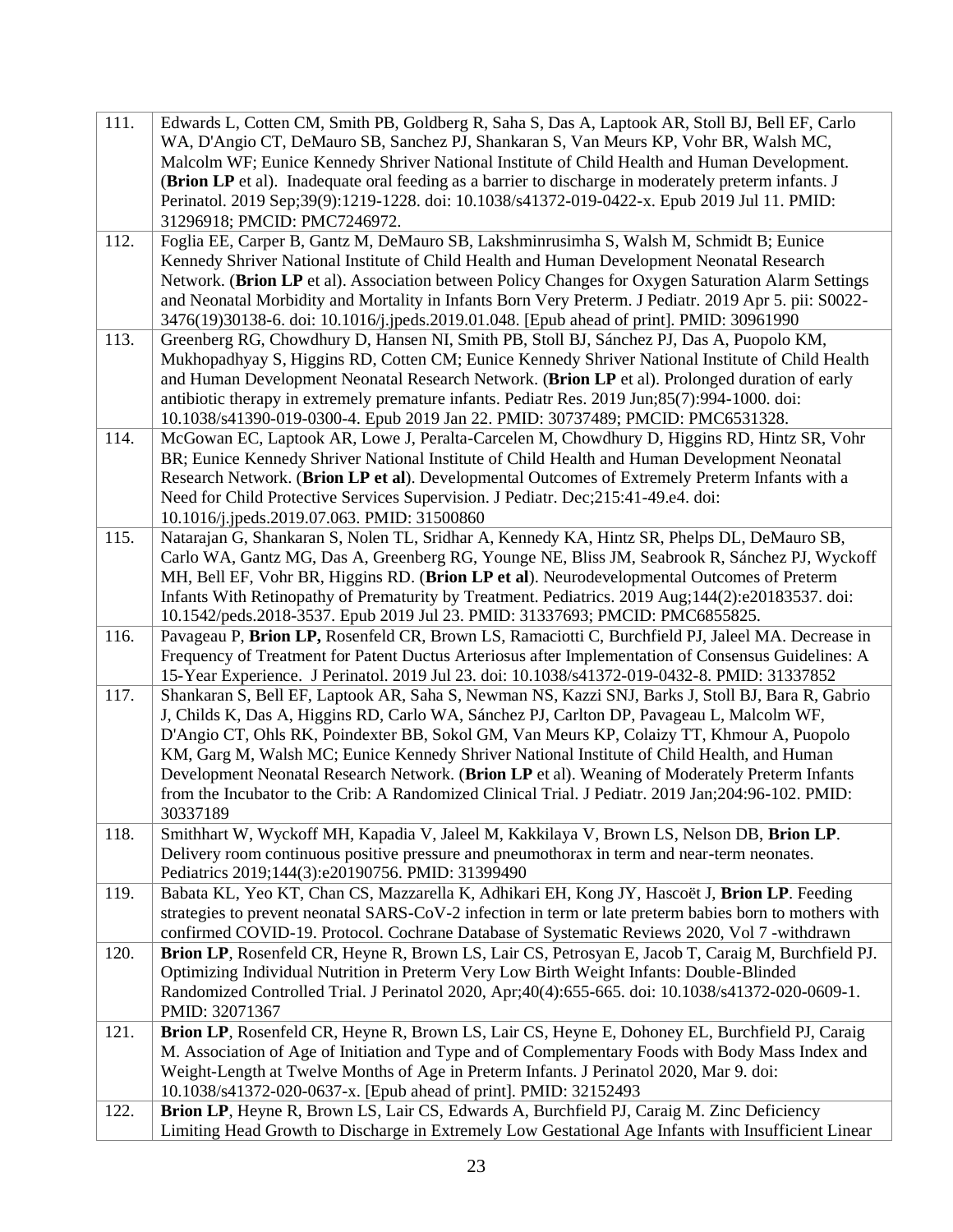|      | Growth: A cohort Study. J Perinatol 2020;10.1038/s41372-020-00778-w. doi:10.1038/s41372-020-<br>00778-w. PMID: 32788617                                                                                                                                                                                                                                                                                                                                                                                                                                                                                                                                                                                                                                                 |
|------|-------------------------------------------------------------------------------------------------------------------------------------------------------------------------------------------------------------------------------------------------------------------------------------------------------------------------------------------------------------------------------------------------------------------------------------------------------------------------------------------------------------------------------------------------------------------------------------------------------------------------------------------------------------------------------------------------------------------------------------------------------------------------|
| 123. | Brion LP, Heyne R, Lair CS. Role of Zinc in Neonatal Growth and Brain Growth: Review and Scoping<br>Review. Pediatric Research, 2020, online ahead of print, doi:10.1038/s41390-020-01181-z. PMID<br>33010794; correction PMID: 33654291 doi:10.1038/s41390-021-1425-6                                                                                                                                                                                                                                                                                                                                                                                                                                                                                                  |
| 124. | Brumbaugh JE, Bell EF, Grey SF, DeMauro SB, Vohr BR, Harmon HM, Bann CM, Rysavy MA, Logan<br>JW, Colaizy TT, Peralta-Carcelen MA, McGowan EC, Duncan AF, Stoll BJ, Das A, Hintz SR, Eunice<br>Kennedy Shriver National Institute of Child Health and Human Development Neonatal Research<br>Network. (Brion LP et al). Behavior Profiles at 2 Years for Children Born Extremely Preterm With<br>Bronchopulmonary Dysplasia. J Pediatr 2020 Apr;219:152-159 [Online ahead of print]. PMID:<br>32008764. DOI: 10.1016/j.jpeds.2019.12.028                                                                                                                                                                                                                                 |
| 125. | Chan CS, Kong JY, Babata KL, Mazzarella K, Adhikari EH, Yeo KT, Hascoët J, Brion LP. Optimal<br>delivery room management for the prevention of SARS-CoV-2 transmission and associated morbidity or<br>mortality in neonates exposed to SARS-CoV-2 or delivered from women with SARS-CoV-2 symptoms.<br>Protocol. Cochrane Database of Systematic Reviews 2020, Vol 7 -withdrawn                                                                                                                                                                                                                                                                                                                                                                                         |
| 126. | Dariya V, Moresco L, Bruschettini M, Brion LP. Cuffed versus uncuffed endotracheal tubes in<br>neonates. Cochrane Database of Systematic Reviews. Protocol. Cochrane Database of Systematic<br>Reviews 2020, Vol 7                                                                                                                                                                                                                                                                                                                                                                                                                                                                                                                                                      |
| 127. | Dworetz AR, Natarajan G, Langer J, Kinlaw K, James JR, Bidegain M, Das A, Poindexter B, Bell EF,<br>Cotten CM, Kirpalani H, Shankaran S, Stoll BJ; Eunice Kennedy Shriver National Institute of Child<br>Health; Human Development Neonatal Research Network. (Brion LP et al). Withholding or withdrawing<br>life-sustaining treatment in extremely low gestational age neonates. Arch Dis Child Fetal Neonatal Ed.<br>2020 Oct 20:fetalneonatal-2020-318855. doi: 10.1136/archdischild-2020-318855. Online ahead of print.<br>PMID: 33082153                                                                                                                                                                                                                          |
| 128. | Harmon HH, Jensen EA, Tan S, Chaudhary AS, Slaughter JL, Bell EF, Wyckoff MH, Hensman AM,<br>Sokol GM, DeMauro SB, Eunice Kennedy Shriver National Institute of Child Health and Human<br>Development Neonatal Research Network. (Brion LP et al). Timing of Postnatal Steroids for<br>Bronchopulmonary Dysplasia: Association With Pulmonary and Neurodevelopmental Outcomes. J<br>Perinatol 2020; 40(4):616-627. PMID: 32020038 DOI: 10.1038/s41372-020-0594-4                                                                                                                                                                                                                                                                                                        |
| 129. | Kirpalani H, Bell EF, Hintz SR, Tan S, Schmidt B, Chaudhary AS, Johnson KJ, Crawford MM,<br>Newman JE, Vohr BR, Carlo WA, D'Angio CT, Kennedy KA, Ohls RK, Poindexter BB, Schibler K,<br>Whyte RK, Widness JA, Zupancic JAF, Wyckoff MH, Truog WE, Walsh MC, Chock VY, Laptook AR,<br>Sokol GM, Yoder BA, Patel RM, Cotten CM, Carmen MF, Devaskar U, Chawla S, Seabrook R, Higgins<br>RD, Das A; Eunice Kennedy Shriver NICHD Neonatal Research Network. (Brion LP et al). Higher or<br>Lower Hemoglobin Transfusion Thresholds for Preterm Infants. N Engl J Med. 2020 Dec<br>31;383(27):2639-2651. doi: 10.1056/NEJMoa2020248.PMID: 33382931                                                                                                                         |
| 130. | Kumbhat N, Eggleston B, Davis AS, Van Meurs KP, DeMauro SB, Foglia EE, Lakshminrusimha S,<br>Walsh MC, Watterberg KL, Wyckoff MH, Das A, Handley SC; Generic Database Subcommittee of the<br>NICHD Neonatal Research Network; undefined. (Brion LP et al). Placental transfusion and short-term<br>outcomes among extremely preterm infants. Arch Dis Child Fetal Neonatal Ed. 2020 Jul<br>30:fetalneonatal-2019-318710. doi: 10.1136/archdischild-2019-318710. Epub ahead of print. PMID:<br>32732380.                                                                                                                                                                                                                                                                 |
| 131. | Laptook AR, Shankaran S, Barnes P, Rollins N, Do BT, Parikh NA, Hamrick S, Hintz SR, Tyson JE,<br>Bell EF, Ambalavanan N, Goldberg RN, Pappas A, Huitema C, Pedroza C, Chaudhary AS, Hensman<br>AM, Das A, Wyckoff M, Khan A, Walsh MC, Watterberg KL, Faix R, Truog W, Guillet R, Sokol GM,<br>Poindexter BB, Higgins RD; Eunice Kennedy Shriver National Institute of Child Health and Human<br>Development Neonatal Research Network. (Brion LP et al). Limitations of Conventional Magnetic<br>Resonance Imaging as a Predictor of Death or Disability Following Neonatal Hypoxic-Ischemic<br>Encephalopathy in the Late Hypothermia Trial. J Pediatr. 2020 Nov 13:S0022-3476(20)31392-5. doi:<br>10.1016/j.jpeds.2020.11.015. Epub ahead of print. PMID: 33189747. |
| 132. | Mukhopadhyay S, Puopolo KM, Hansen NI, Lorch SA, DeMauro SB, Greenberg RG, Cotten CM,<br>Sánchez PJ, Bell EF, Eichenwald EC, Stoll BJ; Eunice Kennedy Shriver National Institute of Child                                                                                                                                                                                                                                                                                                                                                                                                                                                                                                                                                                               |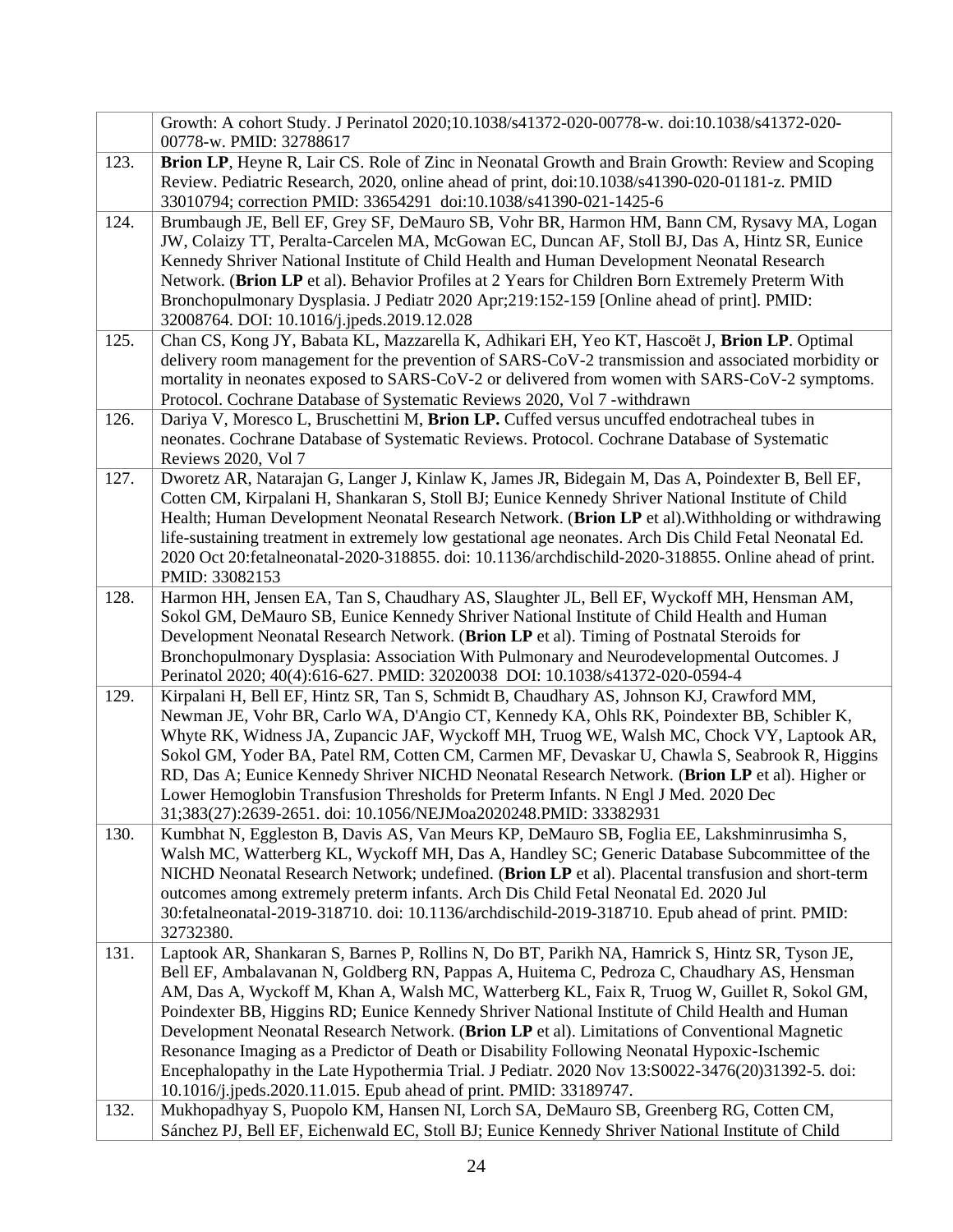| 133. | Health and Human Development Neonatal Research Network. (Brion LP et al). Impact of Early-Onset<br>Sepsis and Antibiotic Use on Death or Survival with Neurodevelopmental Impairment at 2 Years of Age<br>among Extremely Preterm Infants. J Pediatr. 2020 Jun;221:39-46.e5. doi: 10.1016/j.jpeds.2020.02.038.<br>PMID: 32446491; PMCID: PMC7248124.<br>Stoll BJ, Puopolo KM, Hansen NI, Sánchez PJ, Bell EF, Carlo WA, Cotten CM, D'Angio CT, Kazzi<br>SNJ, Poindexter BB, Van Meurs KP, Hale EC, Collins MV, Das A, Baker CJ, Wyckoff MH, Yoder BA,<br>Watterberg KL, Walsh MC, Devaskar U, Laptook AR, Sokol GM, Schrag SJ, Higgins RD; and the<br>Eunice Kennedy Shriver National Institute of Child Health and Human Development Neonatal Research<br>Network. (Brion LP et al). Early-Onset Neonatal Sepsis 2015 to 2017, the Rise of Escherichia coli, and<br>the Need for Novel Prevention Strategies. JAMA Pediatr. 2020 May 4:e200593. doi:<br>10.1001/jamapediatrics.2020.0593. Epub ahead of print. PMID: 32364598; PMCID: PMC7199167. |
|------|----------------------------------------------------------------------------------------------------------------------------------------------------------------------------------------------------------------------------------------------------------------------------------------------------------------------------------------------------------------------------------------------------------------------------------------------------------------------------------------------------------------------------------------------------------------------------------------------------------------------------------------------------------------------------------------------------------------------------------------------------------------------------------------------------------------------------------------------------------------------------------------------------------------------------------------------------------------------------------------------------------------------------------------------------|
| 134. | Travers CP, Carlo WA, McDonald SA, Das A, Ambalavanan N, Bell EF, Sánchez PJ, Stoll BJ, Wyckoff                                                                                                                                                                                                                                                                                                                                                                                                                                                                                                                                                                                                                                                                                                                                                                                                                                                                                                                                                    |
|      | MH, Laptook AR, Van Meurs KP, Goldberg RN, D'Angio CT, Shankaran S, DeMauro SB, Walsh MC,                                                                                                                                                                                                                                                                                                                                                                                                                                                                                                                                                                                                                                                                                                                                                                                                                                                                                                                                                          |
|      | Peralta-Carcelen M, Collins MV, Ball MB, Hale EC, Newman NS, Profit J, Gould JB, Lorch SA, Bann                                                                                                                                                                                                                                                                                                                                                                                                                                                                                                                                                                                                                                                                                                                                                                                                                                                                                                                                                    |
|      | CM, Bidegain M, Higgins RD; Generic Database and Follow-up Subcommittees of the Eunice Kennedy                                                                                                                                                                                                                                                                                                                                                                                                                                                                                                                                                                                                                                                                                                                                                                                                                                                                                                                                                     |
|      | Shriver National Institute of Child Health and Human Development Neonatal Research Network. (Brion                                                                                                                                                                                                                                                                                                                                                                                                                                                                                                                                                                                                                                                                                                                                                                                                                                                                                                                                                 |
|      | LP et al). Racial/Ethnic Disparities Among Extremely Preterm Infants in the United States From 2002 to                                                                                                                                                                                                                                                                                                                                                                                                                                                                                                                                                                                                                                                                                                                                                                                                                                                                                                                                             |
|      | 2016. JAMA Netw Open. 2020 Jun 1;3(6): e206757. doi: 10.1001/jamanetworkopen. 2020.6757. PMID:                                                                                                                                                                                                                                                                                                                                                                                                                                                                                                                                                                                                                                                                                                                                                                                                                                                                                                                                                     |
|      | 32520359; PMCID: PMC7287569.                                                                                                                                                                                                                                                                                                                                                                                                                                                                                                                                                                                                                                                                                                                                                                                                                                                                                                                                                                                                                       |
| 135. | Adams-Chapman I, Watterberg KL, Nolen TL, Hirsch S, Cole CA, Cotten CM, Oh W, Poindexter BB,                                                                                                                                                                                                                                                                                                                                                                                                                                                                                                                                                                                                                                                                                                                                                                                                                                                                                                                                                       |
|      | Zaterka-Baxter KM, Das A, Lacy CB, Scorsone AM, Duncan AF, DeMauro SB, Goldstein RF, Colaizy<br>TT, Wilson-Costello DE, Purdy IB, Hintz SR, Heyne RJ, Myers GJ, Fuller J, Merhar S, Harmon HM,                                                                                                                                                                                                                                                                                                                                                                                                                                                                                                                                                                                                                                                                                                                                                                                                                                                     |
|      | Peralta-Carcelen M, Kilbride HW, Maitre NL, Vohr BR, Natarajan G, Mintz-Hittner H, Quinn GE,                                                                                                                                                                                                                                                                                                                                                                                                                                                                                                                                                                                                                                                                                                                                                                                                                                                                                                                                                       |
|      | Wallace DK, Olson RJ, Orge FH, Tsui I, Gaynon M, Hutchinson AK, He YG, Winter TW, Yang MB,                                                                                                                                                                                                                                                                                                                                                                                                                                                                                                                                                                                                                                                                                                                                                                                                                                                                                                                                                         |
|      | Haider KM, Cogen MS, Hug D, Bremer DL, Donahue JP, Lucas WR, Phelps DL, Higgins RD; Eunice                                                                                                                                                                                                                                                                                                                                                                                                                                                                                                                                                                                                                                                                                                                                                                                                                                                                                                                                                         |
|      | Kennedy Shriver National Institute of Child Health and Human Development Neonatal Research                                                                                                                                                                                                                                                                                                                                                                                                                                                                                                                                                                                                                                                                                                                                                                                                                                                                                                                                                         |
|      | Network. (Brion LP et al). Neurodevelopmental outcome of preterm infants enrolled in myo-inositol                                                                                                                                                                                                                                                                                                                                                                                                                                                                                                                                                                                                                                                                                                                                                                                                                                                                                                                                                  |
|      | randomized controlled trial. J Perinatol. 2021 Mar 23. doi: 10.1038/s41372-021-01018-5. Online ahead                                                                                                                                                                                                                                                                                                                                                                                                                                                                                                                                                                                                                                                                                                                                                                                                                                                                                                                                               |
|      | of print. PMID: 33758387                                                                                                                                                                                                                                                                                                                                                                                                                                                                                                                                                                                                                                                                                                                                                                                                                                                                                                                                                                                                                           |
| 136. | Agarwal P, Natarajan G, Sullivan K, Rao R, Rintoul N, Zaniletti I, Keene S, Mietzsch U, Massaro AN,                                                                                                                                                                                                                                                                                                                                                                                                                                                                                                                                                                                                                                                                                                                                                                                                                                                                                                                                                |
|      | Billimoria Z, Dirnberger D, Hamrick S, Seabrook RB, Weems MF, Cleary JP, Gray BW, DiGeronimo R;                                                                                                                                                                                                                                                                                                                                                                                                                                                                                                                                                                                                                                                                                                                                                                                                                                                                                                                                                    |
|      | Children's Hospital Neonatal Consortium (CHNC) ECMO and HIE focus groups. (Brion LP et al).                                                                                                                                                                                                                                                                                                                                                                                                                                                                                                                                                                                                                                                                                                                                                                                                                                                                                                                                                        |
|      | Venovenous versus venoarterial extracorporeal membrane oxygenation among infants with hypoxic-                                                                                                                                                                                                                                                                                                                                                                                                                                                                                                                                                                                                                                                                                                                                                                                                                                                                                                                                                     |
|      | ischemic encephalopathy: is there a difference in outcome? J Perinatol. 2021 May 19. doi:                                                                                                                                                                                                                                                                                                                                                                                                                                                                                                                                                                                                                                                                                                                                                                                                                                                                                                                                                          |
|      | 10.1038/s41372-021-01089-4. Epub ahead of print. PMID: 34012056                                                                                                                                                                                                                                                                                                                                                                                                                                                                                                                                                                                                                                                                                                                                                                                                                                                                                                                                                                                    |
| 137. | Brion LP, Phelps DL, Ward RM, Nolen TL, Hallman NMK, Das A, Zaccaro DJ, Ball MB, Watterberg<br>KL, Frantz ID 3rd, Cotten CM, Poindexter BB, Oh W, Lugo RA, Van Meurs KP, O'Shea TM, Zaterka-                                                                                                                                                                                                                                                                                                                                                                                                                                                                                                                                                                                                                                                                                                                                                                                                                                                       |
|      | Baxter KM, Higgins RD; Eunice Kennedy Shriver National Institute of Child Health and Human                                                                                                                                                                                                                                                                                                                                                                                                                                                                                                                                                                                                                                                                                                                                                                                                                                                                                                                                                         |
|      | Development Neonatal Research Network. Blood myo-inositol concentrations in preterm and term                                                                                                                                                                                                                                                                                                                                                                                                                                                                                                                                                                                                                                                                                                                                                                                                                                                                                                                                                       |
|      | infants. J Perinatol. 2021 Feb;41(2):247-254. doi: 10.1038/s41372-020-00799-5. Epub 2020 Sep                                                                                                                                                                                                                                                                                                                                                                                                                                                                                                                                                                                                                                                                                                                                                                                                                                                                                                                                                       |
|      | 15. PMID: 32934363                                                                                                                                                                                                                                                                                                                                                                                                                                                                                                                                                                                                                                                                                                                                                                                                                                                                                                                                                                                                                                 |
| 138. | ElHassan NO, Shaefer EW, Gonzalez B, Nienaber T, Brion LP, Kaiser JR. Transient hypoglycemia and                                                                                                                                                                                                                                                                                                                                                                                                                                                                                                                                                                                                                                                                                                                                                                                                                                                                                                                                                   |
|      | test performance in at-risk newborns. Am J Perinatology, 2021, in press                                                                                                                                                                                                                                                                                                                                                                                                                                                                                                                                                                                                                                                                                                                                                                                                                                                                                                                                                                            |
| 139. | Kumbhat N, Eggleston B, Davis AS, DeMauro SB, Van Meurs KP, Foglia EE, Lakshminrusimha S,                                                                                                                                                                                                                                                                                                                                                                                                                                                                                                                                                                                                                                                                                                                                                                                                                                                                                                                                                          |
|      | Walsh MC, Watterberg KL, Wyckoff MH, Das A, Handley SC; Generic Database Subcommittee of the                                                                                                                                                                                                                                                                                                                                                                                                                                                                                                                                                                                                                                                                                                                                                                                                                                                                                                                                                       |
|      | National Institute of Child Health and Human Development Neonatal Research Network. (Brion LP et                                                                                                                                                                                                                                                                                                                                                                                                                                                                                                                                                                                                                                                                                                                                                                                                                                                                                                                                                   |
|      | al). Umbilical Cord Milking vs Delayed Cord Clamping and Associations with In-Hospital Outcomes                                                                                                                                                                                                                                                                                                                                                                                                                                                                                                                                                                                                                                                                                                                                                                                                                                                                                                                                                    |
|      | among Extremely Premature Infants. J Pediatr. 2021 Jan 5:S0022-3476(20)31582-1. doi:                                                                                                                                                                                                                                                                                                                                                                                                                                                                                                                                                                                                                                                                                                                                                                                                                                                                                                                                                               |
|      | 10.1016/j.jpeds.2020.12.072. Online ahead of print. PMID: 33417919                                                                                                                                                                                                                                                                                                                                                                                                                                                                                                                                                                                                                                                                                                                                                                                                                                                                                                                                                                                 |
| 140. | Reis J, Tolentino-Plata K, Heyne R, Rosenfeld CR, Caraig M, Brion LP. Quality Improvement Project                                                                                                                                                                                                                                                                                                                                                                                                                                                                                                                                                                                                                                                                                                                                                                                                                                                                                                                                                  |
|      | Designed to Reduce Disproportionate Growth in Extremely Low Gestational Age Neonates: Association                                                                                                                                                                                                                                                                                                                                                                                                                                                                                                                                                                                                                                                                                                                                                                                                                                                                                                                                                  |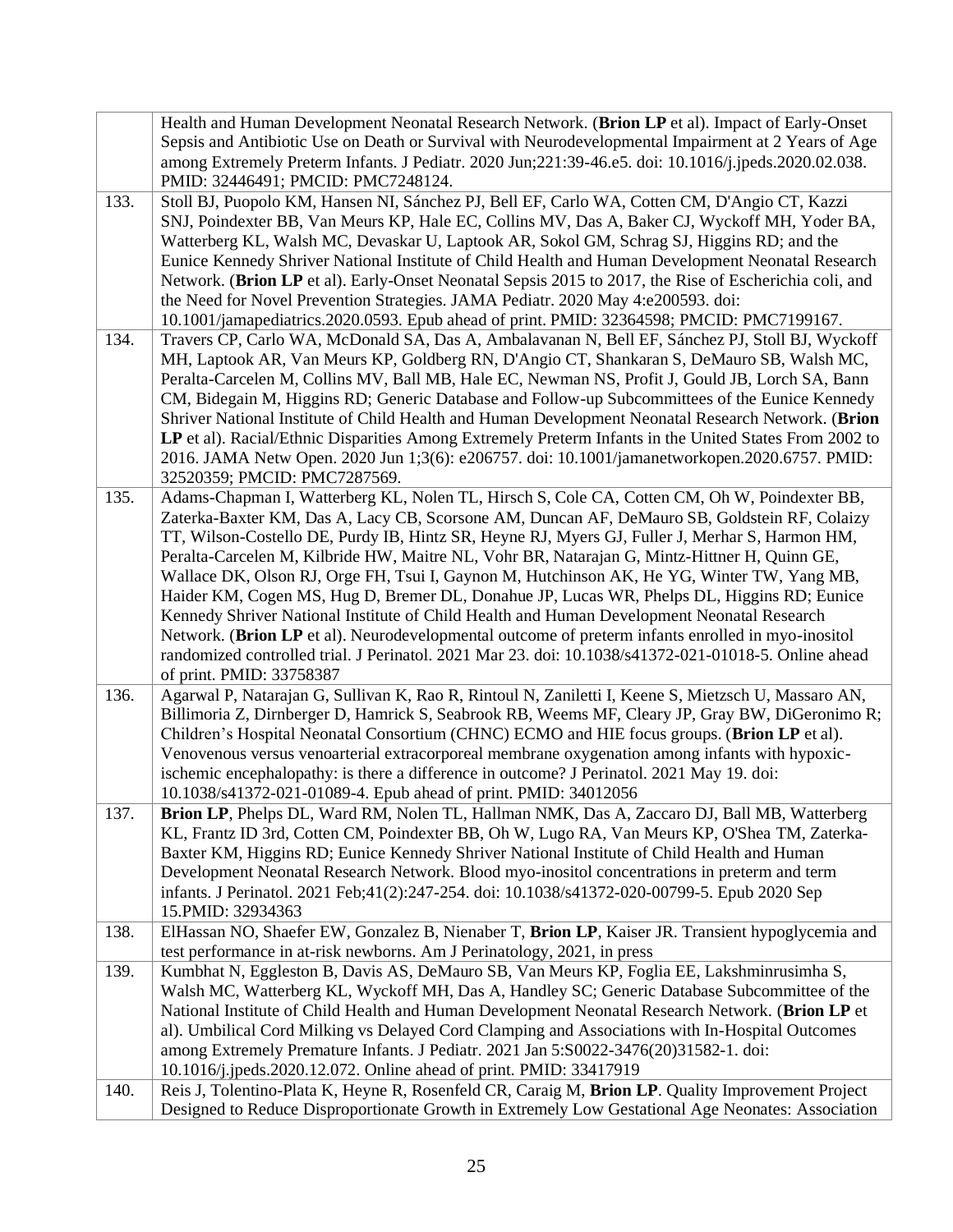|      | with Cognitive Neurodevelopmental Outcomes. J Perinatology 2021 Mar 26 : 1–9. doi: 10.1038/s41372-<br>021-01047-0 [Epub ahead of print] PMCID: PMC7995674. PMID: 33772110                              |
|------|--------------------------------------------------------------------------------------------------------------------------------------------------------------------------------------------------------|
| 141. | Vohr BR, McGowan EC, Bann C, Das A, Higgins R, Hintz S; Eunice Kennedy Shriver National Institute<br>of Child Health and Human Development Neonatal Research Network. (Brion LP et al). Association of |
|      | High Screen-Time Use With School-age Cognitive, Executive Function, and Behavior Outcomes in                                                                                                           |
|      | Extremely Preterm Children. JAMA Pediatr. 2021 Jul 12. doi: 10.1001/jamapediatrics.2021.2041. Epub                                                                                                     |
|      | ahead of print. PMID: 34251406.                                                                                                                                                                        |
| 142. | Weydig HM, Rosenfeld CR, Jaleel MA, Burchfield PJ, Frost MS, Brion LP. Association of Antenatal                                                                                                        |
|      | Steroids and Neonatal Mortality and Morbidity in Preterm Infants Born to Mothers with Diabetes                                                                                                         |
|      | Mellitus and Gestational Hypertension. J Perinatology 2021, 2021 May 25. doi: 10.1038/s41372-021-                                                                                                      |
|      | 01090-x. Online ahead of print. PMID: 34035455                                                                                                                                                         |

Reviews, Chapters, Monographs and Editorials

| $\overline{1}$ . | Brion L. Altérations tensionelles, hydrominérales et rénales chez le nouveau-né asphyxié. (Blood<br>pressure, fluid & electrolytes and kidney changes secondary to neonatal asphyxia). Thesis, Special<br>Bachelor's Degree in Pediatrics, Université Libre de Bruxelles. Presses Universitaires de Bruxelles,<br>Brussels, Belgium, 5/7/81 |
|------------------|---------------------------------------------------------------------------------------------------------------------------------------------------------------------------------------------------------------------------------------------------------------------------------------------------------------------------------------------|
| 2.               | Brion L, Fleischman AR. Renal function in the fetus and immature infant. In: Report to the Committee<br>on fetal extrauterine survivability. New York State Task Force on Life and the Law, November 1986                                                                                                                                   |
| 3.               | Schwartz GJ, Brion LP, Spitzer A. The use of plasma creatinine concentration for estimating<br>glomerular filtration rate in infants, children and adolescents. Pediatr Clin N Amer 34:579-90, 1987.<br>PMID: 3588043                                                                                                                       |
| 4.               | Kresch MJ, Brion LP, Fleischman AR. Delivery room management of meconium stained neonates. J<br>Perinatol 1991;11:46-8. PMID: 2037890                                                                                                                                                                                                       |
| 5.               | Brion LP, Goyal M, Suresh BR. Sudden deterioration of intubated newborn: 4 steps to the differential<br>diagnosis. J Perinatol 1992;12:281-93. PMID: 1432288                                                                                                                                                                                |
| 6.               | Brion LP. Nasopharyngeal suction. Pediatrics in Review 1992; 13:237-8                                                                                                                                                                                                                                                                       |
| 7.               | <b>Brion LP.</b> Parenteral glucose for low birth weight infants. Pediatrics in Review 1993; 14:238-9                                                                                                                                                                                                                                       |
| 8.               | Brion LP. Diaphragmatic hernia. Pediatrics in Review 1993; 14:431-2                                                                                                                                                                                                                                                                         |
| 9.               | Brion LP, Satlin LM, Edelmann CM Jr. Renal disease. In: MacDonald MG. Neonatology:                                                                                                                                                                                                                                                          |
|                  | Pathophysiology and Management of the Newborn. JB Lippincott Company, Philadelphia. Fourth<br>Edition, pp 792-886, 1994                                                                                                                                                                                                                     |
| 10.              | Brion LP, Bernstein J, Spitzer A. Kidney and urinary tract, in: AA Fanaroff, RJ Martin: Neonatal-                                                                                                                                                                                                                                           |
|                  | Perinatal Medicine, Mosby, St Louis, MO. Sixth Edition, pp 1564-636, 1997                                                                                                                                                                                                                                                                   |
| 11.              | Brion LP, Satlin LM. Clinical significance of developmental renal physiology, in: RA Polin, WW Fox:                                                                                                                                                                                                                                         |
|                  | Fetal and Neonatal Physiology. Saunders, Philadelphia, PA. Second Edition, pp 1677-91, 1998                                                                                                                                                                                                                                                 |
| 12.              | Brion LP, Satlin LM, Edelmann CM Jr. Renal disease. in: MacDonald MG.: Neonatology:                                                                                                                                                                                                                                                         |
|                  | Pathophysiology and Management of the Newborn. JB Lippincott Company, Philadelphia. Fifth Edition,<br>pp 887-973, 1999                                                                                                                                                                                                                      |
| 13.              | Brion LP. Sudden deterioration of the newborn infant: II. Diagnosis-based approach in the intensive<br>care unit. J Perinatol 1999;19:294-304. PMID: 10685242                                                                                                                                                                               |
| 14.              | Cammer WB, Brion LP. Carbonic anhydrases in the nervous system, in: WR Chegwidden, ND Carter,                                                                                                                                                                                                                                               |
|                  | YH Edwards. The carbonic anhydrases: New Horizons. Birkhäuser Verlag, Basel. EXS (Experimentia                                                                                                                                                                                                                                              |
|                  | Supplementum) 2000; 90:475-89. PMID: 11268531                                                                                                                                                                                                                                                                                               |
| 15.              | Brion LP, Yong SC, Perez IA, Primhak RA. Diuretics and chronic lung disease of prematurity. J                                                                                                                                                                                                                                               |
|                  | Perinatology 2001;21:269-71. PMID: 11536017                                                                                                                                                                                                                                                                                                 |
| 16.              | Brion LP, Bell EF, Raghuveer TS, Soghier LM. What is the appropriate intravenous dose of vitamin E<br>for very low birth weight infants? J Perinatol, 2004; 24:205-7. PMID: 15067295                                                                                                                                                        |
| 17.              | Nafday S, Brion LP, Benchimol C, Satlin LM, Flynn J, Edelmann CM Jr. Renal disease. In: MacDonald                                                                                                                                                                                                                                           |
|                  | MG, Mullett MD, Seshia MMK. Avery's Neonatology: Pathophysiology and Management of the                                                                                                                                                                                                                                                      |
|                  | Newborn. JB Lippincott Company, Philadelphia. Sixth Edition, pp 981-1065, 2005                                                                                                                                                                                                                                                              |
|                  |                                                                                                                                                                                                                                                                                                                                             |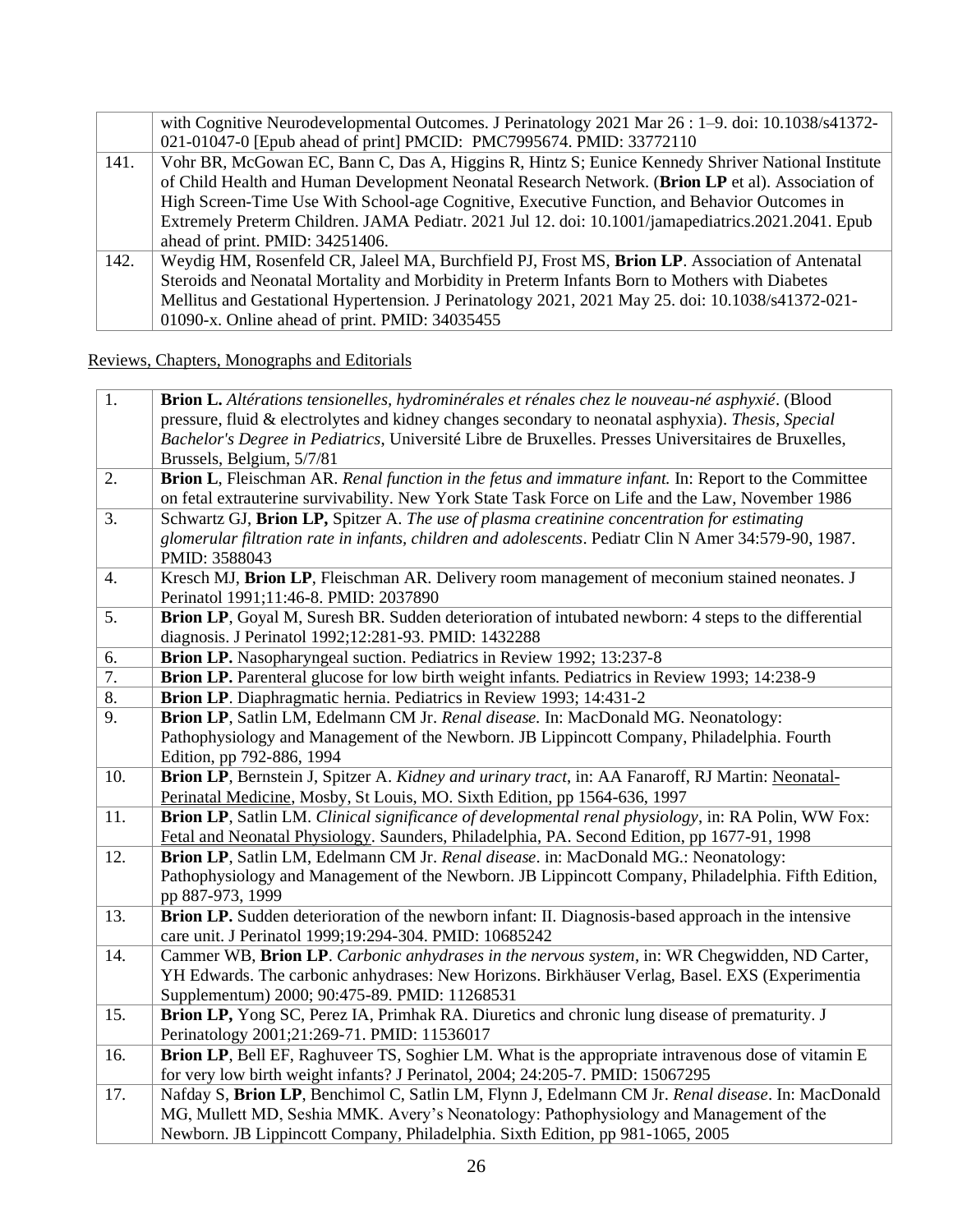| 18. | Soghier LM, Brion LP. Multivariate analysis of hyperglycemia in the extremely low birth weight          |
|-----|---------------------------------------------------------------------------------------------------------|
|     | infants. J Perinatol, 2006:26; 723-5. PMID: 17122784                                                    |
| 19. | Brion LP. Volatile organic compounds in the air of neonatal incubators. J Perinatol, 2008; 28(8):521-2. |
|     | PMID: 18668109                                                                                          |
| 20. | Brion LP, Neu J, Adamkin D, Bancalari E, Cummings J, Guttentag S, Juul S, Norwood VF, Ryan RM.          |
|     | Resident duty hour restriction: Is less really more? J Pediatr, 2009; 154:631-2. PMID: 19364553         |
| 21. | Brion LP. Neonatal jaundice in the term and near term infant. in: TK McInerny, HM Adam, DE              |
|     | Campbell, DM Kamat, KJ Kelleher, eds. American Academy of Pediatrics Textbook of Pediatric Care.        |
|     | Elk Grove Village, IL: American Academy of Pediatrics, pp 892-902, 2008                                 |
| 22. | Stewart LA, Brion LP. Routine Use of Diuretics in Very Low Birth Weight Infants Without Supportive      |
|     | Evidence. J Perinatology, 2011; 31:633-4. PMID: 21956150                                                |
| 23. | Kapadia VS, Brion LP. Neonatal jaundice. In:                                                            |
|     | 1. Campbell DE. Neonatology for Primary Care, Elk Grove Village, IL: American Academy of                |
|     | Pediatrics. 2014                                                                                        |
|     | 2. McInerny T, Adam HM, Campbell DE, Foy JM, Kamat, DM, and DeWitt TG, eds. AAP Textbook                |
|     | of Pediatric Care, 2nd Ed. Elk Grove Village, IL: American Academy of Pediatrics. 2016                  |
| 24. | Nafday SM, Woda CB, Saland JM, Flynn JT, Askenzi D, Benchimol C, Brion LP. Renal disease. In:           |
|     | MacDonald MG, Mullett MD, Seshia MMK. Avery's Neonatology: Pathophysiology and Management               |
|     | of the Newborn. JB Lippincott Company, Philadelphia, PA. Seventh Edition, pp750-805, 2016               |
| 25. | Johnson KA, Maple BB, Brion LP. Neonatal jaundice. In: Campbell DE. Neonatology for Primary             |
|     | Care, Elk Grove Village, IL: American Academy of Pediatrics, 2 <sup>nd</sup> edition, pp 565-594, 2020  |
| 26. | Nafday SM, Woda CB, Saland JM, Flynn JT, Askenazi D, Brion LP. Renal disease. In: MacDonald             |
|     | MG, Mullett MD, Seshia MMK. Avery's Neonatology: Pathophysiology and Management of the                  |
|     | Newborn. JB Lippincott Company, Philadelphia, PA. 8 <sup>th</sup> Edition, 2021, in press               |
| 27. | Watterberg K, Carlo WA, Higgins RD, Brion LP. History, successes, challenges, and future of the         |
|     | NRN. Seminars in Perinatology 2022, in preparation                                                      |
| 28. | Ramachandran S, Foglia E, DeMauro SB, Chawla S, Brion LP, Wyckoff MH. Perinatal management:             |
|     | lessons learned from the Neonatal Research Network. Seminars in Perinatology 2022, in preparation       |

# Case Reports

| 1.<br>Brion L, Dupont M, Fondu P, Rutsaert J. Sickle cell anemia and venous thrombosis. Acta Paediatr               |  |
|---------------------------------------------------------------------------------------------------------------------|--|
| Belg 1978; 31:241-4. PMID: 742363                                                                                   |  |
| $\overline{2}$ .<br>Brion L, Courtoy M, Bachelart D, Szliwowski H, Heenen M, Dickstein M, Tondeur M.                |  |
| Mucocutaneous lymph node syndrome with necrotic pharyngitis. Eur J Pediatr 1980; 135:111-6.                         |  |
| PMID: 7449783                                                                                                       |  |
| 3.<br>Brion L, Alexander S, Clercx A, Avni FE, Kirkpatrick C, Vermeylen D, Detemmerman D, Pardou A.                 |  |
| Fatal ureaplasma in the second twin born 60 days after delivery of the first in a patient with recurrent            |  |
| spontaneous abortion. A case report. J Perinat Med 1986;19:201-4. PMID: 3783390                                     |  |
| Brion LP, Goolaerts JP, Avni FE, Ardichvili D, Tondeur M. Intraabdominal cystic lymphangioma in<br>$\overline{4}$ . |  |
| a newborn infant. Case report and review of the literature. Eur J Pediatr 1988; 147:553-6. PMID:                    |  |
| 3044799                                                                                                             |  |
| 5.<br>Suresh BR, Rios A, Brion LP, Weinberg G, Kresch MJ. Delayed onset right sided diaphragmatic                   |  |
| hernia secondary to group B streptococcal infection. Pediatr Infect Dis J 1991;10:166-8. PMID:                      |  |
| 2062614                                                                                                             |  |
| Schwartz GJ, Brion LP, Corey HE, Dorfman HD. Case report 668. Early radiologic diagnosis of<br>6.                   |  |
| carbonic anhydrase II deficiency syndrome (Osteopetrosis associated with renal tubular acidosis and                 |  |
| cerebral calcification). Skeletal Radiol 1991;20:447-52. PMID: 1925679                                              |  |
| 7.<br>Rios A, Goyal M, Kresch MJ, Rao SB, Brion LP. Magnetic resonance imaging in full-term infants                 |  |
| with repetitive focal seizures. J Perinatol 1992;12:252-6. PMID: 1432283                                            |  |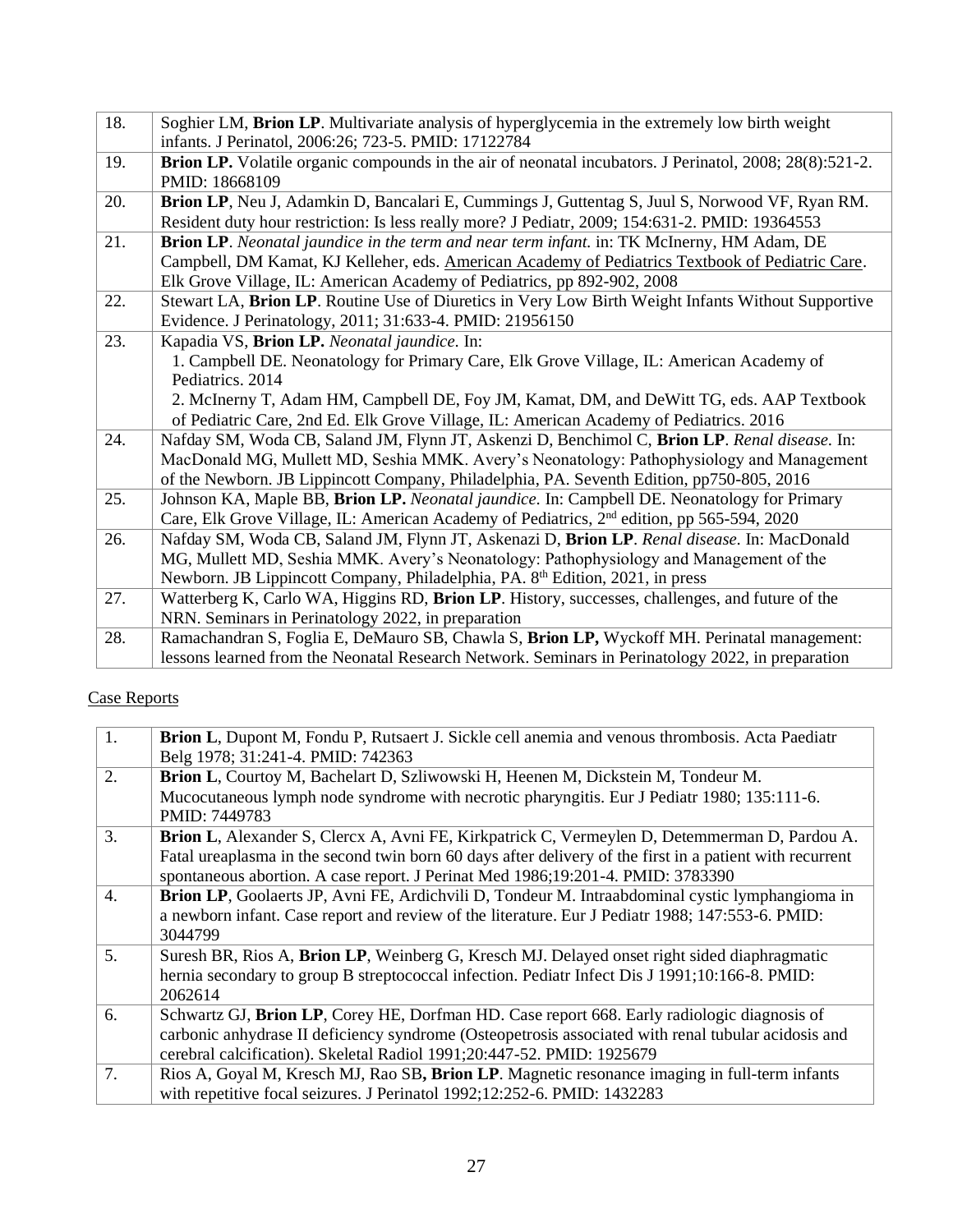| 8.  | Chhabra RS, Suresh BR, Weinberg G, Marion R, Brion LP. Duodenal atresia presenting as               |
|-----|-----------------------------------------------------------------------------------------------------|
|     | hematemesis in a premature infant with Down syndrome. Case report and review of the literature. J   |
|     | Perinatol 1992;12:25-7. PMID: 1532826                                                               |
| 9.  | Brion LP, Kerr A, Weinberg G, Goldman H. Umbilical venous catheter retrieval under fluoroscopy in   |
|     | a very low birthweight infant. Am J Perinatol 1998;15:93-5. PMID: 9514132                           |
| 10. | Leung JC, Mann S, Salafia C, Brion LP. Sacrococcygeal teratoma with vascular placental              |
|     | dissemination. Obstet Gynecol 1999;93:856. PMID: 10912432                                           |
| 11. | Aref K, Boctor FN, Pande S, Uelinger J, Manning F, Eglowstein M, Mallozzi A, Bebbington M,          |
|     | Weinberg G, Rosen O, Raab C, Brion LP. Successful perinatal management of hydrops fetalis due to    |
|     | hemolytic disease associated with D maternal phenotype. J Perinatol 2002;22:66-78. PMID: 12478452   |
| 12. | Shanske A, Pande S, Aref K, Vega-Rich C, Brion L, Reznik S, Timor-Tritsch IE. Omphalocele-          |
|     | exstrophy-imperforate anus-spinal defects (OEIS) in triplet pregnancy after IVF and CVS. Birth      |
|     | Defects Research (Part A) 2003;67:467-71. PMID: 12962293                                            |
| 13. | Lal CV, Mir IN, Kelley E, Weprin BE, Sengupta AL, Booth TN, Brion LP. Hypomagnesemia                |
|     | Secondary to Cerebrospinal Fluid Losses in a Patient with Congenital Hydrocephalus. J Perinatology. |
|     | 2014; 34, 640-641. PMID:25073495                                                                    |
| 14. | Sen SK, Mayor R, Engle WD, Blumenschein SD, Brion LP. Index of suspicion. Hyperbilirubinemia        |
|     | without jaundice in a neonate. NeoReview 2015:16: e497-498                                          |
| 15. | Weydig HM, Veltkamp D, Kakkilaya V, Stumpf K, Waber LJ, Brion LP. Index of Suspicion in the         |
|     | Nursery: Progressive lethargy in a four-day-old term infant. NeoReviews, 2015; 11: e1-e2            |
| 16. | Ibrahim J, Pavageau L, Miller J, Timmons C, Wickiser J, Piper H, Dariya V, Brion LP. A large        |
|     | prenatally undiagnosed mass in a preterm infant, what could it be? NeoReviews 2018;19: e413-417     |
| 17. | Short K, Zagory J, Joglar J, Bautista L, Brion LP, Ali N. Presumed aspiration pneumonia in a term   |
|     | newborn infant. NeoReviews, in press                                                                |
|     |                                                                                                     |

# Letters to the Editor

| 1.               | Fondu P, Brion L. Etiology of iliofemoral thrombosis. J Pediatr 1977; 95:493. PMID: 469686                                             |
|------------------|----------------------------------------------------------------------------------------------------------------------------------------|
| 2.               | <b>Brion L</b> , Schwartz GJ. A simple estimate of glomerular filtration rate in full term infants. J Pediatr 1985;                    |
|                  | 106:346                                                                                                                                |
| 3.               | Schwartz GJ, Brion L. A simple estimate of glomerular filtration rate in full term infants. J Pediatr 1985;                            |
|                  | 106:347                                                                                                                                |
| $\overline{4}$ . | Brion L, Avni FE. Clinical estimation of liver size in newborn infants. Pediatr 1985; 75: 127-8. PMID:<br>3966036                      |
| 5.               | Weinberg G, Brion LP, Vega-Rich CR. Dangers of arterial catheters in critically ill neonates. Pediatr<br>1990; 85:627-8. PMID: 2314986 |
| 6.               | Ryan RM, Brion LP, Aucott SW, Juul SE, Parker TA, Savich RD, Dukhovny D, Cummings JJ,                                                  |
|                  | Guttentag SH, LaGamma EF, Price WA, Campbell DE. Organization of Neonatal Training Program                                             |
|                  | Directors Council responds to the GME 2010 Proposed Standards. J Perinatol. 2011;31(4):296-7. PMID:                                    |
|                  | 21448184                                                                                                                               |
| 7.               | Jaleel M, Smithhart W, Brion LP. Comment re: Delivery room continuous positive pressure and                                            |
|                  | pneumothorax. Pediatrics, 10/25/2019                                                                                                   |
| 8.               | Brion LP. Aerosolization and SARS-COV-2. Comment re Alvaro Coronado Munoz, Upulie Nawaratne,                                           |
|                  | David McMann, Misti Ellsworth, Jon Meliones, Konstantinos Boukas. Late-Onset Neonatal Sepsis in a                                      |
|                  | Patient With Covid-19. NEJM 04/23/20                                                                                                   |
| 9.               | Brion LP, Chan CS, Adhikari EH. Comment on evidence for and against vertical transmission for                                          |
|                  | SARS-CoV-2 (COVID-19). Am J Obstet Gynecol, 2020, Aug 12:S0002-9378(20)30850-4. doi:                                                   |
|                  | 10.1016/j.ajog.2020.08.022. Online ahead of print. PMID: 32800823                                                                      |
| 10.              | Brion LP, Heyne R, Lair CS. Re: Zinc Levels in Neonatal Life Influence Long-Term                                                       |
|                  | Neurodevelopment. <i>J Perinatol</i> 2021, in press, DOI: 10.1038/s41372-021-01013-w                                                   |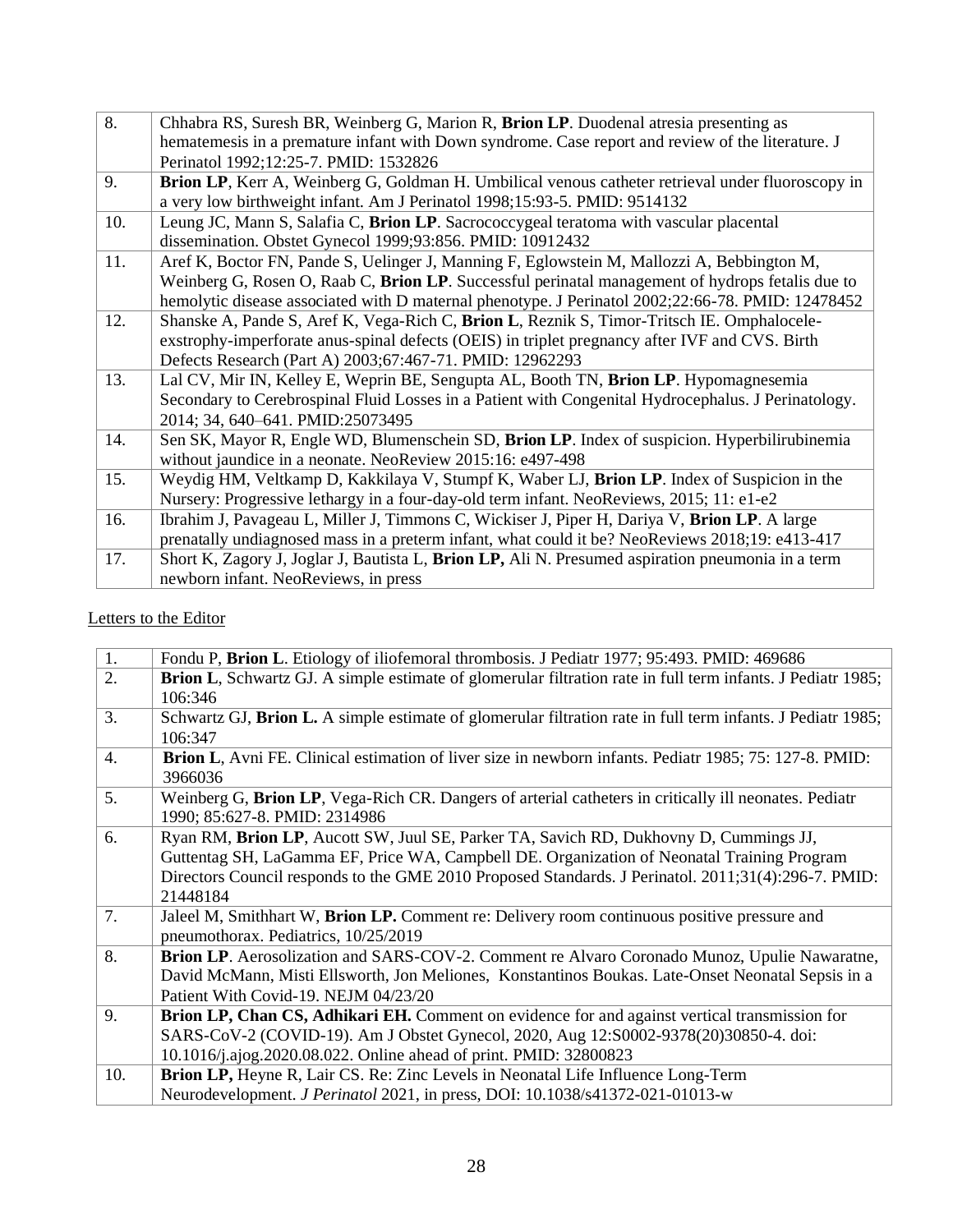#### Proceedings of Meetings

1. Pardou A, **Brion L**. Diète semi-élémentaire et prématurés. (Semi-elemental diet and preterm infants). Oral presentation at XIèmes Journées Nationales de Néonatologie, Paris, France, 5/29-31/81. Progrès en Néonatologie 1981; 1:125-6. (ed) Karger S.

#### **Non-peer reviewed scientific or medical publications/materials in print or other media**

| 1.  | Brion LP. Review of: Primary care of the newborn, Edited by Henry M. Seidel, Beryl J. Rosenstein,     |
|-----|-------------------------------------------------------------------------------------------------------|
|     | and Ambadas Pathak, Mosby, Year Book, 1993. J Perinatol 13:257, 1993                                  |
| 2.  | Brion LP. ACGME Duty Hour Challenges. April 2010. AAP, ONTPD Council Corner,                          |
|     | http://www.aap.org/sections/perinatal/ONTPDfiles/AprilCorner.pdf                                      |
| 3.  | Hypoglycemia, in NeoSource, Mambarambath Jaleel, ed, http://neonatology.swmed.edu,                    |
|     | 1. Afanador M, Brion LP. 2012                                                                         |
|     | 2. Brion LP, Jaleel M, Scheid L. 2015;                                                                |
|     | 3. Brion LP, Jaleel M, revised 2019; 2021                                                             |
| 4.  | Brion LP, Jaleel, M. Blood gas analysis, in NeoSource, Mambarambath Jaleel, ed,                       |
|     | http://neonatology.swmed.edu, 2011; revised 2019                                                      |
| 5.  | Brion LP, Jaleel M. Conventional Ventilation, in NeoSource, Mambarambath Jaleel, ed,                  |
|     | http://neonatology.swmed.edu, 2012; revised 2019                                                      |
| 6.  | Sisman J, Brion L, Perry J, Phillips B. Pulse oximetry. in NeoSource, Mambarambath Jaleel, ed,        |
|     | http://neonatology.swmed.edu, 2012                                                                    |
| 7.  | Brion LP, Renfro S. High frequency ventilation (HFOV), in NeoSource, Mambarambath Jaleel, ed,         |
|     | http://neonatology.swmed.edu, 2012; revised 2019                                                      |
| 8.  | Woodruff K, Neville K (Bunnell Corp), Brion LP. High Frequency Jet Ventilation (HFJV)                 |
|     | Recommendations, in NeoSource, Mambarambath Jaleel, ed, http://neonatology.swmed.edu, 2016;           |
|     | revised 2021                                                                                          |
| 9.  | Brion LP. Pulmonary Graphics Interpretation, in NeoSource, Mambarambath Jaleel, ed,                   |
|     | http://neonatology.swmed.edu, 2012; revised 2019                                                      |
| 10. | Brion LP. Counseling card. http://neonatology.swmed.edu, 2015, updated annually                       |
| 11. | Heyne R, Brion LP, Jaleel M. Determination of gestational age. Graphics, in NeoSource,                |
|     | Mambarambath Jaleel, ed, http://neonatology.swmed.edu, 2016; revised 2019                             |
| 12. | Heyne R, Jaleel M, Brion LP. Assessment of fetal growth. Assessment of size at birth and intrauterine |
|     | growth. in NeoSource, Mambarambath Jaleel, ed, http://neonatology.swmed.edu, 2016; revised 2019       |
| 13. | Brion LP, Moore J. Microcephaly. http://neonatology.swmed.edu, 2019, revised 2020                     |
| 14. | Lair C, Brion LP, Heyne R, Lentz E, Brammer E, Jacob T. Discharge Nutrition Options for               |
|     | Breastfeeding Babies. http://neonatology.swmed.edu, 2017                                              |
| 15. | Brion LP, Lair C, Edwards A, Jacob T, Brammer E. Assessment and adjustment of nutrition and           |
|     | growth: http://neonatology.swmed.edu, 2019; revised 2020                                              |
| 16. | Elizabeth Brammer, MMSc, RD, LD; Cheryl Lair, RD, LD; Theresa Jacob, MS, RD, LD; Audrey               |
|     | Edwards, MS, RD, LD; Chen Du, MS, RD, LD; Luc P. Brion, MD; Pritha Nayak, MD;                         |
|     | Mambarambath Jaleel, MD; NICU Feeding Guidelines; http://neonatology.swmed.edu, 2019                  |
| 17. | Luc P Brion, Cheryl Lair: Assessment of growth and adjusting feeding to individual needs:             |
|     | http://neonatology.swmed.edu, 2019                                                                    |
| 18. | Lair C, Brion LP. Nutrition phase III. Optimize nutrient intake. http://neonatology.swmed.edu, 2019   |
| 19. | Cheryl Lair, Elizabeth Brammer, Audrey Edwards, Theresa Jacob, Susan Kuehn, Luc Brion, and            |
|     | Mambarambath Jaleel. Parenteral nutrition, http://neonatology.swmed.edu, revised 2020                 |

Abstracts accepted for presentations at scientific meetings

1. **Brion L**, Ureel D, Fondu P. Syndrôme d' Imerslund-Gräsbeck. Oral presentation at Réunion de la Société belge de Pédiatrie, Brussels, Belgium, 1/23/77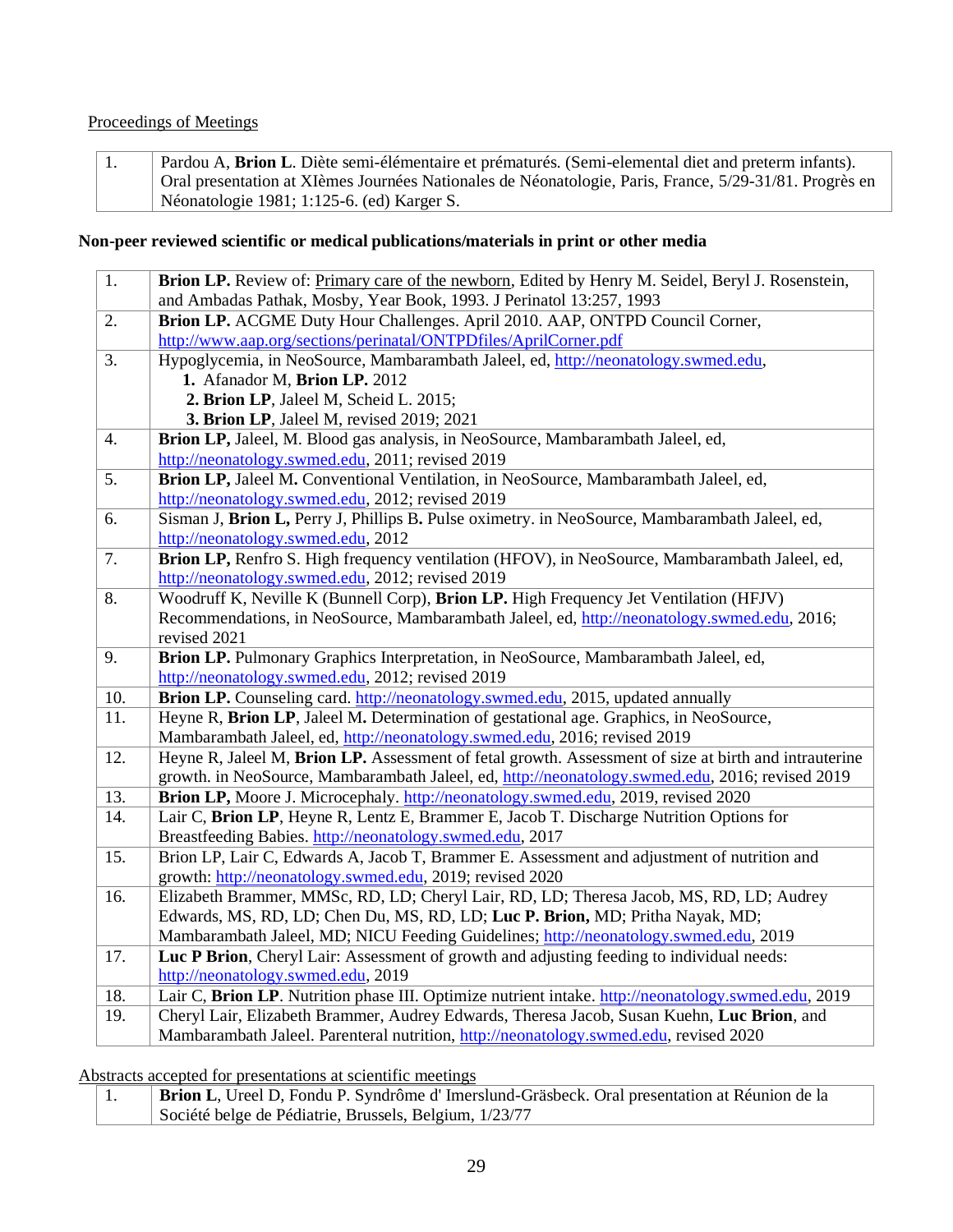| 2.  | Brion L, Heenen M, Courtoy M, Bachelart D, Szliwowski H, Tondeur M. Mucocutaneous lymph<br>node syndrome. Oral presentation at Réunion de la Société belge de Pédiatrie, Brussels, 10/7/78                                                                                                                                                                                                                                                                                                                                                                                                                                                    |
|-----|-----------------------------------------------------------------------------------------------------------------------------------------------------------------------------------------------------------------------------------------------------------------------------------------------------------------------------------------------------------------------------------------------------------------------------------------------------------------------------------------------------------------------------------------------------------------------------------------------------------------------------------------------|
| 3.  | Brion L, Pardou A, DeDoncker A, Tondeur M, Szliwowski H. Tomographie axiale néonatale.<br>Indications et résultats dans 22 observations. (Head CT scan in newborn infants. Indications and<br>results in 22 cases). Oral presentation at 5ème Réunion de la Soc. de Neurologie infantile, Estoril,<br>Portugal, 10/58/79                                                                                                                                                                                                                                                                                                                      |
| 4.  | Brion L, Kahn A, Becchoff C, Fondu P, Heuse A. Intoxication aiguë au benzène chez l'enfant. (Acute<br>benzene intoxication in a child). Oral presentation at Journées annuelles de Pédiatrie, Société belge de<br>Pédiatrie, Brussels, 3/21-22/80                                                                                                                                                                                                                                                                                                                                                                                             |
| 5.  | Szliwowski H, Brion L, Pardou S, Tondeur M. Asphyxia, neonatal seizures and cerebral palsy. Oral<br>presentation at International Cerebral Palsy Soc, Brussels, 11/28-29/80                                                                                                                                                                                                                                                                                                                                                                                                                                                                   |
| 6.  | Avni EF, Brion L. L'échographie (B scan) chez le nouveau-né. (Ultrasonography in neonates). Oral<br>presentation at Société belge de Radiologie, Brussels, 2/14/81                                                                                                                                                                                                                                                                                                                                                                                                                                                                            |
| 7.  | Avni FE, Brion L. Dépistage des pathologies rénales et périrénales chez le nouveau-né "à risques" par<br>les ultrasons. (Ultrasonographic screening for renal and abdominal abnormalities in "at risk"<br>neonates). Oral presentation at Journées annuelles de Pédiatrie, Société belge de Pédiatrie, Brussels,<br>$3/27 - 28/81$                                                                                                                                                                                                                                                                                                            |
| 8.  | Pardou A, Brion L. Diète semi-élémentaire et prématurés. (Semi-elemental diet and preterm infants).<br>a. Oral presentation at Journées annuelles de Pédiatrie, Société belge de Pédiatrie, Brussels, 3/27-<br>28/81<br>a. Oral presentation at XIèmes Journées Nationales de Néonatologie, Paris, France, 5/29-31/81.                                                                                                                                                                                                                                                                                                                        |
| 9.  | Pardou A, Brion L. Croissance et réponse métabolique observées chez des prématurés alimentés par le<br>lait de leur mère ou par diète semiélémentaire. (Growth and metabolic response of preterm infants fed<br>their own mother's breast milk or a semi-elemental diet)<br>a. Oral presentation at Journées annuelles de Pédiatrie, Société belge de Pédiatrie, Liège, Belgium,<br>3/26-27/82<br>b. Presented at 2nd International Symposium on Infant Nutrition $\&$ the Development of the<br>Gastrointestinal Tract, Niagara Falls, Canada, 6/21-25/82<br>c. Presented at 8th European Congress of Perinatal Medicine, Brussels, 9/7-9/82 |
|     | d. Presented at 4th Congress of the European Soc of Parenteral & Enteral Nutrition, Brussels, 1982                                                                                                                                                                                                                                                                                                                                                                                                                                                                                                                                            |
| 10. | Avni EF, Brion L, Rodesch F, Rondia G, Schoutens A, Schulman CC. Antenatal and perinatal<br>diagnosis of urinary malformations: Practical therapeutic attitude. Oral presentation at International<br>Congress on Pediatric Urology, Firenze, Italy, 9/6-10/83                                                                                                                                                                                                                                                                                                                                                                                |
| 11. | Brion L, Fleischman AR, McCarton C, Schwartz GJ. Non invasive assessment of muscle mass in<br>infancy. Comparison of low birth weight and normal birth weight infants.<br>a. Poster presentation at 3rd International Symposium on Infant Nutrition & Gastrointestinal Diseases,<br>Brussels, 8/25-30/85<br>b. Poster presentation at SPR, Washington, DC, 5/86. Pediatr Res 1985; 20:405A                                                                                                                                                                                                                                                    |
| 12. | Brion LP, Schwartz JH, Lachman HM, Alexander EA, Schwartz GJ. H <sup>+</sup> transport in cultured inner<br>medullary collecting duct (IMCD) cells. Kidney Int 1988;33:398A. Oral presentation at Am Soc<br>Nephrol, Washington, DC, 12/15/87                                                                                                                                                                                                                                                                                                                                                                                                 |
| 13. | <b>Brion LP</b> , Schwartz JH, Schwartz GJ. Maturation of H <sup>+</sup> transport in cultured inner medullary<br>collecting cells.<br>a. Oral presentation at 13th Annual Scientific Program, New York Perinatal Society, NY, NY, 4/27/88<br>b. Oral presentation at Joint APS/SPRAFCR/ASCI/AAP session, Washington, DC, 5/2/88 Clin Res<br>1988; 36:782A; Pediatr Res 1988; 23:532A                                                                                                                                                                                                                                                         |
| 14. | <b>Brion LP</b> , Schwartz JH, Schwartz GJ. H <sup>+</sup> transport in cultured inner medullary collecting duct cells.<br>Poster presentation at 4th International Congress of Cell Biology, Montreal, Canada, 8/18/88<br>a. Brion LP, Schwartz JH, Schwartz GJ. H <sup>+</sup> transport in cultured inner medullary collecting duct cells.<br>Clin Res 1988;36:810A. Oral presentation at Joint AFCR (Eastern Section)-ESPR session, NY, NY,<br>10/8/88                                                                                                                                                                                    |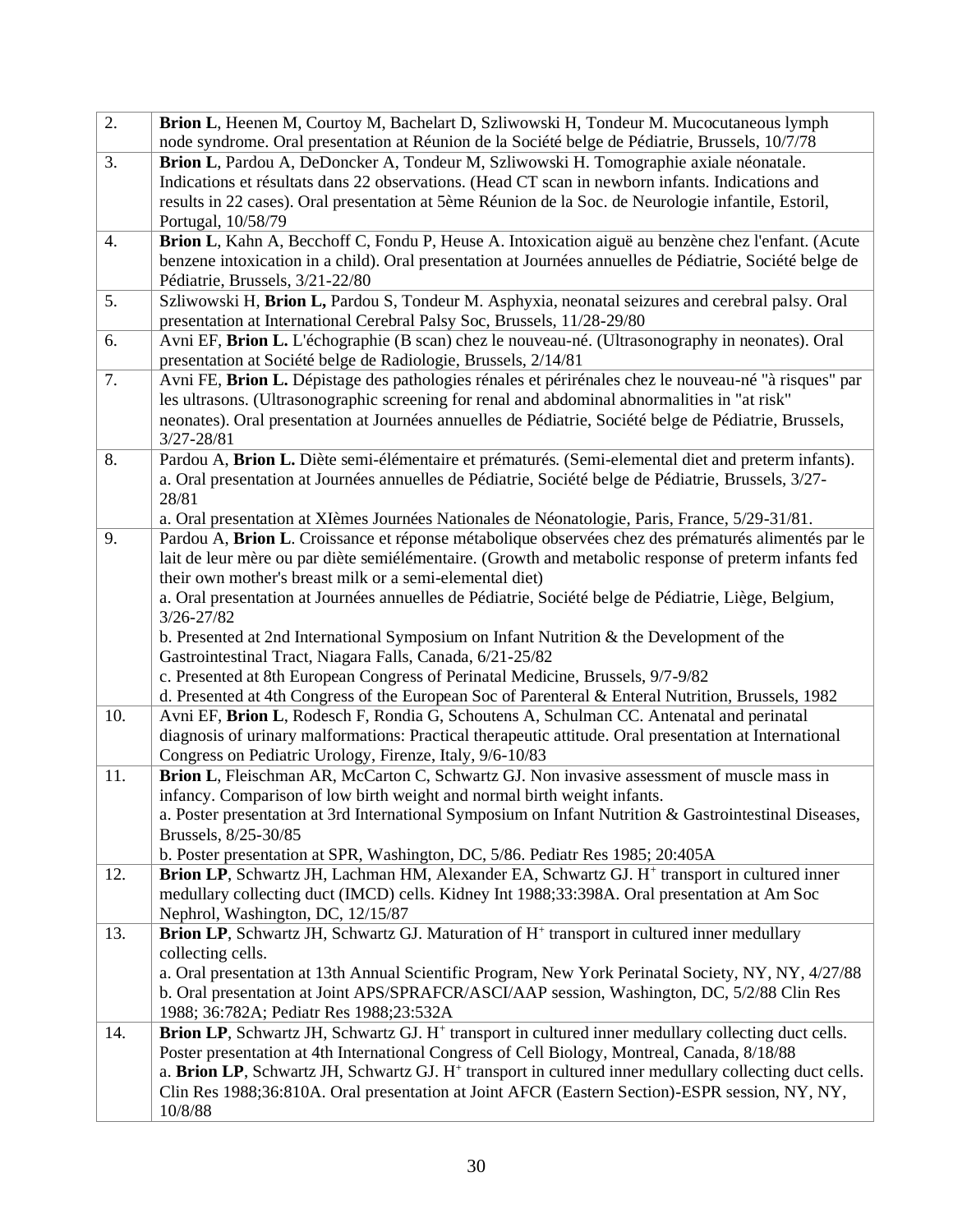|     | b. Brion LP, Schwartz JH, Schwartz GJ. Development of proton pump in cultured inner medullary                                                                                                                 |
|-----|---------------------------------------------------------------------------------------------------------------------------------------------------------------------------------------------------------------|
|     | collecting duct cells vs. mitotic activity. Oral presentation at Fifth Annual Greater NY Conference on                                                                                                        |
|     | Perinatal Research, Glen Cove, NY, 11/10/88                                                                                                                                                                   |
|     | c. Brion LP, Schwartz JH, Schwartz GJ. H <sup>+</sup> transport in cultured inner medullary collecting duct cells.<br>Kidney Int 1989;35:451A. Oral presentation at Am Soc Nephrol, San Antonio, TX, 12/13/88 |
| 15. | Brion LP, Schwartz JH, Schwartz GJ. Differentiation of cultured inner medullary collecting duct cells                                                                                                         |
|     | is associated with increased affinity for peanut lectin. Pediatr Res 1989;25:336A and Clin Res                                                                                                                |
|     | 1989;37:826A. Oral presentation at Joint APS/SPRAFCR/ASCI/AAP session, Washington, DC,                                                                                                                        |
|     | 5/1/89                                                                                                                                                                                                        |
| 16. | Rosen O, Brion LP, Zavilowitz BJ, Schwartz GJ. Renal response to metabolic acidosis: carbonic                                                                                                                 |
|     | anhydrase activity. Pediatr Res 1989;25:347A. Oral presentation at SPR, Washington, DC, 5/3/89                                                                                                                |
| 17. | a.Brion LP, Rosen O, Zavilowitz BJ, Schwartz GJ. The adaptation to acid loading in the rabbit                                                                                                                 |
|     | includes an increase in renal and blood carbonic anhydrase activity. Clin Res 1989;37:867A. Oral                                                                                                              |
|     | presentation at Joint AFCR (Eastern Section) ESPR session, NY, NY, 9/23/89                                                                                                                                    |
|     | b. Brion LP, Rosen O, Zavilowitz BJ, Schwartz GJ. Acid loading of rabbits induces an increase in                                                                                                              |
|     | renal and blood carbonic anhydrase (CA) activity. Kidney Int 1990;37: 533A. Oral presentation at Am                                                                                                           |
| 18. | Soc Nephrol, Washington, DC, 12/3/89<br>Brion LP, Zavilowitz BJ, Schwartz GJ. Maturation of carbonic anhydrase (CA) activity in rabbit                                                                        |
|     | kidney homogenates and response to metabolic acidosis. Pediatr Res 1990;27:325A. Oral presentation                                                                                                            |
|     | at SPR, Anaheim, CA, 5/10/90                                                                                                                                                                                  |
| 19. | Goyal M, Reinersman G, Brion LP. Evolution of pulmonary function in normal newborn infants                                                                                                                    |
|     | during the first days of life                                                                                                                                                                                 |
|     | a. Oral presentation at NY Perinatal Society, NY, NY, 4/26/90                                                                                                                                                 |
|     | b. Clin Res 1990;38:789A. Oral presentation at ESPR, NY, NY, 10/20/90                                                                                                                                         |
| 20. | Brion LP, VegaRich C, Reinersman G, Roth P. Low dose doxapram (D) facilitates weaning very low                                                                                                                |
|     | birth weight infants (VLBWI) with aminophylline (A) refractory apnea from positive pressure. Pediatr                                                                                                          |
|     | Res 1990;27:199A. Poster presentation at SPR, Anaheim, CA, 5/8/90                                                                                                                                             |
| 21. | Brion LP, Rai B, Manuli M, Glaser J, Pavlov H, Kresch MJ. Long bone changes as a sign of active                                                                                                               |
|     | congenital syphilis in asymptomatic newborn infants. Clin Res 1990;38:789A. Oral presentation at                                                                                                              |
|     | ESPR, NY, NY, 10/20/90                                                                                                                                                                                        |
| 22. | a.Chhabra RS, Brion LP, Castro M, Glaser JH. Comparison of the sensitivity of neonatal and maternal                                                                                                           |
|     | serology for detecting presumptive congenital syphilis. Clin Res 1991;39:679A. Oral presentation at                                                                                                           |
|     | ESPR, NY, NY, 10/5/91<br>c. Chhabra RS, Brion LP, Castro M, Freundlich L, Glaser JH. Sensitivity of cord blood serology for                                                                                   |
|     | detecting presumptive congenital syphilis. Relationship with maternal treatment. Pediatr Res                                                                                                                  |
|     | 1992;31:274A. Poster presentation at SPR, Baltimore, MD, 5/6/92                                                                                                                                               |
| 23. | a. Brion LP, Zavilowitz BJ, Suarez C, Schwartz GJ. Chronic metabolic acidosis (CMA) induces                                                                                                                   |
|     | carbonic anhydrase (CA) activity in rabbit proximal convoluted tubule (PCT) and outer medullary                                                                                                               |
|     | collecting duct (OMCD). J Am Soc Nephrol 1991;2:696A. Oral presentation at Am Soc Nephrol,                                                                                                                    |
|     | Baltimore, MD, 11/17/91                                                                                                                                                                                       |
|     | b. Brion LP, Zavilowitz BJ, Suarez C, Schwartz GJ. Chronic ammonium chloride loading (CAL) in                                                                                                                 |
|     | the rabbit induces carbonic anhydrase (CA) activity in the proximal convoluted tubule (PCT) and the                                                                                                           |
|     | outer medullary collecting duct (OMCD). Pediatr Res 1992;31:329A, and Clin Res 1992;40:387A.                                                                                                                  |
|     | Oral presentation at Joint APS/SPRAAP/ ASCI/AFCR session, and SPR, Baltimore, MD, 5/4 &                                                                                                                       |
|     | 5/5/92                                                                                                                                                                                                        |
| 24. | Goyal M, Suresh BR, Reinersman G, Gewolb IH, Brion LP. Variability, reproducibility and changes                                                                                                               |
|     | of pulmonary function tests (PFT) in normal newborn infants during the first three days of life. Pediatr                                                                                                      |
|     | Res 1992;31:309A. Poster presentation at SPR, Baltimore, MD, 5/6/92                                                                                                                                           |
| 25. | Brion LP, Zavilowitz BJ, Suarez C, Schwartz GJ. Effect of chronic ammonium chloride loading                                                                                                                   |
|     | (CAL) on membrane-bound carbonic anhydrase (CA IV) and soluble CA (CA II) activity in isolated                                                                                                                |
|     | segments of the rabbit nephron. J Amer Soc Nephrol 1992;3:774. Oral presentation at: Am Soc<br>Nephrol, Baltimore, MD, 11/17/92                                                                               |
|     |                                                                                                                                                                                                               |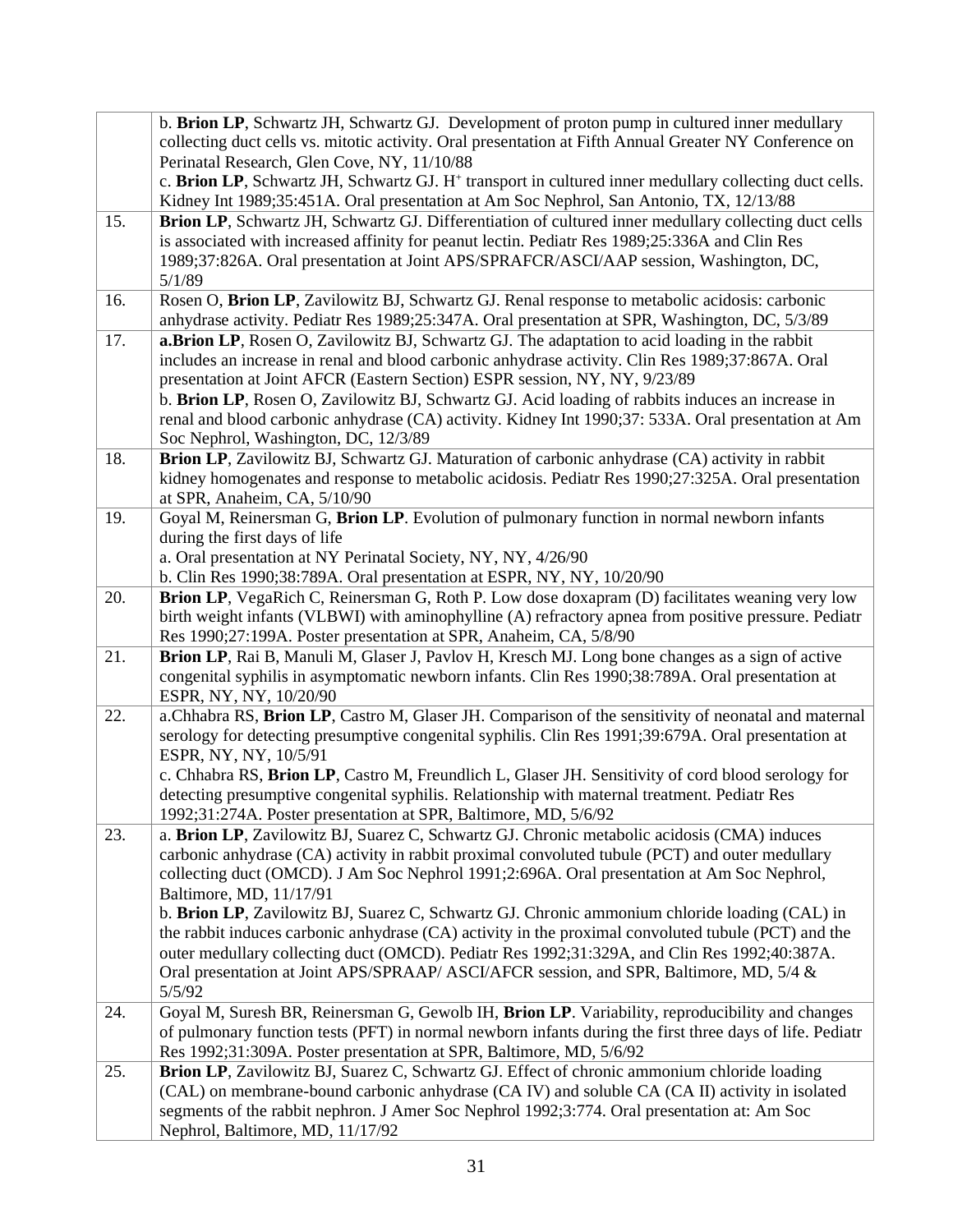| 26. | Matsumoto T, Brion LP, Schwartz GJ. Lineage of the intercalated cell: expression of acid-base                                    |
|-----|----------------------------------------------------------------------------------------------------------------------------------|
|     | related proteins in the mesonephros. J Amer Soc Nephrol 1992;3:782. Oral presentation at: Am Soc                                 |
|     | Nephrol, Baltimore, MD, 11/17/92                                                                                                 |
| 27. | Suarez M, Blanco B, Brion LP, Schulman M, Calvelli TA, Devash Y, Rubinstein A, Goldstein H. A                                    |
|     | rapid blood test for the detection of human immunodeficiency virus1 (HIV1) antibodies in cord blood.                             |
|     | Pediatr Res 1992;31: 271A. Oral presentation at SPR, Baltimore, 5/7/92                                                           |
| 28. | Rios A, Brion LP. Repetitive focal or unilateral seizures (FUS) as a sign of focal central nervous                               |
|     | system lesions in full-term (FT) newborn infants. Clin Res 1992;40:662A. Poster presentation at:                                 |
|     | ESPR, NY, NY, 10/9/92                                                                                                            |
| 29. | Suresh BR, Brion LP, Goyal M, Fleischman AR. Changes in pulmonary mechanics in low birth                                         |
|     | weight infants (LBWI) with chronic lung disease (CLD) in response to a single dose of aerosolized                                |
|     | furosemide (AF). Clin Res 1992;40:661A. Oral presentation at: ESPR, NY, NY, 10/9/92                                              |
| 30. | Rios A, Brion LP, Fleischman AR. Factors affecting humidity of inspired gas in neonatal ventilation.                             |
|     | Pediatr Res 1993;33:342A. Poster presentation at: Joint Session AAP/ASCI/ SPR, Washington, DC,                                   |
|     | 5/5/93                                                                                                                           |
| 31. | Gonzalez MT, Sherwood J, Brion LP, Schulman M.                                                                                   |
|     | a. Erythropoietin (EPO) levels during theophylline treatment in low birthweight (LBW) infants.                                   |
|     | Pediatr Res 1993;33:212A. Poster presentation at: SPR, Washington, DC, 5/6/93                                                    |
|     | b. The effect of theophylline treatment on erythropoietin (EPO) levels in low birthweight (LBW)                                  |
|     | infants. Oral presentation at: NY Perinatal Society, NY, NY, 6/2/93                                                              |
| 32. | Lesser E, Chhabra R, Brion LP, Suresh BR. Use of midline catheters (MLC) in low birthweight                                      |
|     | (LBW) infants. Clinical Res 1993;41:604A. Oral presentation at: ESPR, NY, NY, 10/7/1993                                          |
| 33. | Brion LP, Cammer W, Suarez C, Schuster V. Carbonic anhydrase (CA) IV activity is induced in the                                  |
|     | renal cortex and the brain of CA II deficient [CA(II)D] mice. Pediatr Res 1993;33:353A and Clin Res                              |
|     | 1993;41:330A. Oral presentation at: Joint Session AAP/ASCI/SPR, Washington, DC, 5/3/93                                           |
| 34. | Brion LP, Cammer W, Satlin LM, Zavilowitz B, Suarez C, Schuster VL. Induction of carbonic                                        |
|     | anhydrase (CA) IV in the proximal convoluted tubule (PCT) from CA II-deficient [CA(II)D] mice. J                                 |
|     | Am Soc Nephrol 1993;4:834A. Poster presentation at: Am Soc Nephrol, Boston, MA, 11/14/93                                         |
| 35. | Canton JC, Rios A, Brion LP, Legatt AD, Moshé SL. Focal EEG abnormalities in full term newborns                                  |
|     | are associated with focal lesions. Electroencephal Clin Neurophysiol 1994;91:60. Oral presentation at:                           |
|     | Am Electroencephalographic Soc, New Orleans, LA, 10/11/93                                                                        |
| 36. | Garcia O, Reichberg S, Brion LP, Schulman M. Topical anesthesia with EMLA during percutaneous                                    |
|     | line insertion in very low birth weight infants. Pediatr Res 1995;37:205A. Poster presentation at: SPR,<br>San Diego, CA, 5/9/95 |
| 37. | Brion LP, Schuster VL. Cloning of a novel type of carbonic anhydrase (CA) IV; evidence for the                                   |
|     | existence of 3 types of CA IV isozymes with specific tissue expression. J Am Soc Nephrol                                         |
|     | 1995;6:306A. Poster presentation at Am Soc Nephrol, San Diego, CA, 11/7/95                                                       |
| 38. | Brion LP, Suarez C, Schuster VL. Differential regulation of carbonic anhydrase (CA) isozymes by                                  |
|     | tumor necrosis factor (TNF) alpha in cultured human proximal convoluted tubule (PCT) cells. J Am                                 |
|     | Soc Nephrol 1995;6:655A. Poster presentation at: Am Soc Nephrol, San Diego, CA, 11/6/95                                          |
| 39. | Brion LP, Clark R, Suarez C, Won W, Saenger P. Mild to moderate chronic metabolic acidosis                                       |
|     | (CMA) in the mouse is associated with low serum levels of growth hormone (GH). Pediatr Res                                       |
|     | 1996;39:85A. Poster symposium presentation at: SPR, Washington, DC, 5/8/96                                                       |
| 40. | Kim E, Brion LP, Meenan G, Lehrer M, Suresh BR. Perinatal toxicology screening: comparison of                                    |
|     | various maternal and neonatal samples.                                                                                           |
|     | a. Oral presentation at ESPR, New Brunswick, NJ, 1/24/96                                                                         |
|     | b. Pediatr Res 1996;39:221A. Oral presentation at: SPR, Washington, DC, 5/8/96                                                   |
|     | c. Oral presentation at: New York Perinatal Society, NY, NY, 5/20/96                                                             |
| 41. | Russell BK, Aviles M, Brion LP. Breastfeeding and comprehensive counseling in a municipal                                        |
|     | hospital. Poster presentation at: First Annual International Meeting Academy of Breastfeeding                                    |
|     | Medicine, Rochester, NY, 10/11/96                                                                                                |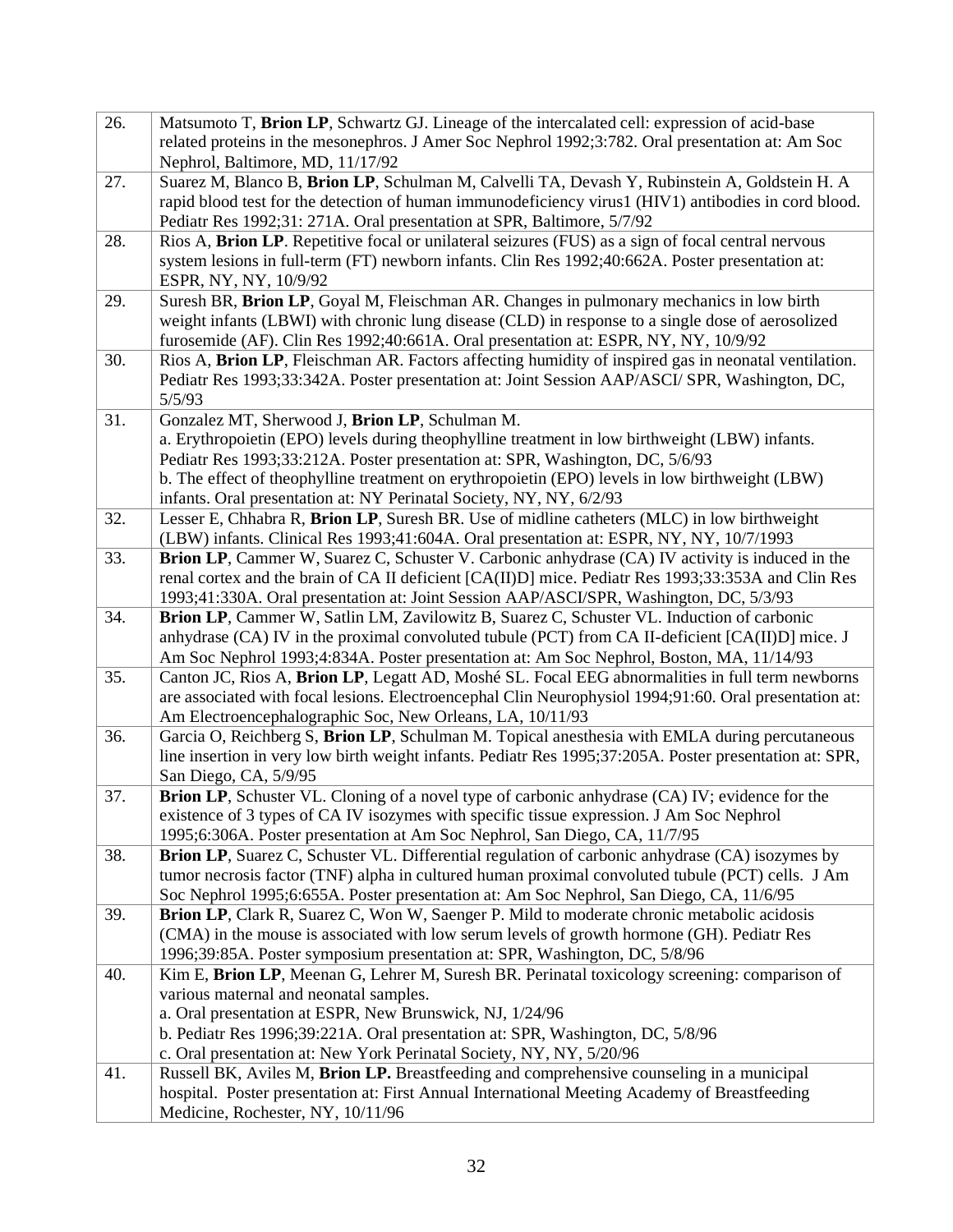| 42. | a. Jandziszak K, Suarez C, Saenger P, Brion LP. Longterm administration of recombinant growth             |
|-----|-----------------------------------------------------------------------------------------------------------|
|     | hormone (rGH) improves growth in carbonic anhydrase II deficient (CAD) mice despite chronic               |
|     | metabolic acidosis (CMA). Pediatr Res 1997;41:68A. Poster symposium presentation at: SPR,                 |
|     | Washington, DC, 5/5/97                                                                                    |
|     | b. Jandziszak K, Saenger P, Hintz R, Brion LP. Mechanisms of growth failure in mice with moderate         |
|     | chronic metabolic acidosis (CMA) and response to recombinant growth hormone (rGH). Poster                 |
|     | presentation at: 5th Joint Meeting of the European Soc for Pediatr Endocrinol and the Lawson Wilkins      |
|     | Pediatr Endocrine Soc, Stockholm, Sweden, 6/22-26/97                                                      |
|     | c. Jandziszak K, Saenger P, Hintz R, Brion LP. Mechanisms of growth failure in mice with moderate         |
|     | chronic metabolic acidosis and response to recombinant growth hormone. Oral presentation at Young         |
|     | Investigators Research Symposium, Montefiore Med Ctr, 1/12/98                                             |
| 43. | Fofah O, Karmen A, Piscitelli J, Brion LP. Prediction of peak vancomycin levels from trough values        |
|     | in newborn infants.                                                                                       |
|     | a. Oral presentation at Mead Johnson Nutritionals Greater NY Conference on Perinatal Research,            |
|     | Hauppauge, NY, 11/7/97                                                                                    |
|     | b. J Investig Med 1998;46:189A. Oral presentation at ESPR, Absecon, NJ, 3/1/98                            |
| 44. | Cazano C, Russell BK, Brion LP. Factors affecting intrauterine growth among Hispanics and African-        |
|     | Americans in an innercity population, Pediatr Res 1998;43:90A. Poster presentation at SPR, New            |
|     | Orleans, LA, 5/3/98                                                                                       |
| 45. | Russell B, Aviles M, Brion LP. Perinatal counseling (PC) vs. Incidence of breastfeeding (BF) at 6         |
|     | weeks in an inner-city population, Pediatr Res 1998;43:329A. Poster presentation at SPR, New              |
|     | Orleans, LA, 5/4/98                                                                                       |
| 46. | Brion LP, Campbell DE. Furosemide in indomethacin-treated premature infants with symptomatic              |
|     | patent ductus arteriosus Systematic review and meta-analysis. J Am Soc Nephrol 1998;9:141A. Poster        |
|     | presentation at: Am Soc Nephrol, Philadelphia, PA, 10/25/98                                               |
| 47. | a. Jandziszak K, Saenger P, Brion LP. Time course of the response to recombinant growth hormone           |
|     | (rGH) in mice-with chronic metabolic acidosis (CMA). Poster presentation at: Sixth Symposium on           |
|     | Growth and development of children with chronic renal failure: 'The molecular basis of skeletal           |
|     | growth'. International Pediatr Nephrol Assoc, NY, NY, 3/11-13/99                                          |
|     | b. Jandziszak K, Suarez C, Saenger P, Brion LP. Enhanced linear growth response to growth hormone         |
|     | in a mouse model of chronic acidosis with normal food intake. J Am Soc Nephrol 1999;10:660A.              |
|     | Poster presentation at: Am Soc Nephrol, Miami Beach, FL, 11/5/99                                          |
| 48. | Rosen O, Suarez C, Brion LP. Expression of carbonic anhydrase IV in mouse placenta. Pediatr Res           |
|     | 1999;45:60A. Poster presentation at SPR, San Francisco, CA, 5/1/99                                        |
| 49. | <b>Brion LP</b> , Primhak RA. Intravenous or enteral furosemide (F) in preterm infants with or developing |
|     | chronic lung disease (CLD): systematic review and meta-analysis. European Respiratory Journal             |
|     | 1999;14 (Suppl 30):304S. Oral presentation at European Resp Society, Madrid, Spain, 10/10-13/99           |
| 50. | <b>Brion LP,</b> Yong SC, Primhak R. Use of aerosolized furosemide (AF) in preterm infants with or        |
|     | developing chronic lung disease (CLD): systematic review and meta-analysis. European Respiratory          |
|     | Journal 1999;14 (Suppl 30):304S. Oral presentation at European Resp Society, Madrid, Spain, 10/10-        |
|     | 13/99                                                                                                     |
| 51. | Brion LP, Perez I, Primhak R. Use of thiazides in preterm infants with or developing chronic lung         |
|     | disease (CLD): systematic review and meta-analysis. European Respiratory Journal 1999;14 (Suppl           |
|     | 30):304S. Oral presentation at European Resp Society, Madrid, Spain, 10/10-13/99                          |
| 52. | <b>Brion LP,</b> Yong SC, Perez I, Primhak RA. Ranking outcome variables and comparing the design of      |
|     | eligible studies to current standard of care: two steps towards assessing relevance of existing research. |
|     | Oral presentation at: VIIth Cochrane Colloquium. The Best Evidence for Health Care: the Role of the       |
|     | Cochrane Collaboration. Rome, Italy, 10/8/99                                                              |
| 53. | a. Brion LP, Suarez C. Postnatal disappearance of anion exchanger 1 (AE1) positive cells in the           |
|     | kidneys of carbonic anhydrase II deficient (CAD) mice. J Am Soc Nephrol 1999;10:402A. Poster              |
|     | presentation at: Am Soc Nephrol, Miami Beach, FL, 11/7/99                                                 |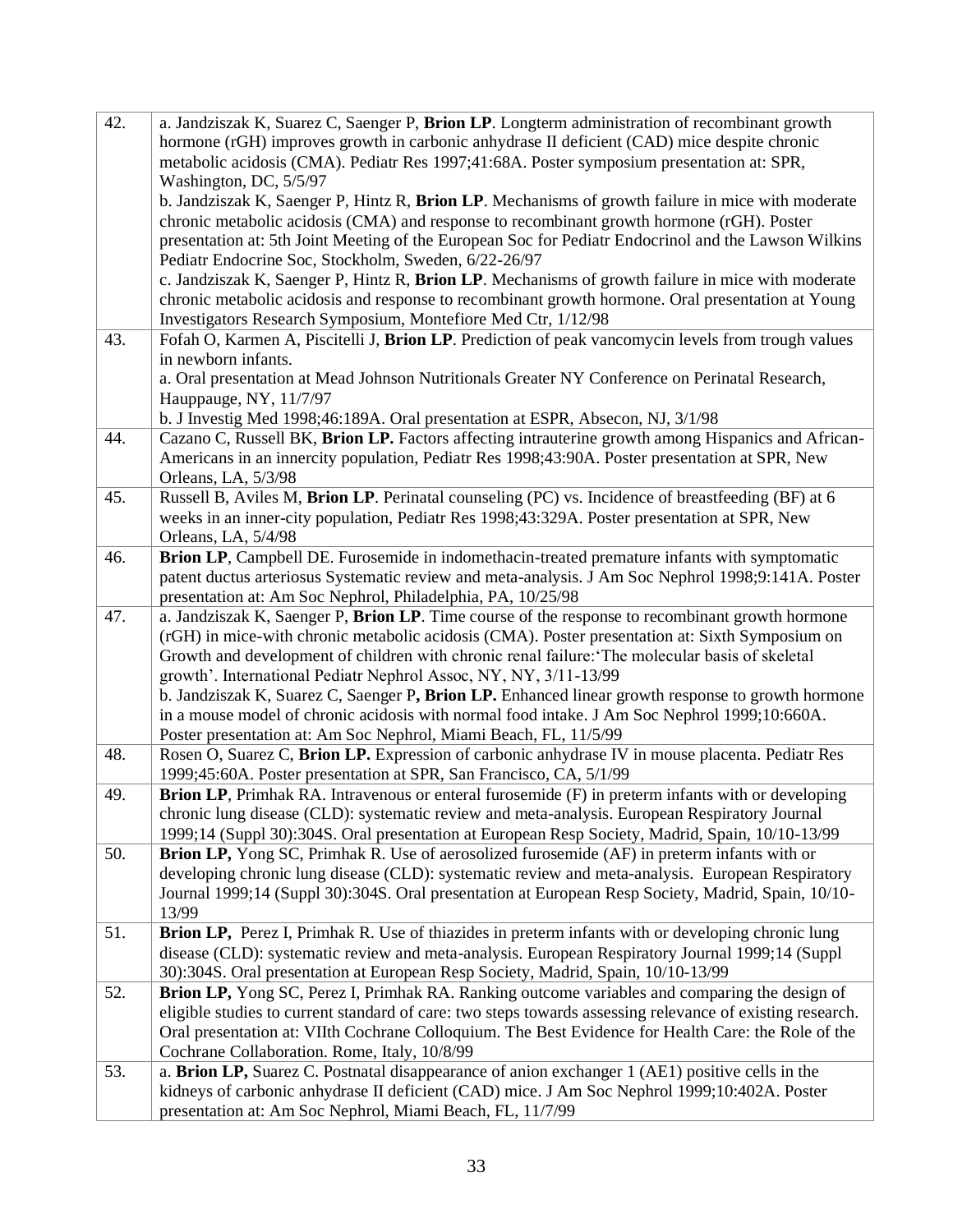|     | b. Brion LP, Suarez C. Progressive postnatal loss of intercalated cells (ICCs) in carbonic anhydrase                                                                                         |
|-----|----------------------------------------------------------------------------------------------------------------------------------------------------------------------------------------------|
|     | II-deficient (CAD) mice. Pediatr Res 2000;47:444A. Poster presentation at SPR, Boston, 5/12/00                                                                                               |
| 54. | a. Singhal A, Kelley K, Legatt A, Moshe S, Hand I, Brion LP. Are focal seizures associated with                                                                                              |
|     | focal lesions in full term newborn infants? J Invest Med 2000;48:217A. Oral presentation at ESPR,                                                                                            |
|     | Absecon, NJ, 3/18/00                                                                                                                                                                         |
|     | b. Singhal A, Kelley K, Legatt A, Moshe S, Hand I, Brion LP. Are focal seizures associated with                                                                                              |
|     | focal lesions in full term newborn infants? Pediatr Res 2000;47:465A. Poster presentation at SPR,                                                                                            |
|     | Boston, MA, 5/13/00                                                                                                                                                                          |
|     | c. Kelley KR, Singhal A, Legatt AD, Canton C, Rios A, Leung J, Hand IL, Brion LP, Moshé SL.                                                                                                  |
|     | Focal seizures are associated with focal lesions in full term newborn infants. J Clin Neurophysiology                                                                                        |
|     | 2000. Presented at American Clinical Neurophysiology Annual Meeting, Montreal, Canada, 9/23/00                                                                                               |
| 55. | a. Aref K, Koenigsberg M, Bello J, Brion LP. Basal ganglia hyperechogenicity in very low birth                                                                                               |
|     | weight infants: correlation with MRI. Oral presentation at Mead Johnson Nutritionals Greater NY                                                                                              |
|     | Conference on Perinatal Research, White Plains, NY, 10/13/00                                                                                                                                 |
|     | b. Aref K, Kogan M, Koenigsberg M, Bello J, Mitnick R, Brion LP. Marked basal ganglia                                                                                                        |
|     | hyperechogenicity in very low birth weight infants: incidence and correlation with other imaging                                                                                             |
|     | methods. J Investigative Med 2001;49:221A. Oral presentation at ESPR, Absecon, NJ, 3/18/01                                                                                                   |
|     | c. Aref K, Kogan M, Koenigsberg M, Bello J, Mitnick R, Brion LP. Basal ganglia hyperechogenicity                                                                                             |
|     | (BGH) in low birth weight infants: Incidence and correlation with magnetic resonance imaging (MRI)                                                                                           |
|     | and computerized tomography (CT) scan. Oral presentation at NY Perinatal Soc, NY, NY, 5/22/01<br>Whitelaw A, Kennedy C, Brion LP. Diuretic therapy for newborn infants with post-hemorrhagic |
| 56. | ventricular dilatation: Systematic review. Pediatr Res 2001;49:371A. Poster presentation at SPR,                                                                                             |
|     | Baltimore, MD, 5/1/01                                                                                                                                                                        |
| 57. | Boctor F, Aref K, Uelinger J, Manning F, Bebbington M, Eglowstein M, Weinberg G, Crooke G,                                                                                                   |
|     | Rosen O, Mallozzi M, Brion L. Successful management of hydrops fetalis due to mutation of D by                                                                                               |
|     | blood exchange and erythropoietin. Oral presentation at: Am Assoc Blood Banks 54th Annual                                                                                                    |
|     | Meeting, San Antonio TX 10/15/01                                                                                                                                                             |
| 58. | a. Pande S, EstebanCruciani N, Brion LP, Campbell DE, Gayle Y. Effect of carnitine supplementation                                                                                           |
|     | in very low birth weight babies. Oral presentation at:18th Annual Mead Johnson Nutritionals Neonatal                                                                                         |
|     | Nutrition Symposium Carlsbad, CA, 12/7-9/01                                                                                                                                                  |
|     | b. Pande S, Brion LP, Campbell DE, Gayle Y, Esteban-Cruciani N. Effect of L-carnitine on weight                                                                                              |
|     | gain until discharge in very low birth weight (VLBW) infants. Oral presentation at: NY Perinatal Soc,                                                                                        |
|     | NY, NY, 5/28/02                                                                                                                                                                              |
| 59. | Barrington KJ, Brion LP. A systematic review of the effects of dopamine on renal dysfunction due to                                                                                          |
|     | indomethacin in the newborn.                                                                                                                                                                 |
|     | a. Presented at Canadian Paediatric Society, 4/02                                                                                                                                            |
|     | b. Pediatr Res 2002;51. Poster presentation at SPR, Baltimore, MD, 5/6/02                                                                                                                    |
| 60. | Brion LP, Bell EF, Raghuveer T. Vitamin E supplementation in preterm infants: Systematic Review. J                                                                                           |
|     | Investigative Med 2003;51:Suppl 2, S4201. Oral presentation at ESPR, Old Greenwich, CT, 3/22/03                                                                                              |
| 61. | Sisman J, Campbell DE, Brion LP. Amplitude-integrated EEG in preterm infants.                                                                                                                |
|     | a) J Investigative Med 2003;51:Suppl 2, S422. Oral presentation at ESPR, Old Greenwich, CT,                                                                                                  |
|     | 3/22/03                                                                                                                                                                                      |
|     | b) Pediatr Res 2003;53:448A. Poster presentation at SPR, Seatlle, WA, 5/6/03<br>Pande S, Brion LP, Campbell DE, Gayle Y, Esteban-Cruciani NV. Effect of L-carnitine                          |
| 62. | supplementation on weight gain in very low birth weight infants.                                                                                                                             |
|     | a) J Investigative Med 2003;51:Suppl 2, S435. Oral presentation at ESPR, Old Greenwich, CT,                                                                                                  |
|     | 3/23/03                                                                                                                                                                                      |
|     | b) Pediatr Res 2003;53:438A. Oral presentation at SPR, Seattle, WA, 5/6/03                                                                                                                   |
| 63. | Soghier L, Aref K, Koenigsberg M, Kogan M, Bello J, Romano J, Hoffman T, Brion LP.                                                                                                           |
|     | a) Basal ganglia hyperechogenicity in low birth weight infants. Oral presentation at NY Perinatal Soc,                                                                                       |
|     | NY, NY, 5/20/03                                                                                                                                                                              |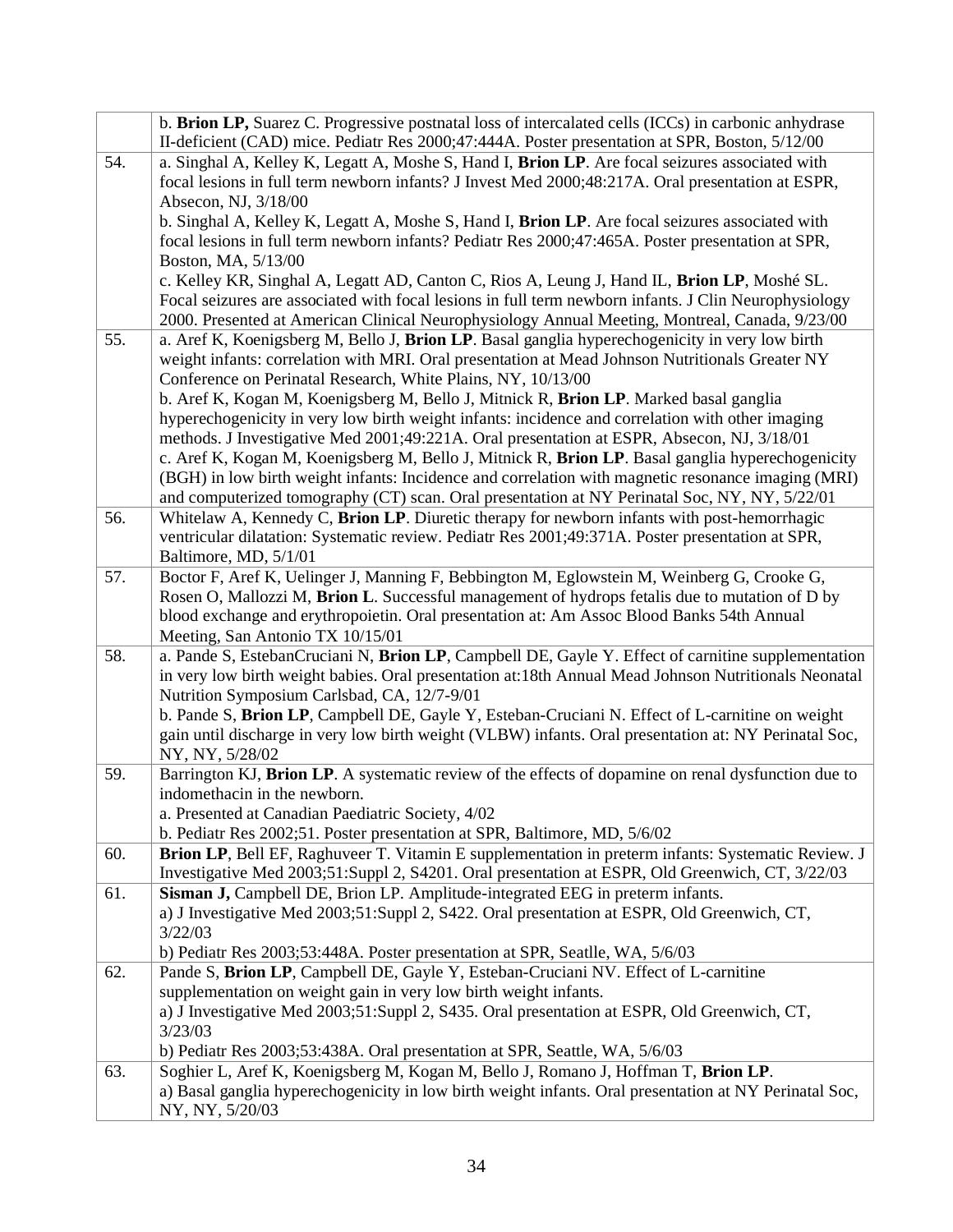|     | b) Basal ganglia hyperechogenicity in low birth weight infants. Oral presentation at 25 <sup>th</sup> Greater NY<br>Conference on Perinatal Research, Tarrytown, NY, 11/19/03            |
|-----|------------------------------------------------------------------------------------------------------------------------------------------------------------------------------------------|
|     | c) Basal Ganglia Hyperechogenicity in Preterm Infants. Pediatr Res 2004; 55:432A. Poster<br>presentation at ESPR, Old Greenwich, CT, 3/27/04                                             |
|     | d) Basal Ganglia Hyperechogenicity in Preterm Infants. J Perinatol 2004; 9:598. Poster presentation at<br>AAP, San Francisco, CA, 10/9/04                                                |
| 64. | Brion LP, Bell EF, Raghuveer T. Routine parenteral intake of vitamin E in very low birth weight                                                                                          |
|     | infants in the U.S.: Too much or too little?<br>a) Poster presentation at ESPR, Old Greenwich, CT, 3/27/04                                                                               |
|     | b) Poster presentation at US Cochrane Center Collaboration Meeting, Brown University, Providence,                                                                                        |
|     | RI, 4/1/04                                                                                                                                                                               |
|     | c) Poster presentation at SPR, San Francisco, CA, 5/1/04                                                                                                                                 |
| 65. | Uko S, Dave V, Soghier LM, Nafday S, Reinersman G, Herring L, Brion LP. Short course of                                                                                                  |
|     | fluconazole prophylaxis in very low birth weight infants.                                                                                                                                |
|     | a) Oral presentation at ESPR, Old Greenwich, CT, 3/6/05                                                                                                                                  |
|     | b) Oral presentation at NY Perinatal Society, NY, 5/4/05<br>c) Poster presentation at SPR, Washington, DC, 5/14/05                                                                       |
| 66. | Soghier LM, Brion LP. Cysteine supplementation in parenterally fed neonates: Systematic Review.                                                                                          |
|     | a) Poster presentation at ESPR, Old Greenwich, CT, 3/17/06                                                                                                                               |
|     | b) Poster Presentation at SPR, San Francisco, CA, 5/2/06                                                                                                                                 |
| 67. | Brion LP, Wyckoff MH, Jaleel M, Sanchez PJ, Burchfield J, Christie L. Delivery room practice                                                                                             |
|     | change following the initiation of the SUPPORT trial. Poster presentation at PAS-SPR, Honolulu,                                                                                          |
|     | Hawaii, 5/4/08                                                                                                                                                                           |
| 68. | Jaleel MA, Brion LP, Wyckoff MH. Impact of Changes In The 2006 Neonatal Resuscitation Program                                                                                            |
|     | (NRP) Recommendations For Epinephrine Usage In Delivery Room, Poster presentation at PAS-SPR,<br>Honolulu, Hawaii, 5/4/08                                                                |
| 69. | Dave V, Brion LP, Campbell DE, Scheiner M, Raab C, Nafday SM. Niroscopic tissue oxygenation                                                                                              |
|     | changes of the splanchnic region in preterm neonates after feeds.                                                                                                                        |
|     | a) Platform presentation at the 2008 Eastern Society for Pediatric Research Annual Meeting,                                                                                              |
|     | Philadelphia, Pennsylvania, March 28-30, 2008                                                                                                                                            |
|     | b) Poster presentation at PAS-SPR, Honolulu, Hawaii, 5/5/08                                                                                                                              |
| 70. | <b>Brion LP,</b> Wyckoff MH. Association of congenital heart disease (CHD) with mortality and morbidity                                                                                  |
|     | in preterm infants. Poster presentation at PAS-SPR, Baltimore, MD, 5/4/09                                                                                                                |
| 71. | Sparks JE, Jaleel MA, Christie L, Brion LP, Wyckoff MH. Oral presentation at 75th Perinatal and<br>Developmental Medicine Symposium "The Art and Science of Resuscitation", Mead Johnson |
|     | Nutritionals, Marco Island, FL, 11/19/09                                                                                                                                                 |
| 72. | Chalak LF, Brion LP, Morris MC, Burchfield J, Christie L, Sanchez PJ. Biochemical screening                                                                                              |
|     | criteria for assessment of hypoxic-ischemic encephalopathy (HIE): How do they apply to the late                                                                                          |
|     | preterm infant? Poster presentation at PAS-SPR, Vancouver, Canada, 5/10                                                                                                                  |
| 73. | Kapadia VS, Chalak LF, Dupont TL, Christie L, Burchfield J, Brion LP, Wyckoff MH. Hyperoxemia                                                                                            |
|     | within the 1st hour of life following perinatal asphyxia and subsequent development of moderate-                                                                                         |
|     | severe hypoxic ischemic encephalopathy (HIE). Platform presentation at PAS-SPR, Vancouver,                                                                                               |
| 74. | Canada, 5/10<br>Sparks JE, Jaleel MA, Christie L, Brion LP, Wyckoff, MH. Impact Of Changes In The 2006 Neonatal                                                                          |
|     | Resuscitation Program (NRP) Recommendations For Epinephrine Usage In Delivery Room.                                                                                                      |
|     | 1. Presented at Mead Johnson Nutritionals South Central Conference on Perinatal Research,                                                                                                |
|     | 10/26-28/10                                                                                                                                                                              |
|     | 2. Platform Presentation at PAS, Denver, CO, 5/1/11                                                                                                                                      |
| 75. | Bell EF, Hansen NI, Ehrenkranz RA, Brion LP, Kennedy KA, Walsh MC, Shankaran S, Acarregui                                                                                                |
|     | MJ, Johnson KJ, Hale EC, Messina LA, Cunningham MM, Das A, Higgins RD. Eunice Kennedy                                                                                                    |
|     | Shriver NICHD Neonatal Research Network, Bethesda, MD. Tocopherol levels in very preterm infants                                                                                         |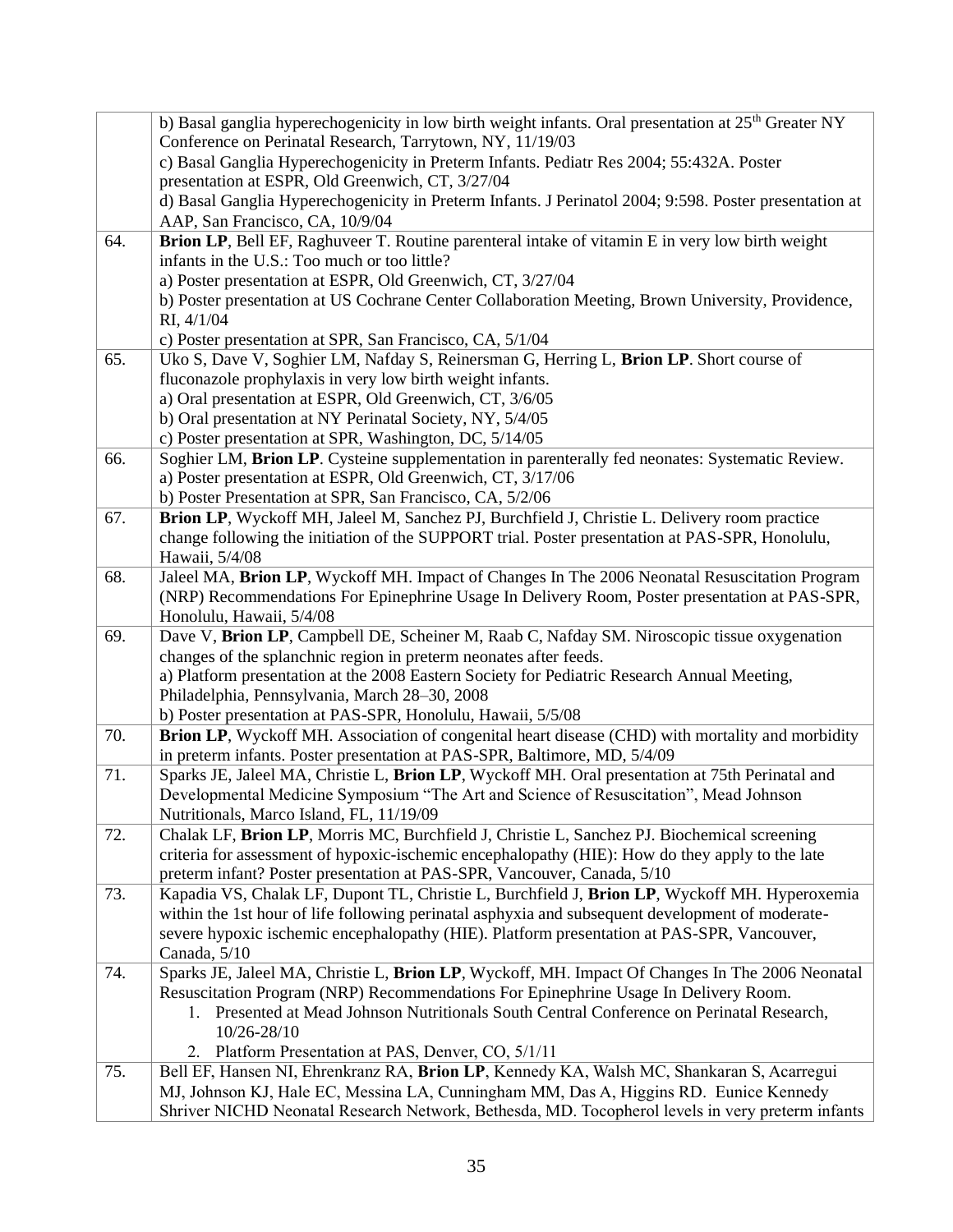|     | after a single dose of vitamin E given soon after birth. Platform presentation at PAS, Boston, MA,<br>4/28/12                                                                                                                                                                                                                                                                 |
|-----|-------------------------------------------------------------------------------------------------------------------------------------------------------------------------------------------------------------------------------------------------------------------------------------------------------------------------------------------------------------------------------|
| 76. | LeVan JM, Wyckoff MH, Jaleel MA, Sanchez PJ, Ahn C, Burchfield J, Christie L, Brion LP. Impact<br>of initiating the NICHD Neonatal Research Network SUPPORT Trial on management and outcomes<br>of gestational-age matched non-participants. Platform presentation at PAS, Boston, MA, 4/28/12                                                                                |
| 77. | Grover T, Brozanski B, Brion LP, Zaniletti I, McCarran WJ, Evans J, Murthy K, for the Children's<br>Hospitals Neonatal Database (CHND) sCLD Focus Group. Analgesia and sedation utilization in<br>preterm infants with severe chronic lung disease (sCLD): A report from the Children's Hospital<br>Neonatal Database (CHND). Poster presentation at PAS, Boston, MA, 4/28/12 |
| 78. | Motta CL, Scott W, Mahony L, Koch J, Wyckoff MH, Reisch J, Brion LP. Association of Congenital                                                                                                                                                                                                                                                                                |
|     | Heart Disease and Necrotizing Enterocolitis in Preterm Infants.                                                                                                                                                                                                                                                                                                               |
|     | a) Poster presentation at 82nd Perinatal & Developmental Medicine Symposium "The<br>Microbiome in Perinatal Health and Disease," Aspen, Colorado, June 6-9, 2013                                                                                                                                                                                                              |
|     | b) Poster presentation at American Academy of Pediatrics (AAP) National Conference and                                                                                                                                                                                                                                                                                        |
|     | Exhibition, Orlando, FL, 10/25/13                                                                                                                                                                                                                                                                                                                                             |
|     | Platform presentation at Section on Perinatal Pediatrics, 20th South Central Conference on<br>C)                                                                                                                                                                                                                                                                              |
|     | Perinatal Research, Lakeway Resort, Austin, Texas, 10/29/13                                                                                                                                                                                                                                                                                                                   |
| 79. | Levan J, Brion LP, Wrage LA, on behalf of the NICHD NRN. Changes in therapy and outcomes                                                                                                                                                                                                                                                                                      |
|     | associated with the SUPPORT Trial. Poster presentation at PAS, Washington DC, May 5, 2013                                                                                                                                                                                                                                                                                     |
| 80. | Jaleel M, Clipp K, Ennis B, Brion LP, Christie L. "Trounce the CONS" initiative: Eliminating                                                                                                                                                                                                                                                                                  |
|     | Coagulase Negative Staphylococcal Infections in the NICU. Poster presentation at 2013 University of                                                                                                                                                                                                                                                                           |
|     | Texas System Clinical Safety and Effectiveness Conference, Public Policy and Public Health Effect                                                                                                                                                                                                                                                                             |
| 81. | Health Care Reform, San Antonio, TX, 9/26/13<br>Sheehan JW, Pritchard MA, Brown S, Heyne RJ, Jaleel MA, Engle WD, Brion LP. Withdrawal of                                                                                                                                                                                                                                     |
|     | Support in preterm Infants with Periventricular Hemorrhagic Infarction. Poster presentation at PAS,                                                                                                                                                                                                                                                                           |
|     | San Diego, CA, 4/28/15                                                                                                                                                                                                                                                                                                                                                        |
|     |                                                                                                                                                                                                                                                                                                                                                                               |
| 82. | DeVries LD, Jaleel M, Kapadia V, Heyne R, Brion LP. Relationship between Pulmonary                                                                                                                                                                                                                                                                                            |
|     | Hypertension and Outcomes among Infants with Bronchopulmonary Dysplasia Who Undergo Surgery.                                                                                                                                                                                                                                                                                  |
|     | Poster presentation at 86th Perinatal & Developmental Medicine Symposium "Perinatal<br>a.                                                                                                                                                                                                                                                                                     |
|     | Genomics" Aspen, Colorado, June 4-7, 2015                                                                                                                                                                                                                                                                                                                                     |
|     | b. Platform presentation at the AAP Section on Neonatal-Perinatal Medicine 22nd South Central                                                                                                                                                                                                                                                                                 |
|     | Conference on Perinatal Research, Austin, TX. October 2015.                                                                                                                                                                                                                                                                                                                   |
|     | c. Poster presentation at the 2016 Southern Regional Meeting, New Orleans, LA, 2/18/2016                                                                                                                                                                                                                                                                                      |
| 83. | Weydig HM, Jaleel MA, Frost M, Brion LP. Parkland QI Bundle: Reducing Mortality and Morbidity                                                                                                                                                                                                                                                                                 |
|     | in Extremely Low Gestational Age Neonates (ELGANs) at Parkland. Poster presentation at AAP<br>National Conference and Exhibition, Washington DC, 10/23/2015                                                                                                                                                                                                                   |
| 84. | Chawla S, Shankaran S, Natarajan G, Carper B, Gantz M, Brion LP, Keszler M, Carlo WA,                                                                                                                                                                                                                                                                                         |
|     | Ambalavanan N, Das A, Finer N, Higgins RD, for the NICHD SUPPORT Subcommittee. Prediction                                                                                                                                                                                                                                                                                     |
|     | of Extubation Failure and associated Morbidities among Extreme Premature Infants. Poster                                                                                                                                                                                                                                                                                      |
|     | presentation at PAS, Baltimore, MD, 5/2/2016                                                                                                                                                                                                                                                                                                                                  |
| 85. | DeVries LD, Jaleel M, Kapadia V, Brown LS, Heyne R, Brion LP. Relationship between Pulmonary                                                                                                                                                                                                                                                                                  |
|     | Hypertension and Outcomes among Infants with Bronchopulmonary Dysplasia Who Undergo Surgery.                                                                                                                                                                                                                                                                                  |
|     | Poster presentation at Baltimore, MD, PAS, 5/3/2016                                                                                                                                                                                                                                                                                                                           |
| 86. | Pavageau L, Rosenfeld C, Heyne R, Brown LS, DeLeon M, Chacko S, Caraig M, Brion LP.                                                                                                                                                                                                                                                                                           |
|     | Validation of Serial Length Measurements in Preterm Infants in the Neonatal Intensive Care Unit                                                                                                                                                                                                                                                                               |
|     | (NICU). Presentation at Western Conference on Perinatal Research, American Academy of Pediatrics<br>Section on Neonatal-Perinatal Medicine. Indian Wells, California, 01/11-13/17                                                                                                                                                                                             |
| 87. | Pavageau L, Brion LP, Brown LS, Rosenfeld CR, Jaleel MA. Consensus Guidelines for Patent                                                                                                                                                                                                                                                                                      |
|     | Ductus Arteriosus (PDA) Treatment Decreases Need for Treatment: A 15y Experience.                                                                                                                                                                                                                                                                                             |
|     | a. Poster presentation at PAS, San Francisco, CA, 5/2017                                                                                                                                                                                                                                                                                                                      |
|     | b. Poster Presentation at Hot Topics in Neonatology Conference, Washington DC, December 10-13,<br>2017                                                                                                                                                                                                                                                                        |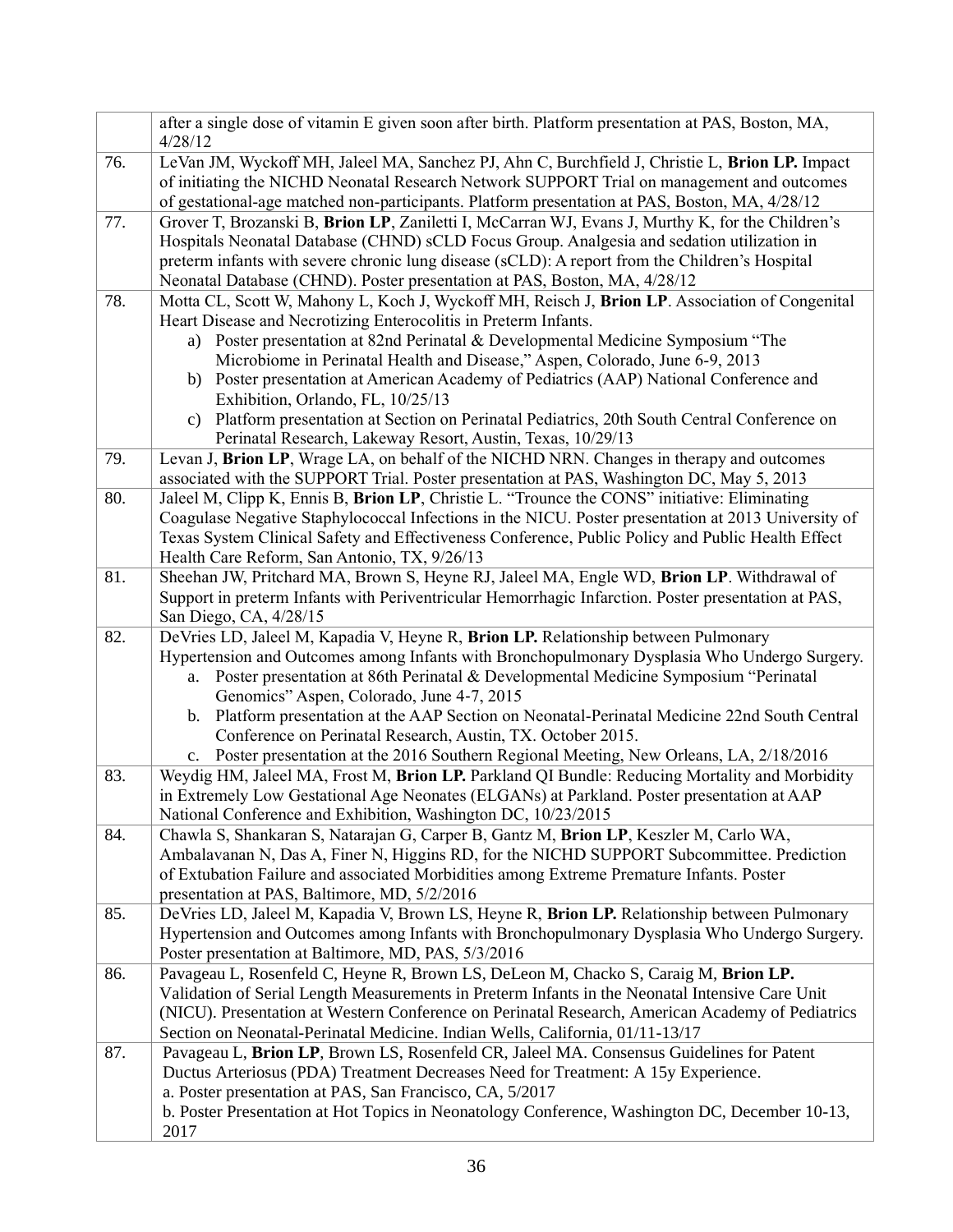|      | c. Poster at the Celebration of Women in Science and Medicine at UT Southwestern, Dallas, TX,                                                                                                 |
|------|-----------------------------------------------------------------------------------------------------------------------------------------------------------------------------------------------|
|      | February 7, 2018                                                                                                                                                                              |
|      | d. Oral Presentation at SSPR, New Orleans, LA, February 24, 2018                                                                                                                              |
| 88.  | Weydig HM, Jaleel MA, Frost MS, Burchfield PJ, Brion LP. A Quality Improvement (QI) Project to                                                                                                |
|      | Reduce Severe Intraventricular Hemorrhage (IVH).                                                                                                                                              |
|      | a. Poster at the Celebration of Women in Science and Medicine at UT Southwestern, Dallas, TX,                                                                                                 |
|      | February 7, 2018                                                                                                                                                                              |
|      | b. Poster at Pediatric Academy Societies, Toronto, Canada, PAS, 5/5/2018                                                                                                                      |
| 89.  | Weydig HM, Jaleel MA, Frost MS, Burchfield PJ, Brion LP. Interaction between Prophylactic                                                                                                     |
|      | Indomethacin (PIndo) and Antenatal Steroids (ANS) leading to Spontaneous Intestinal Perforation                                                                                               |
|      | (SIP).                                                                                                                                                                                        |
|      | a. Poster at the Celebration of Women in Science and Medicine at UT Southwestern, Dallas, TX,                                                                                                 |
|      | February 7, 2018                                                                                                                                                                              |
| 90.  | b. Poster at Pediatric Academy Societies, Toronto, Canada, PAS, 5/7/2018<br>Frost M, Scarborough A, Austin A, Brion LP. Comparing Combined Weighted Ordered Rank Lists                        |
|      | to Traditional Evaluation Methods for Creation of Rank Lists of Neonatal Fellowship Applicants.                                                                                               |
|      | a. Poster presentation at APPD Meeting 2018                                                                                                                                                   |
|      | b. Oral presentation at Pediatric Academy Societies, Toronto, Canada, PAS, 5/6/2018                                                                                                           |
| 91.  | Frost M, Austin A, Scarborough A, Brion LP. A Quality Improvement Project to Improve Timeliness                                                                                               |
|      | of Submission of Fellow Evaluations by Neonatology Faculty.                                                                                                                                   |
|      | a. Oral presentation at APPD Meeting 2018                                                                                                                                                     |
|      | b. Oral presentation at Pediatric Academy Societies, Toronto, Canada, PAS, 5/7/2018                                                                                                           |
| 92.  | Frost M, Brion LP. Validity of pooled faculty evaluations in a neonatal-perinatal fellowship program.                                                                                         |
|      | a. Poster presentation at APPD Meeting 2018                                                                                                                                                   |
|      | b. Poster presentation at Pediatric Academy Societies, Toronto, Canada, PAS, 5/5/2018                                                                                                         |
| 93.  | Smithhart W, Wyckoff M, Kakkilaya V, Jaleel M, Kapadia V, Brown LS, Brion LP. Association of                                                                                                  |
|      | Symptomatic Pneumothorax in Term and Late-Preterm Infants with Continuous Positive Airway                                                                                                     |
|      | Pressure (CPAP) in the Delivery Room. Poster presentation at Pediatric Academy Societies, Toronto,                                                                                            |
|      | Canada, PAS, 5/8/2018                                                                                                                                                                         |
| 94.  | Kakkilaya V, Clark H, Thompson T, Graffeo A, Tharayil S, Walker, K, Ambia A, Brown L, Brion                                                                                                   |
|      | LP. Determining early predictors of longer length of treatment for infants with neonatal abstinence                                                                                           |
|      | syndrome. Poster presentation at Pediatric Academy Societies, Toronto, Canada, PAS, 5/5/2018                                                                                                  |
| 95.  | Brion LP, Rosenfeld CR, Heyne R, Brown LS, Lair C, Burchfield P. Quality Improvement Project<br>Designed to Decrease Weight-Length Disproportion at Discharge in Very Preterm Infants. Poster |
|      | presentation at AAP NCE, Orlando, FL, 11/2/2018                                                                                                                                               |
| 96.  | Mahaffey B, Brion LP, Brown LS, Chalak L, Gelphman S, Heyne R. Bayley language development                                                                                                    |
|      | in preterm infants with oral feeding difficulty. Poster presentation at PAS, Baltimore, MD, 4/27/2019                                                                                         |
| 97.  | Brion LP, Rosenfeld CR, Heyne R, Brown LS, Lair C, Burchfield P, Caraig M. Adjustable Feedings                                                                                                |
|      | plus Accurate Serial Length Measurements Can Decrease Weight-Length Disproportion in Very                                                                                                     |
|      | Preterm Infants. Poster presentation at PAS, Baltimore, MD, 4/29/2019                                                                                                                         |
| 98.  | Brion LP, Rosenfeld CR, Heyne R, Brown LS, Lair C, Caraig M. Optimizing Individual Nutrition in                                                                                               |
|      | Preterm Infants: Randomized Clinical Trial (RCT). Oral presentation at PAS, Baltimore, MD,                                                                                                    |
|      | 4/29/2019                                                                                                                                                                                     |
| 99.  | Sharma P, Brown LS, Brion LP, Mirpuri J. Maternal body mass index (BMI) and necrotizing                                                                                                       |
|      | enterocolitis (NEC): a case-control study. J Investigative Medicine MEDICINE 2020: 68 (2), 590.                                                                                               |
|      | Poster presentation at SSPR, New Orleans, LA, 2/13/2020.                                                                                                                                      |
| 100. | Reis J, Tolentino-Plata K, Heyne R, Rosenfeld CR, Brion LP. Does Reducing Weight-For-Length                                                                                                   |
|      | Disproportion at Discharge in Preterm Neonates Affect Neurodevelopmental Outcomes? Presentation                                                                                               |
|      | at 41 <sup>st</sup> Western Conference on Perinatal Research, Renaissance Esmeralda Resort, Indian Wells,                                                                                     |
|      | California, January 9, 2020                                                                                                                                                                   |
| 101. | Brion LP, Rosenfeld CR, Heyne R, Brown LS, Lair C, Heyne E, Dohoney E, Burchfield PJ, Caraig                                                                                                  |
|      | M. Association between Age of Initiation and Type of Complementary Foods with Body Mass Index                                                                                                 |